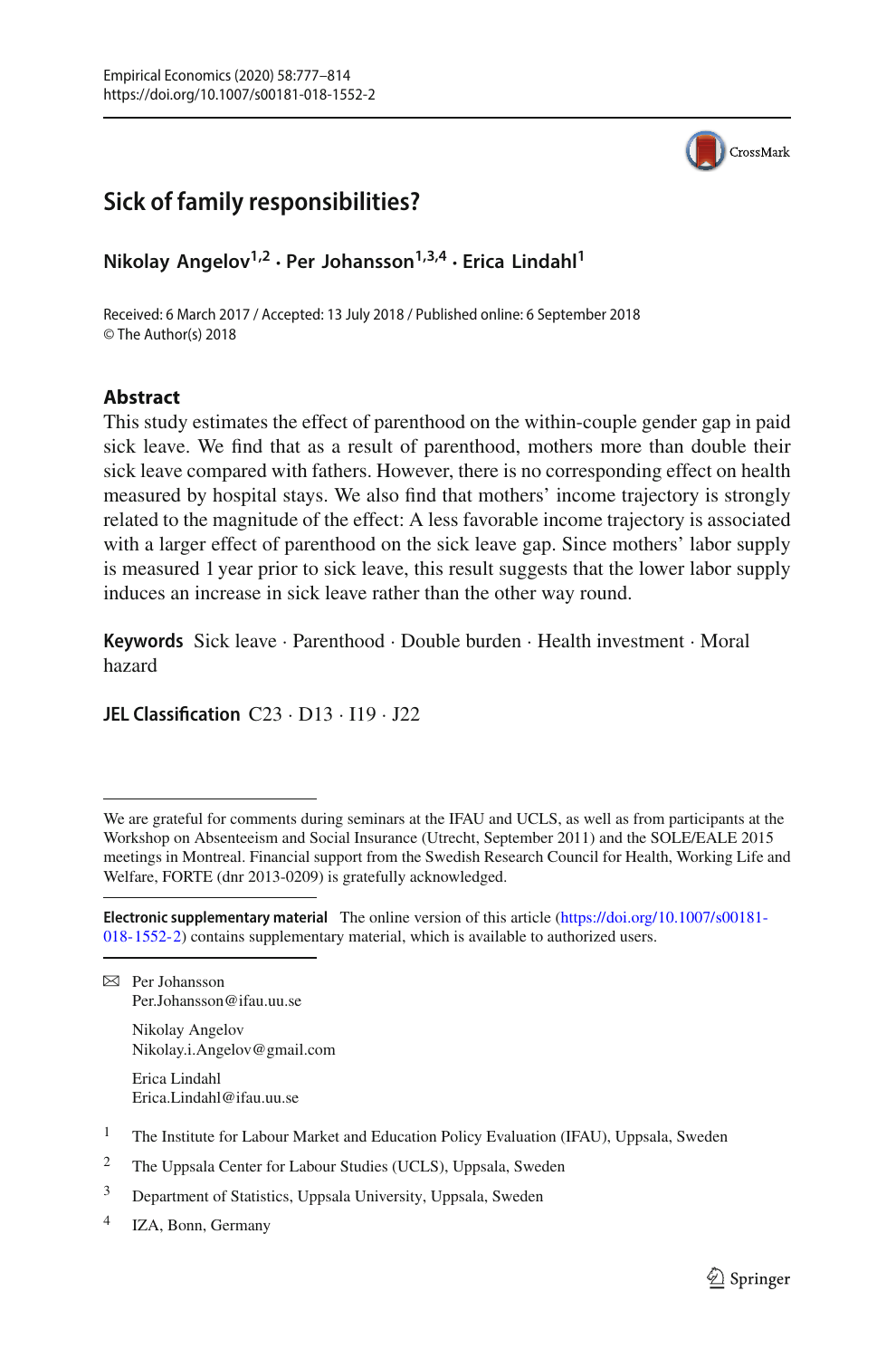# **1 Introduction**

In the OECD countries, expenditures on disability and sickness insurance programs are large: The average spending on such programs amounted to 10% of total public spending in 2005, which is more than twice as much as the spending on unemployment programs (OECD [2009](#page-37-0)).<sup>[1](#page-1-0)</sup> Moreover, in most EU-countries, the disability and sickness insurances are used to a larger extent by women (EurWORK [2010](#page-36-0)). This is seen clearly in Fig. [1,](#page-2-0) showing the gender gap in the absence due to illness ("sick leave") in eight European countries over the period 1983–2008. A similar picture appears in the USA, where Stewart et al[.](#page-37-1) [\(2003](#page-37-1)) show that lost productive time due to self-reported personal illness is 30% higher among females than among males.<sup>2</sup> Furthermore, the American Time Use Survey shows that among full-time workers (who are parents of children under 18), married fathers worked about one hour more per day than did married mothers (U.S. Bureau of Labor Statistics [2008\)](#page-37-2). This difference partly reflects married mothers' greater likelihood of being absent from work.

The focus in this paper is on the potential effect of parenthood on the gender gap in sick leave. Given the large amount of public resources spent on sick leave and disability, studying the causes behind the gender gap is important in itself. In addition, the gap in sick leave relates to, and probably can explain part of, the gender gap in pay (as suggested by, e.g., Waldfoge[l](#page-37-3) [1998](#page-37-3); Skipper and Simonse[n](#page-37-4) [2012\)](#page-37-4). There is also a link to the gender difference in lifetime income and thereby the pension level, since lifetime income is directly affected by less hours worked.

There is a growing literature relating the gender gap in pay to the gender-differential behavior that emerges in connection to parenthood (Angelov et al[.](#page-36-1) [2016](#page-36-1); Goldi[n](#page-36-2) [2014](#page-36-2); Kleven et al[.](#page-37-5) [2015](#page-37-5); Bertrand et al[.](#page-36-3) [2010\)](#page-36-3). In this paper, we follow the empirical strategy applied in Angelov et al[.](#page-36-1) [\(2016\)](#page-36-1) but the focus is here on the use of the sickness insurance. Earlier literature has presented mixed evidence on whether having children at home is associated with more or less absence due to sickness (e.g., Mastekaas[a](#page-37-6) [2000;](#page-37-6) Markussen et al[.](#page-37-7) [2011\)](#page-37-7). However, few earlier studies explicitly address the casual link between parenthood and sickness absence among mothers. One exception is Skipper and Simonse[n](#page-37-4) [\(2012](#page-37-4)) who address the casual link between parenthood and wage development and the authors show that one of the major reasons for lower wages among mothers is their higher absence level, which in many cases is due to sickness.

An important advantage of the present study in contrast to the existing literature is that we have access to two different measures of health, namely the use of sickness benefits, which includes a large part of individual discretion, and a more objective one: spells of in-patient hospital care ("hospital stays"). Both measures stem from rich individual-based register data and cover the same population. Having these two health measures allows us to investigate possible causes for the effect found. The longitudinal aspect of the data allows us to study the process and to estimate both short- and long-run effects on both outcomes. The registers contain information on days with sickness benefits payed by the Swedish Social Insurance Agency, and we

<span id="page-1-0"></span>In Sweden and the US, spending was 16 % and 9 % of GDP, respectively. Spending on sickness benefits was about the same number as on disability benefits in both countries.

<span id="page-1-1"></span><sup>&</sup>lt;sup>2</sup> Data is from the American Productivity Audit telephone survey, consisting of a random sample of 28,902 US workers designed to quantify the impact of health conditions on work.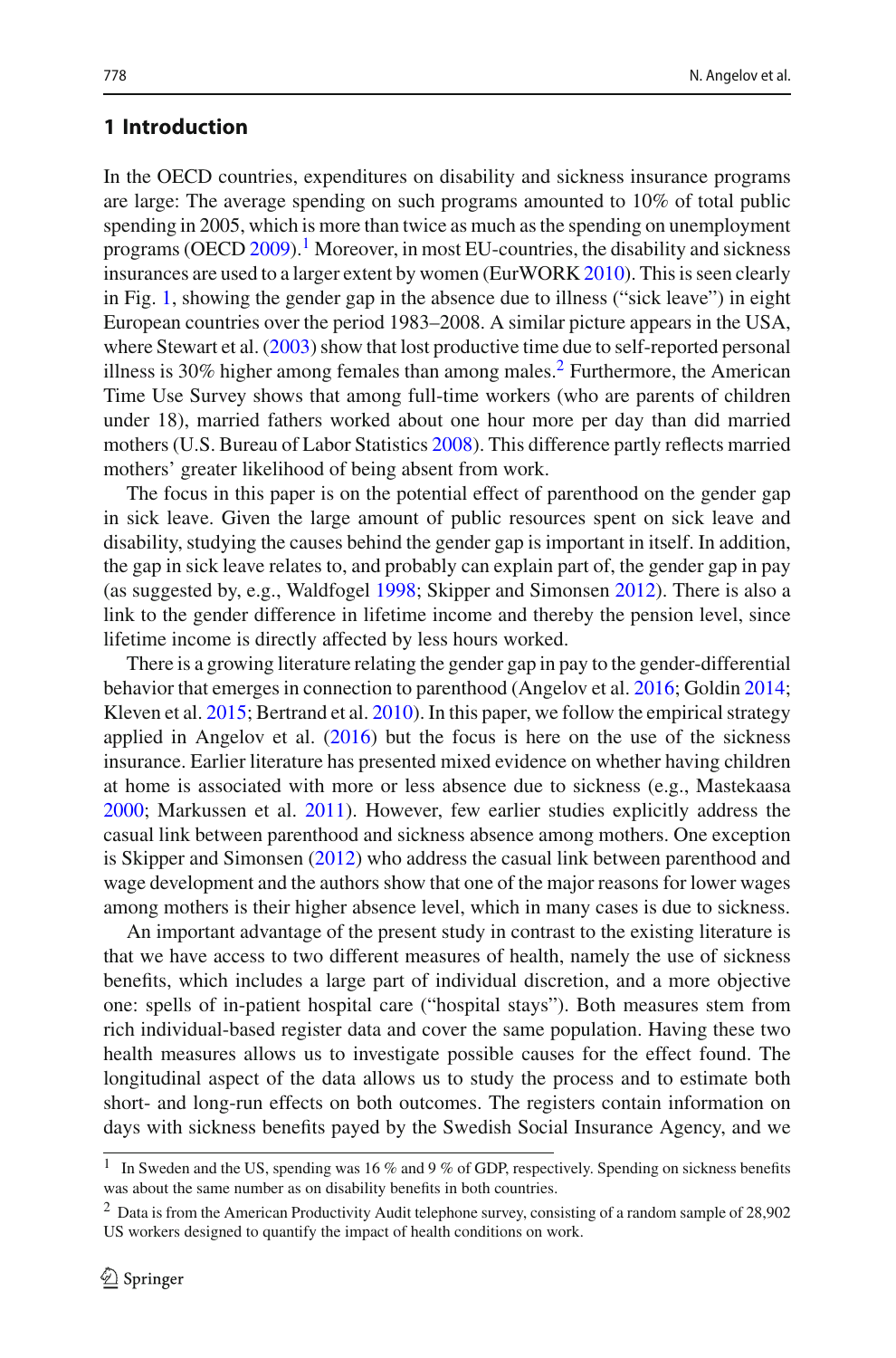

<span id="page-2-0"></span>**Fig. 1** The percentage female–male gap in sick days during a study-period of 1 week among employed workers in eight European countries. *Source*: Eurostat

have also access to all hospital stays from the National Board of Health and Welfare. Since sickness benefits are payed from the 15th day within a given sick spell, this means that sick leave is measured for spells longer than 14 days.

In the analysis, we compare women's sick leave and hospital stays in relation to their male partners' before and after parenthood. By controlling for the pre-birth withinhousehold gender gap in sick leave and hospital stays, respectively, we control for differences between the genders, which could be due to differences in occupations, economic incentives, preferences, health, etc. Our identification strategy relies on a strict exogeneity assumption of the timing of parenthood, as in a standard difference-indifferences framework. Since we study the effect of parenthood for those who become parents, the identification assumption in our case is that the timing of birth cannot be determined by an expected increase/decrease in the sick leave of the mothers' in contrast to fathers' sick leave or health. Such an assumption can of course always be questioned, and we therefore discuss identification at length later in the paper. It is, however, worth outlining already here why we believe that the identification assumption is met: First, we observe the sick leave and hospital stays on a monthly basis for both men and women within matched couples during a period of 4 years before child birth. As it takes some months of planning and in most cases several attempts before the actual conception can take place, our data allow us to observe the mothers' and fathers' sick leave during the planning period. If the couples' planning is based on within-couple differences in expected future sick leave, this would show up in diverging trends in sick leave before conception. In addition to a visual inspection of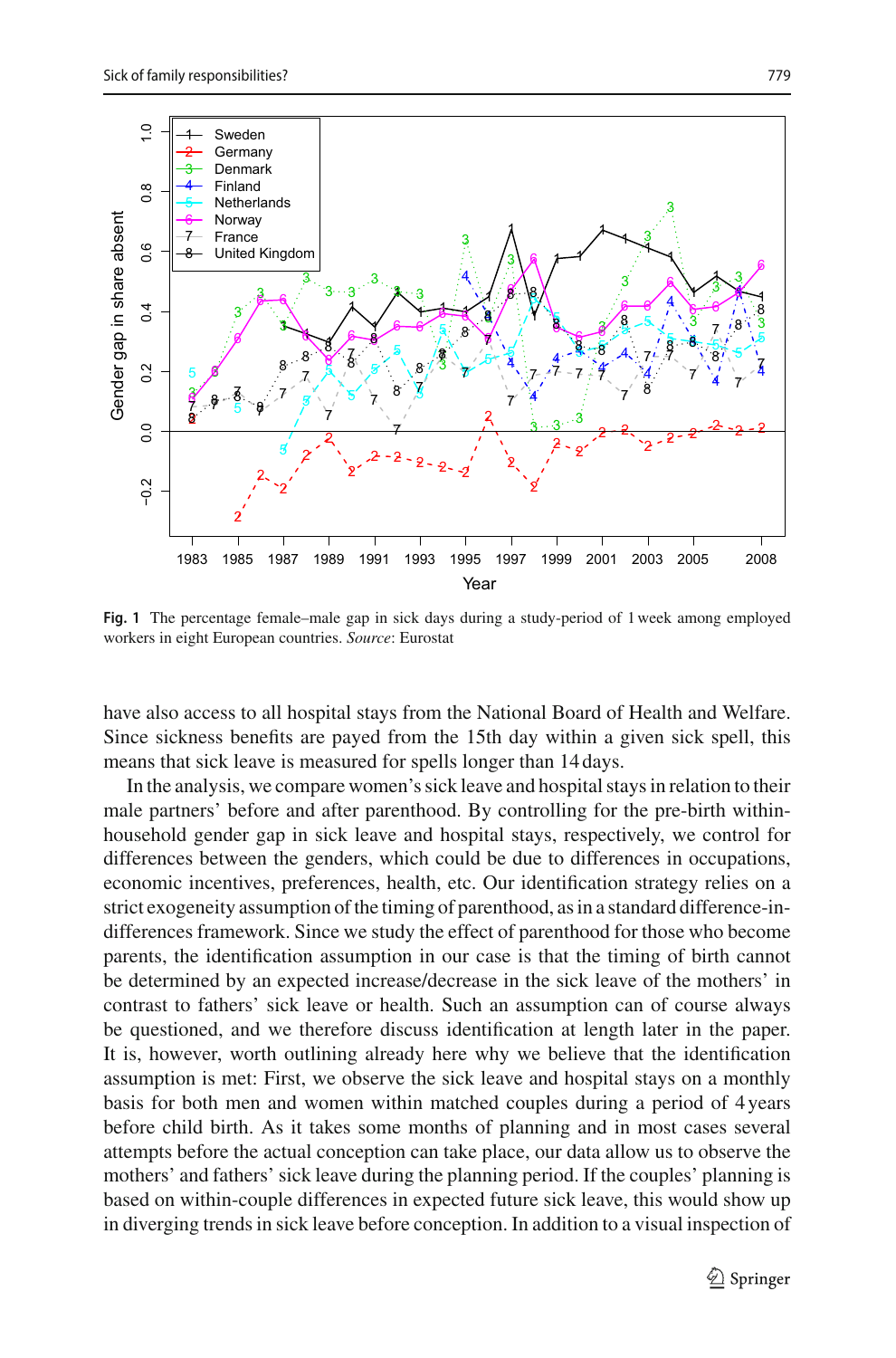the data, we set up a more formal test taking the form of a unit root test. Furthermore, if expected health changes affect the timing of parenthood for women but not for men (or vice versa), this would be seen in a gradual divergence of women in contrast to the men (or vice versa) in the more objective health measure, hospital stays. Thus, using hospital stays as an alternative outcome variable is also a way to investigate the identification strategy. Finally, we also perform a placebo test on a sample where we know that there should be no parenthood effect.

The starting point for the reason why mothers are more absent due to sickness than fathers is the fact that mothers take more responsibility for child care than fathers do. This fact is confirmed in time-use studies (e.g., OEC[D](#page-37-8) [2010a;](#page-37-8) U.S. Bureau of Labor Statistic[s](#page-37-2) [2008\)](#page-37-2) as well as by the fact that more women than men work part-time while having small children. However, in the Swedish context, mothers in general remain in the labor market, implying that they face multiple roles as mothers: labor market work and a new commitment at home. This could, according to the multiple strain theory, be detrimental for an individual's health and may, thus, increase the sick leave.<sup>[3](#page-3-0)</sup> Thus, according to this theory, women's health would deteriorate after entering parenthood. Another theory, suggested in Paringe[r](#page-37-9) [\(1983\)](#page-37-9), is that, due to women's dual role, female health is likely to be more important for the household than male health. The reason is that female illness does not only imply lost earnings, but also creates an additional cost in terms of lost home production. In this setting, it may be rational for the household to take more precautions in the case of the woman's illness, by increasing female work absence more than for a similar illness of the spouse (see Avdic and Johansso[n](#page-36-4) [\(2016\)](#page-36-4) for a recent study providing some support for this theory).

A related hypothesis to the Paringer hypothesis investigated in this paper and further discussed in Sect. [2](#page-4-0) is that the gender gap in sick leave is driven by parenthood in combination with factors related to the labor market. It is well established that there is room for substantial discretion in the use of sickness insurance programs and that the level of absence depends on the incentives for labor market work (see, e.g., Johansson and Palm[e](#page-37-10) [2005](#page-37-10)). Parenthood implies a new and inevitably time-consuming task at home. A response to this new home commitment could be to reduce labor supply on the intensive margin, either by a reduction in work hours or/and by an increase in the time on sickness benefits. This reduction in labor supply may later affect the incentives for sick leave.

Our results show substantial effects of parenthood on the within-couple gender gap in sick leave for couples who become parents. The within-couple gender gap in sickness increases with between 0.24 days per month (during the child's fifth year) and 1.01 days per month (during year 16). This is a substantial increase when compared to a pre-child gap of 0.16 days per month. Importantly, this difference in response is not likely caused by the child's illness. There are two reasons for this: First, there is a separate (more generous) insurance when caring for a sick child. Secondly, as the sick leave is based on sick-leave spells longer than 14 days, it seems unrealistic that the reason is more exposure to child illnesses as colds or influenzas. Finally, by an extended analysis, we can rule out that the effect stems from later pregnancies.

<span id="page-3-0"></span><sup>&</sup>lt;sup>3</sup> Another theory is th[a](#page-37-6)t multiple roles actually is beneficial for the health—see Mastekaasa [\(2000](#page-37-6)).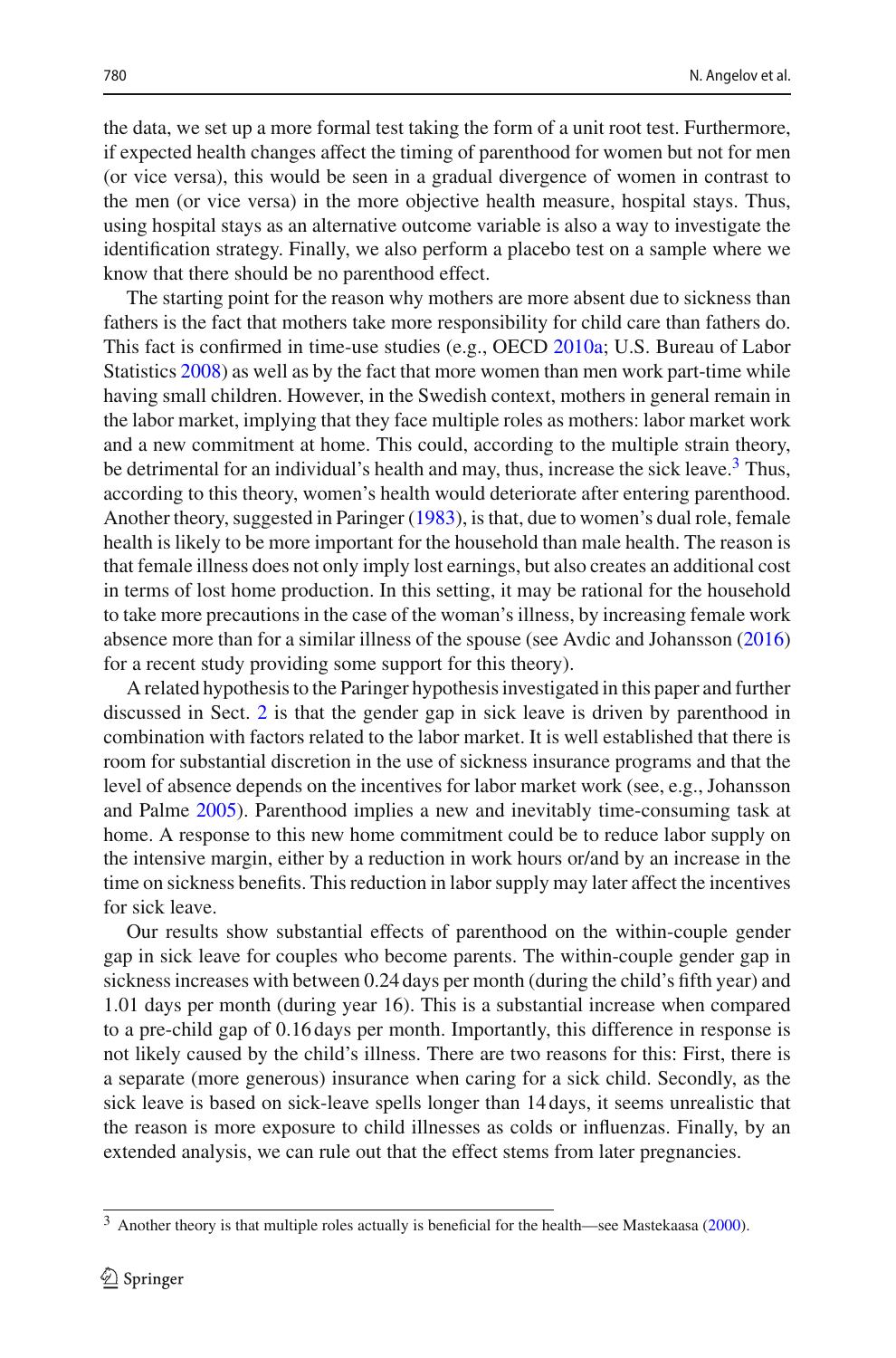Using the same methodological framework on hospital stays, we find no support for a health deterioration among females after entering parenthood. Indeed, we find some evidence for the opposite. Instead, the most convincing explanation we find for the effect of parenthood on the sick leave gap is related to the change in economic incentives among mothers due to parenthood. Mothers' increased commitment at home, induced by parenthood, appears to reduce their incentives for labor market work and thereby lowers their threshold to be on sick leave. To summarize, we find evidence supporting the hypothesis that the effect of parenthood is driven by factors related to the labor market, rather than by health-related factors.

The rest of this paper is organized as follows: Section [2](#page-4-0) provides a short literature review on gender differences in sick leave. Section [3](#page-6-0) describes the Swedish social insurance system, and in Sect. [4](#page-8-0) we discuss identification and empirical strategy. Section [5](#page-9-0) describes the data, and Sect. [6](#page-12-0) contains the main results. Section [7](#page-19-0) presents the analysis of the possible explanations for the effect of parenthood on the gender gap. Finally, Sect. [8](#page-23-0) concludes the paper.

### <span id="page-4-0"></span>**2 Gender differences in sick leave and family responsibilities**

Women, irrespective of marital status and whether children are present at home, are more absent due to sickness than men (e.g., Mastekaas[a](#page-37-6) [2000;](#page-37-6) Markussen et al[.](#page-37-7) [2011](#page-37-7)). Ichino and Morett[i](#page-36-5) [\(2009](#page-36-5)) study whether short-term differences in the absence could be a consequence of the menstrual cycle and find some evidence of a monthly pattern for women but not for men. However, the validity of these results was later questioned in Herrman and Rockof[f](#page-36-6) [\(2012\)](#page-36-6). Another explanation building on, mainly, evidence from experimental studies where women are being seen as more risk averse than men (cf. Eckel and Grossma[n](#page-36-7) [2008;](#page-36-7) Croson and Gneez[y](#page-36-8) [2009](#page-36-8); Bertran[d](#page-36-9) [2010\)](#page-36-9) is studied i[n](#page-36-4) Avdic and Johansson  $(2016)$ . They find substantial differences across gender in the take up rate of sick leave after a hospital stay. The gender differences is attributed to differences in preferences for health.

The majority of studies, however, have focused on differences in family responsibility or parenthood (see e.g., Paringe[r](#page-37-9) [1983;](#page-37-9) Åkerlind et al[.](#page-36-10) [1996](#page-36-10); Bratberg et al[.](#page-36-11) [2002;](#page-36-11) Mastekaas[a](#page-37-6) [2000](#page-37-6); Angelov et al[.](#page-36-12) [2011](#page-36-12); Rieck et al[.](#page-37-11) [2013](#page-37-11)) for explaining the gender gap in sick leave. That is also the focus of this paper.

Starting with a broad perspective, sick leave seems to be related to female labor supply. Figure [2](#page-5-0) shows that the trend of an increasing gender gap observed in Fig. [1](#page-2-0) in sick leave for most countries coincides with the trend of an increasing female labor supply. Furthermore, countries with high labor supply of women have large gender gap in sick leave.

Today, the dual earner family is the most common family form in the OECD countries[.4](#page-4-1) Family responsibilities are, however, not equally shared: Women are active in both the labor market and perform the majority of the household production, while men predominantly specialize in market work (see, e.g., Boy[e](#page-36-13) [2008;](#page-36-13) Booth and Our[s](#page-36-14)

<span id="page-4-1"></span><sup>&</sup>lt;sup>4</sup> The median employment rate for partnered mothers in the OEC[D](#page-37-12) countries was 66.5% in 2007 (OECD [2010b\)](#page-37-12), and according to the US Bureau of Labor Statistics [\(2011\)](#page-37-13), the US labor force participation rate of mothers with children under 18 years of age was 71.3% in March 2010.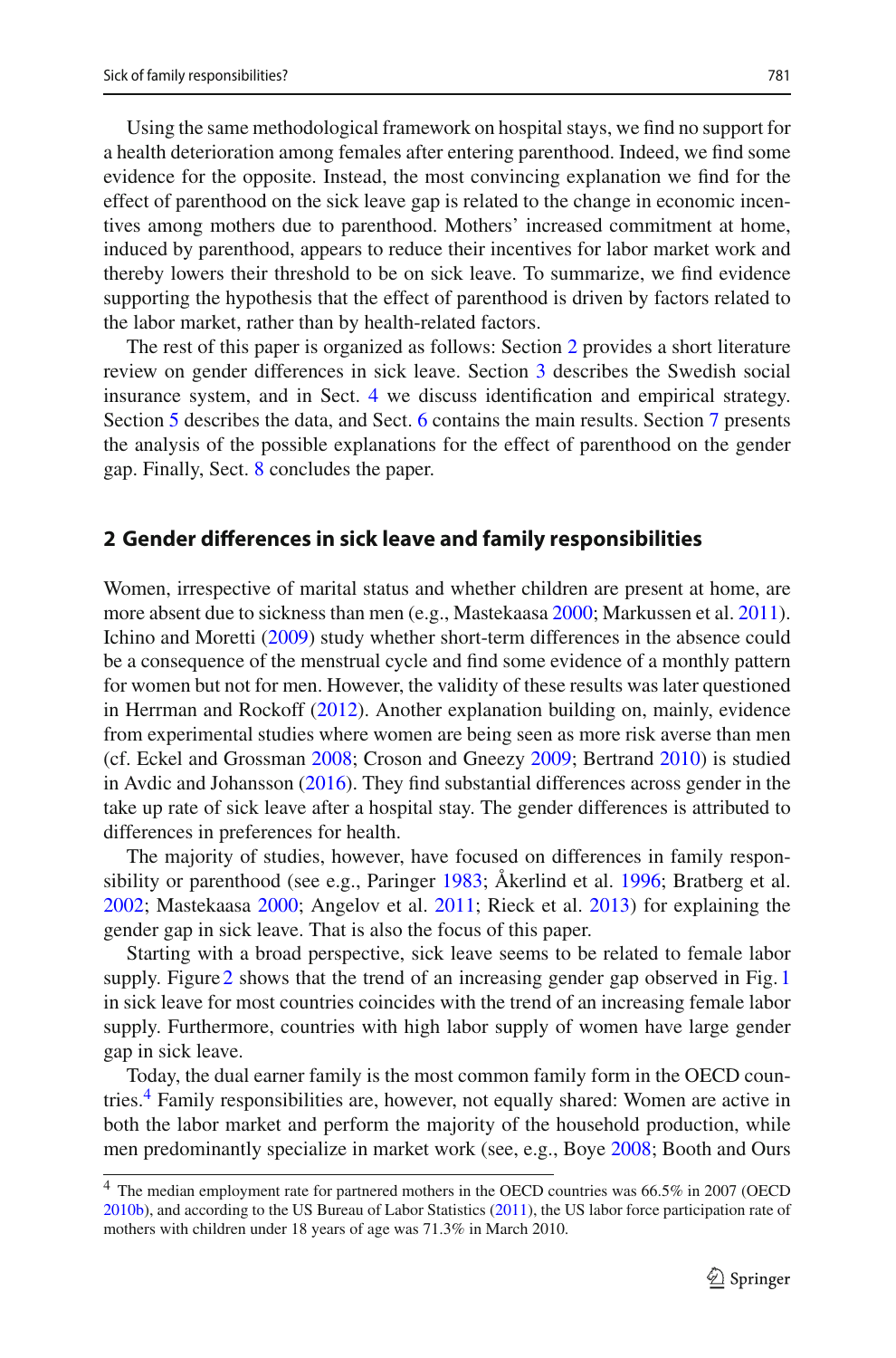

<span id="page-5-0"></span>**Fig. 2** The percentage of women employed, in eight European countries. *Source*: Eurostat

[2009;](#page-36-14) Evertsson and Nerm[o](#page-36-15) [2007](#page-36-15); Ticheno[r](#page-37-14) [1999\)](#page-37-14). More effort at home would in general mean less time and effort for labor market work, which is also what we observe: time-use studies in Sweden have consistently shown that labor market work is higher for men, but that total time worked (household and labor market) of men and women is approximately the same (SC[B](#page-37-15) [2009\)](#page-37-15). This result is well in line with time-use studies in the USA, Germany, and the Netherlands (Burda et al[.](#page-36-16) [2008\)](#page-36-16). It has also been empirically established that the unequal gender division of household and market work emerges when couples have their first child (Lippe and Sieger[s](#page-37-16) [1994](#page-37-16); Sanchez and Thomso[n](#page-37-17) [1997](#page-37-17); Gauthier and Furstenber[g](#page-36-17) [2002](#page-36-17); Gjerdingen and Cente[r](#page-36-18) [2005;](#page-36-18) Baxter et al[.](#page-36-19) [2008\)](#page-36-19) and that fertility affects the female labor supply negatively (e.g., Angrist and Evan[s](#page-36-20) [1998;](#page-36-20) Jacobsen et al[.](#page-37-18) [1999\)](#page-37-18), while leaving the labor supply of fathers unchanged, or if anything, increasing it (Kennerber[g](#page-37-19) [2007\)](#page-37-19). The question is if the females' larger family responses can be an underlying cause for their higher sick leave?

Early studies on the effect of family responsibilities compare the sick leave of mothers to non-mothers or that of married to non-married[.](#page-36-10) Åkerlind et al. [\(1996\)](#page-36-10) estimate gender differences in sick leave at different ages separately for individuals with and without children and find that the gender gap in sick leave is related to custody of small children. More closely related to the present study are Bratberg et al[.](#page-36-11) [\(2002\)](#page-36-11), Mastekaas[a](#page-37-6) [\(2000\)](#page-37-6) and Paringe[r](#page-37-9) [\(1983\)](#page-37-9). The theoretical starting point of the two first papers is that the gender gap stems from the psychological pressure of the dual role, or in other words, what they refer to as a double burden for women. In their empirical analysis, Bratberg et al[.](#page-36-11) [\(2002\)](#page-36-11) use the number of children as a proxy for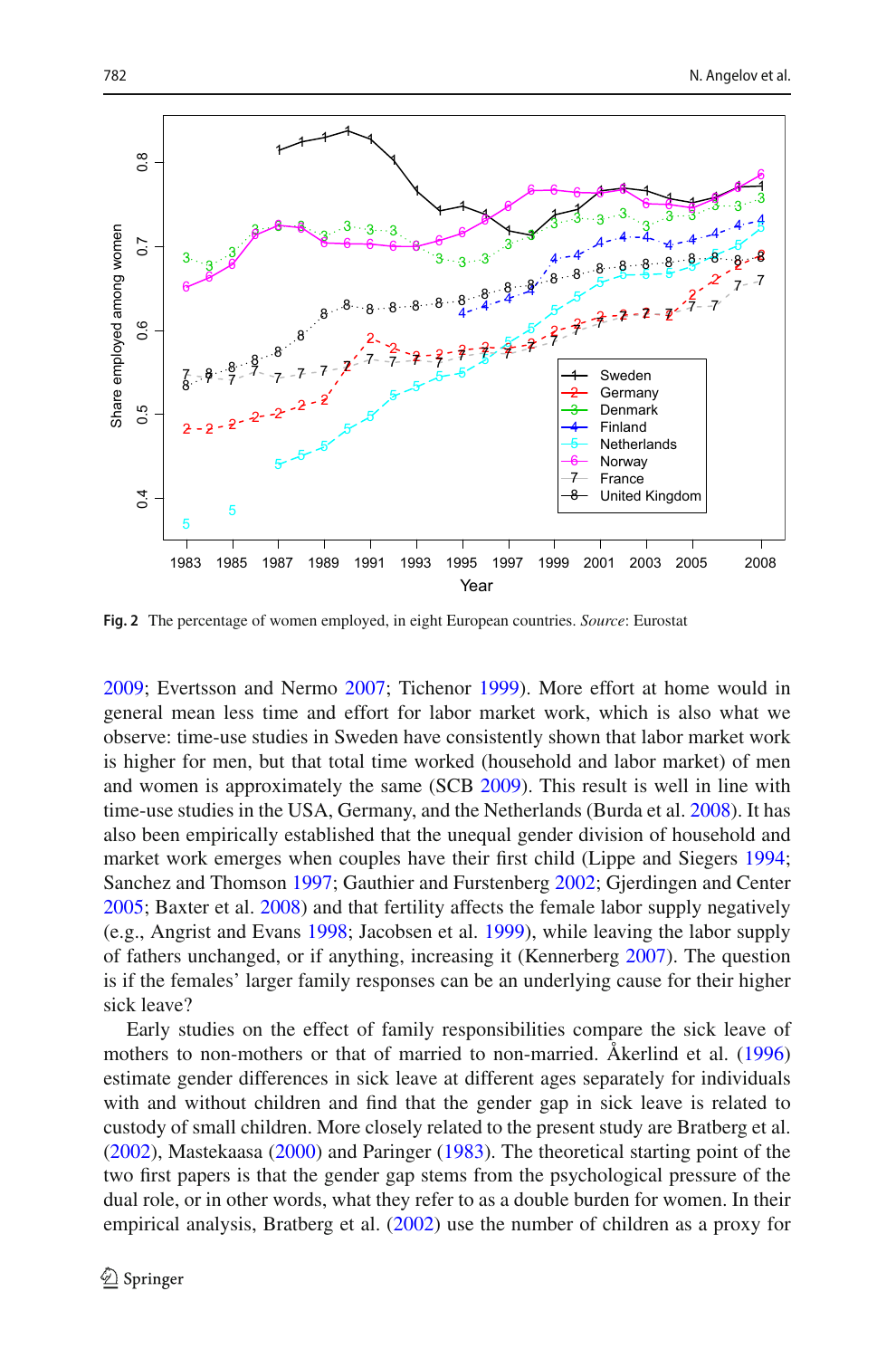family responsibilities and find some weak support for the theory, while Mastekaas[a](#page-37-6) [\(2000\)](#page-37-6) finds no support. Paringe[r](#page-37-9) [\(1983\)](#page-37-9), on the other hand, argues that women's dual role as both producers in the labor market and at home (in contrast to the more labor market-specialized men) implies that women's health is more important for the household than men's, since a household would suffer more than just lost earnings if the female is ill. In her empirical analysis, Paringer uses marital status as a proxy for household responsibilities and finds that married women are less absent from work

It should be noted that these early studies disregard potential unobserved sorting into marriage or parenthood of the women. This may be problematic as the decision of not having children or to be married could be either voluntary, for instance due to a more career-oriented life style than what is compatible with having children, or nonvoluntary due to health problems that hinder reproduction directly or else make child rearing difficult. Both reasons certainly affect sick leave behavior, which makes the comparison of parents with non-parents problematic.

As far as we know, Angelov et al[.](#page-36-12) [\(2011](#page-36-12)) was the first study of the effect of parenthood on the gender gap in sick leave. In their study (a Swedish report), the authors graphically show that the within-couple gender gap in sick leave increases when entering parenthood. In the present study, we formally discuss identification and in addition, we investigate the relevance of different explanations for the potential effect. Rieck et al[.](#page-37-11) [\(2013](#page-37-11)) is the study closest to Angelov et al[.](#page-36-12) [\(2011\)](#page-36-12) and to the present one. Using Norwegian data, Rieck and Telle find similar short-run effects as in Angelov et al[.](#page-36-12) [\(2011\)](#page-36-12), but they find no effect 3 years after child bearing. However, Rieck and Telle censor women who have a second child, implying that their results are not comparable to ours.

# <span id="page-6-0"></span>**3 The Swedish social insurance system**

for health reasons than unmarried women.

All residents of Sweden aged 16 and over (employed as well as unemployed) are entitled to sickness benefits in the case of their own illness, as well as to a separate insurance system and earnings replacement in the case of their child's illness. Furthermore, all parents are entitled to paid parental leave. To understand the setting in which we measure the effect of parenthood on the gender gap in sick leave, it might help to consider a typical Swedish family around the time when they have their first child: Most Swedish mothers are on paid parental leave during the larger part of the child's first year. Then, some fathers take a part of the remaining paid parental leave, and most children start attending highly subsidized daycare centers when they are between the ages of one and one and a half. The majority of Swedish mothers return to the labor market, although most work fewer hours than the fathers do. In this section, we briefly explain the above-mentioned parts of the Swedish social insurance system and the entitlements to these benefits.

### **3.1 General principles**

The rules for entitlement have changed over time, but the general idea has always been that both the employed and the unemployed are entitled to a replacement which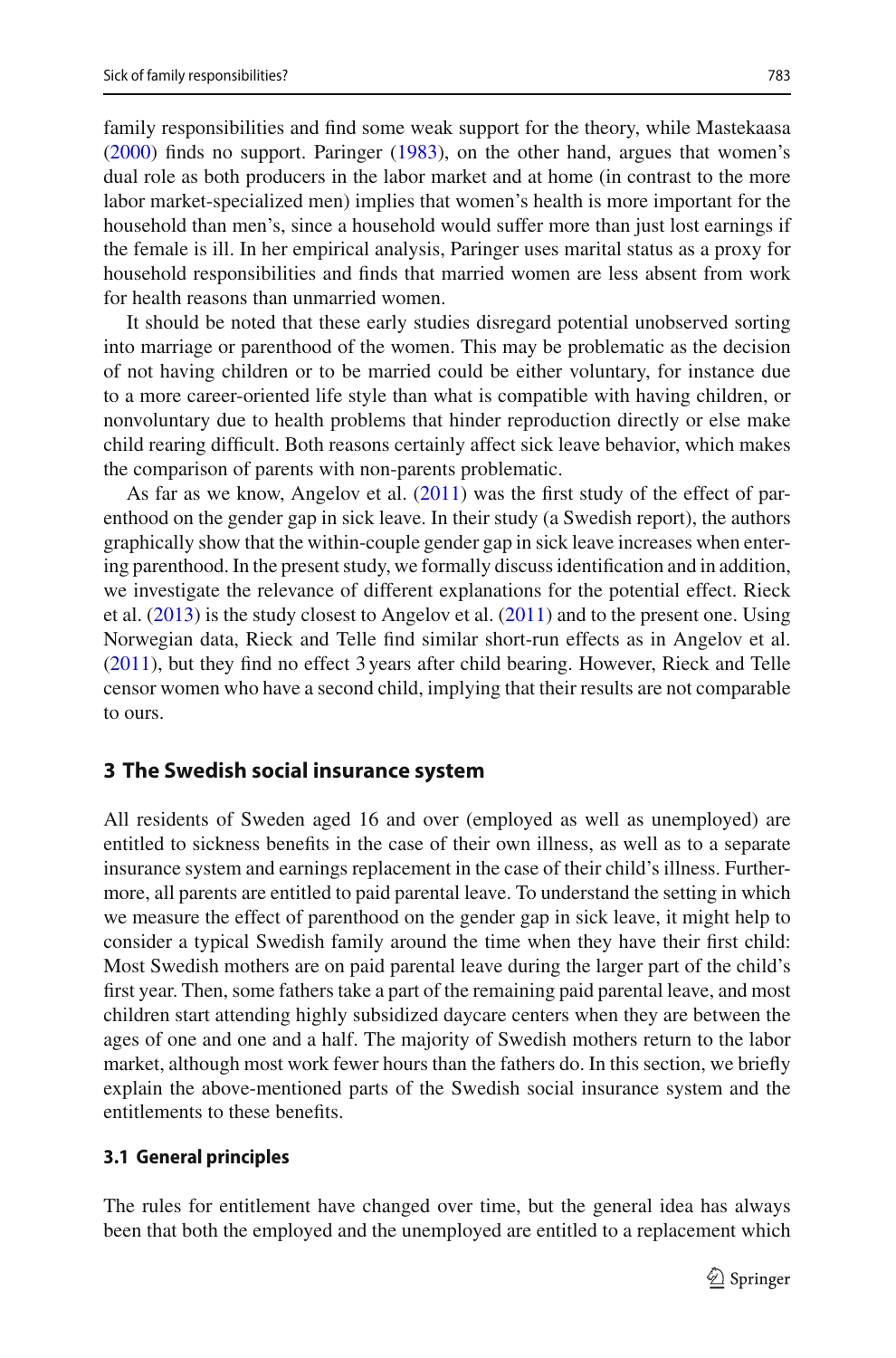is proportional to lost earnings up to a cap. The replacement rate has varied over time between 75 and 90% of lost earnings, up to a cap equal to yearly earnings of about 320,000 SEK (which in 2009 corresponded to earnings in the 70th percentile of the earnings distribution). During the study period, there was no limit to the duration of the benefits of this insurance.<sup>5</sup>

### **3.2 Sickness benefits**

In case of illness, an individual with a positive labor income is qualified for sickness benefits from the first day as employed. However, the first day is not replaced. Thereafter, the employer pays sick-pay for day 2–14. After these 14 days, the Swedish Social Insurance Agency (SIA) disburses sickness benefits. The sickness insurance also covers self-employed, but they can choose their degree of replacement and how many unreplaced days they want within a given sick-spell.

Unemployed persons must be registered as job seekers at a local unemployment office for being eligible for sickness benefits. The benefits are based on the wage before unemployment. Thus, unemployed persons without any employment history do not receive sickness benefits. For unemployed individuals, the SIA starts disbursing sickness benefits from the second day onwards. In this study, we focus on sick leave with sickness benefits, meaning that for employees, we start counting the number of days absent from the first day in the third week within a given illness period. Thus, the type of sick leave we study is not short-term sick leave but a leave due to longer-lasting reduced working capacity (longer than 14 days).

Compensation for illness periods longer than 7 days requires a medical certificate from a physician with information about the expected length of the sick leave. Based on this certificate, the SIA formally decides whether an individual is entitled to compensation or not. When the entitlement period has expired, a renewal certificate is required and the process is repeated.

Although the formal decision about sickness benefits is made by the SIA, the sickness benefit claimant can influence the outcome. According to Arrelöv et al[.](#page-36-21) [\(2006](#page-36-21)), the outcome is largely controlled by the insured's motivation. Englun[d](#page-36-22) [\(2001](#page-36-22)) also finds that doctors believe that they prescribe too long durations of medical-absences, that is, the duration is not motivated by medical considerations only.

Finally, in the context of child bearing and giving birth to children it is also important to note that pregnant women are allowed to use their parental leave benefit two months ahead of delivery. In addition, if the work is too demanding, the woman can apply for a certain pregnancy benefit. Finally, it is against Swedish law for employers to fire, end a temporary employment, or change position due to a woman's pregnancy.

### **3.3 Insurance coverage in case of a child's illness**

To understand why the estimated effects in this study do not stem from children's being ill, but rather from the parents' own sick leave, it is essential to have some knowledge

<span id="page-7-0"></span><sup>5</sup> A time limit of 2.5 year was introduced in July 2008, thereby coming into effect after the end of our panel data set.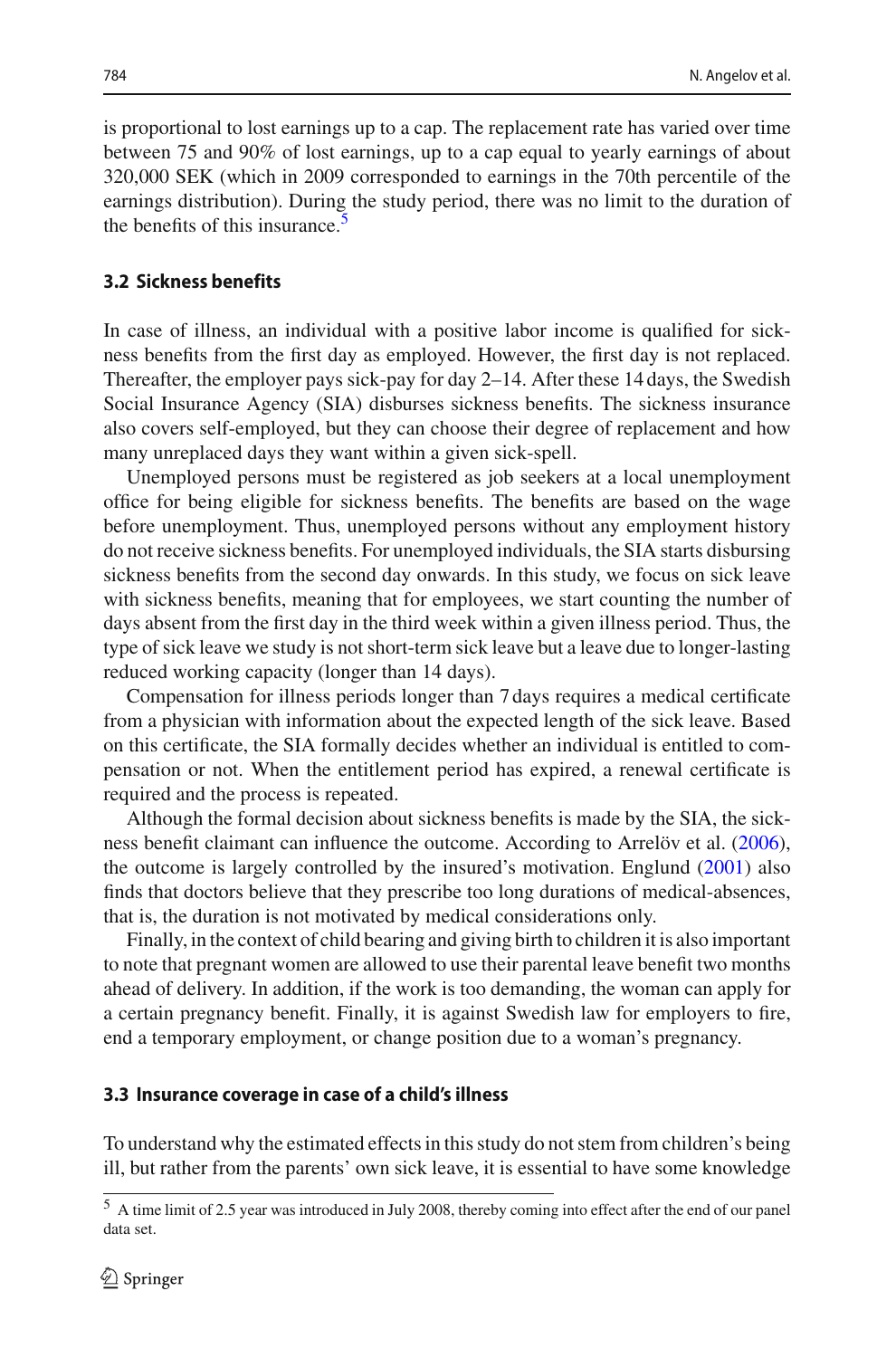of the Swedish insurance system for cases of child illness. Parents are entitled to socalled *temporary parental benefits* if they have to stay at home to care for an ill child under the age of 12. Parents are jointly eligible for temporary parental benefits for 120 days per child and year. After these 120 days, a further 60 days can be taken, if the need for these extra days has been approved by the SIA.

The work absence due to child illness is financially more beneficial than the work absence due to one's own illness since it is compensated from the first day of the work absence. Until recently, there was no formal monitoring of the absence due to care for an ill child. Engström et al[.](#page-36-23) [\(2007](#page-36-23)) show that this disharmony between the two insurances leads to a large excess use of temporary benefits and Persso[n](#page-37-20) [\(2011\)](#page-37-20) finds that this also leads to unintended flows from sickness insurance benefits to temporary parental benefits. The present study focuses on sick leave spells longer than 14 days. The extent of flows from sickness benefits to the temporary parental benefits should be small. However, if anything, days on sickness benefits are an underreported measure of the work absence.

### **3.4 Paid parental leave**

Parents receive parental benefits if they stay at home to take care of their child.<sup>6</sup> Parental benefits are payable for 450 days for each child. One parent may give up the right to parental benefit to the other parent, with the exception of 60 days. Parents with children under 8 years are also entitled to unpaid job-protected leave with a great portion of flexibility. During the child's first 18 months, both parents can stay at home on a full-time basis with job protection. Thereafter, parents are allowed to reduce their working hours up to 25% until the child turns 8 years old (SFS [1995](#page-37-21):584).

### <span id="page-8-0"></span>**4 Identification and empirical strategy**

There are several challenges associated with estimating the effect of parenthood on the work absence due to a parent's own sickness. First, it is reasonable to believe that the likelihood of having a child is correlated with health and labor market success. Second, parents within a couple can affect each other's behavior. Third, the timing of parenthood is chosen by the individuals. In this setting, conventional approaches aiming at estimating an average treatment effects using an archetypical framework with a well-defied control and treatment group fails as 'controls' will become treated later on (cf. Fredriksson and Johansso[n](#page-36-24) [2008](#page-36-24)).

To this end, we restrict the analysis to the estimation of the effect of parenthood on the gender difference in sick leave for those becoming parents [for similar approaches on other outcomes see Angelov et al[.](#page-36-1) [\(2016](#page-36-1)) and Kleven et al[.](#page-37-5) [\(2015](#page-37-5))]. By asking how the within-couple gender gap changes when a couple enters parenthood, we control for unobserved individual characteristics that might be correlated with parenthood. In the following, we further explain our identification strategy.<sup>7</sup>

<span id="page-8-1"></span> $6$  This holds also for persons without earnings who receive a flat rate of 60 SEK (approx.  $\in$  5.5) per day.

<span id="page-8-2"></span><sup>7</sup> A formal derivation is given in "Appendix A."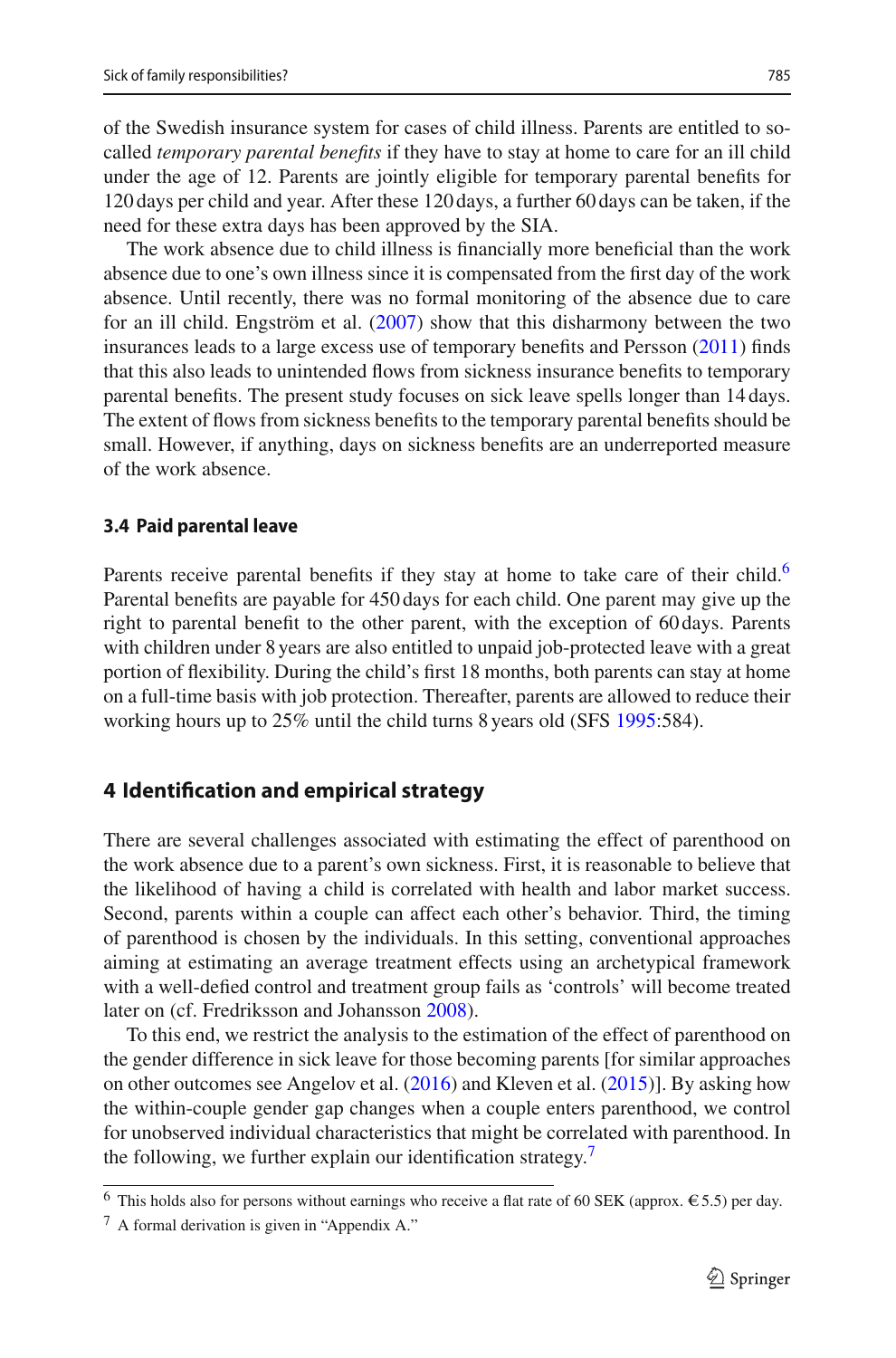Both groups (men and women) are affected by the intervention (entering parenthood). By studying the gender gap within couples, the unit of observation in the analysis is couples that have their first child together. Both parents are allowed to be affected by parenthood, and the question we ask is whether mothers in general are more affected than fathers. The latter is important since a child is time demanding and in combination with labor market work this could give rise to a stress that affects health and thereby the sick leave of both the mother and the father. The cost associated with having a child depends on several things: how demanding the child is and the economic and human capital capacity of the parents. By focusing on the within-couple gap, we control for these family-specific consequences of parenthood. It is important to stress that we sample couples at different calendar times and that we observe these couples before and after parenthood. This allows us to estimate the effect year by year after parenthood and to control for potential gender-specific age and calendar time effects.

The identifying assumption is the same as in a traditional difference-in-differences setting, i.e., the intervention must be strictly exogenous. That is, the timing of when to have a child should not be determined by expected trends or shocks to the within-family gender difference in sick leave that the couple would have experienced in absence of entering parenthood. This means that the timing of entering parenthood should not be influenced by, for us, unobservable information about sick leave changes of men in comparison with women or vice versa. This assumption is to some extent possible to validate using data on sick leave before conception, and we perform such a validation graphically in Sect. [5.1](#page-11-0) and using a statistical test in Sect. [6.2.](#page-13-0) In addition, using data on hospital stays, we can assess whether it is likely that the timing of parenthood is induced by an expectation of a negative health shock for the mothers, compared to the fathers (see Sect. [7.3.1\)](#page-21-0). To further investigate our identification strategy, we have also performed a placebo analysis. To this end, we use our base sample but we remove all observations later than the first pregnancy month and randomly assign a first child to each of these (yet) childless couples.

### <span id="page-9-0"></span>**5 Data and descriptive statistics**

The data are taken from universal administrative registers from various sources covering all residents in Sweden. First, using the so-called multi-generation register, we define the population as parents who had their first born child between 1992 and 1998. We can link parents to their legal children and have information on birth year and month as well as birth order. For this population, we have also information taken from LOUISE, which is an administrative register covering all residents in Sweden aged between 16 and 65, updated on an yearly basis for 1986–2008. This register provides information about pre-child labor market income and pre-child education.

The observation units are matched couples, i.e., men and women who had their first-born child together. We do not require these couples to be married or cohabiting during any time during the study period.<sup>8</sup> We have added individual information on

<span id="page-9-1"></span><sup>8</sup> We do not have register information about cohabiting status or child custody.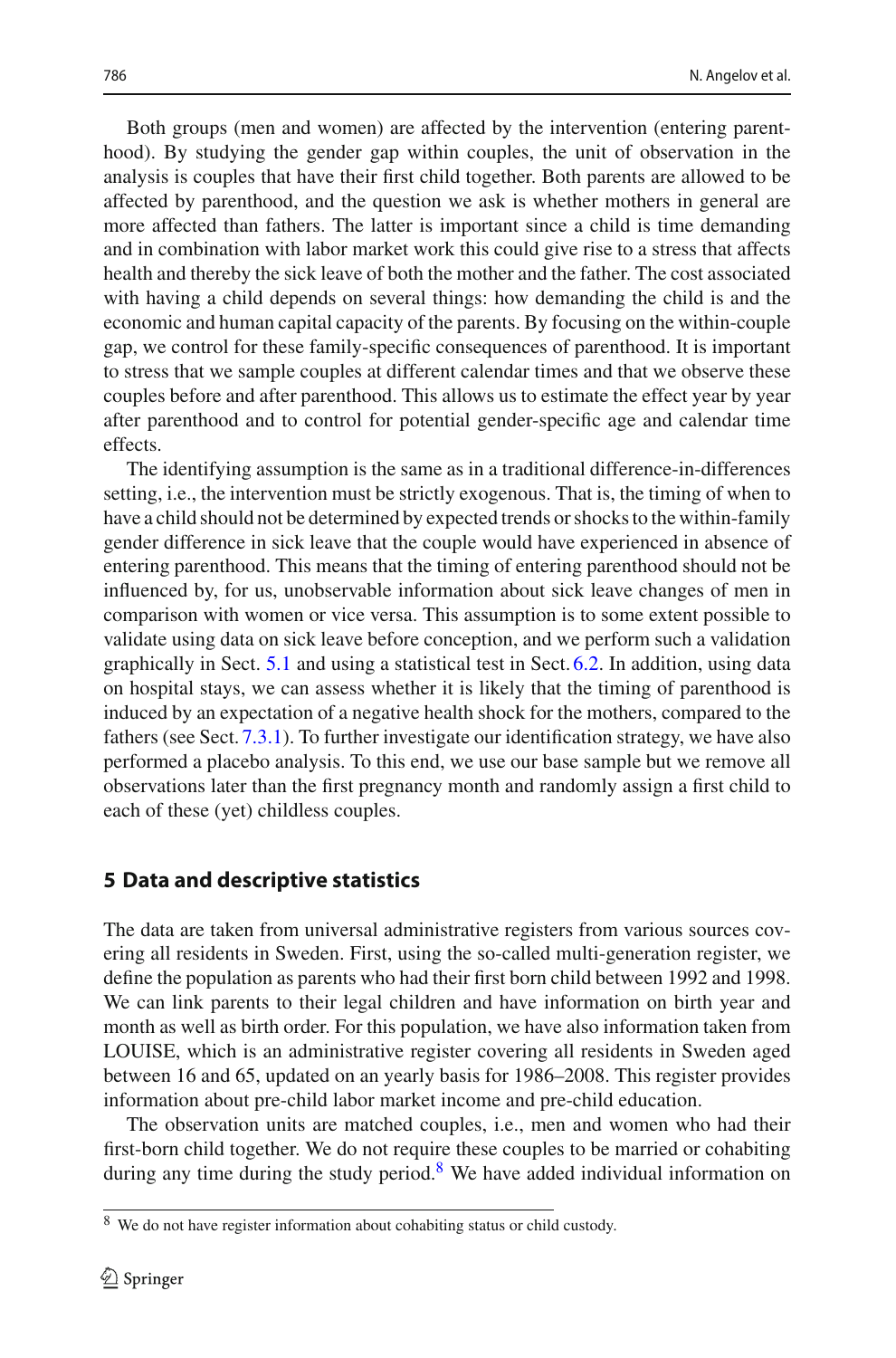the use of sickness benefits ("sick leave") from SIA for 1986–2008, measuring spells longer than 14 consecutive days. The direct reason for not including shorter spells is that such sick spells are unavailable in the registers since they are payed for by the employer. Although the restriction to longer spells is due to data availability, we think that focusing on longer spells rather than short-run absence due to, e.g., having the flu, is not problematic.

Further, data on in-patient care are retrieved from the National Board of Health and Welfare (for 1987–2005). In-patient care refers to care for a patient who is formally admitted ("hospitalized") to an institution for treatment and/or care and stays for a minimum of one night in the hospital or other institution providing in-patient care.<sup>9</sup> This information also stems from national registers covering the whole population. The data on sick leave and hospitalization contain information on both the starting and ending date of a spell on sickness benefits and a hospital stay. This information has been totaled on a monthly basis separately for each parent and outcome variable.

The sampling procedure results in a pooled panel data set of matched couples who had their first child between 1992 and 1998. Since we use monthly data on the two outcome variables (sick leave days and in-patient care days), the complete data set consists of over 50 million observations. To reduce the estimation time, we take 10 percent random samples of each parent cohort (at couple level).

The population of interest consists of individuals who are employed before entering parenthood. Since even a very small labor income is enough for being qualified for sickness benefits, by this restriction, we include only individuals who are in the labor market and thereby are qualified for sickness benefits. Strictly speaking, for a couple to be included in the sample, we require a positive income from labor market work 2 years before entering parenthood for the mother as well as the father. (However, we do not require positive income later on.) This employment requirement reduces the sample of couples by 22% and results in a data set consisting of 5,153,676 couplemonth observations. In this context, it is important to know that the female labor force participation rate in Sweden is very high and almost in level with men's labor supply.[10](#page-10-1) Instead many women work part-time: around 50% of all women with preschool children. Thus, the restriction of positive income 2 years ahead of the birth of the first child results in mainly dropping those men and women who do not work on the labor market before entering parenthood. In conditioning on pre-child labor market attachment, we thus make sure that an observation with zero pre-child sick leave implies zero absence due to sickness, and not that the individual lacks eligibility for sickness insurance due to non-participation in the labor force.

Furthermore, we remove couples whose who have twins at first birth (97,272 couplemonth observations) and where the education of the mother or father is unknown (39,156 couple-month observations). As a final step, we only keep observations measured 48 months before the birth of the first child or later. This is done because although many of the individuals are in the working age population even before  $t = -48$ , many

<span id="page-10-0"></span><sup>&</sup>lt;sup>9</sup> In the present paper, we use the terms "in-patient care," "hospital stays," and "hospitalization" as synonyms.

<span id="page-10-1"></span><sup>&</sup>lt;sup>10</sup> We provide these numbers for parents in our data set in the online appendix of this paper.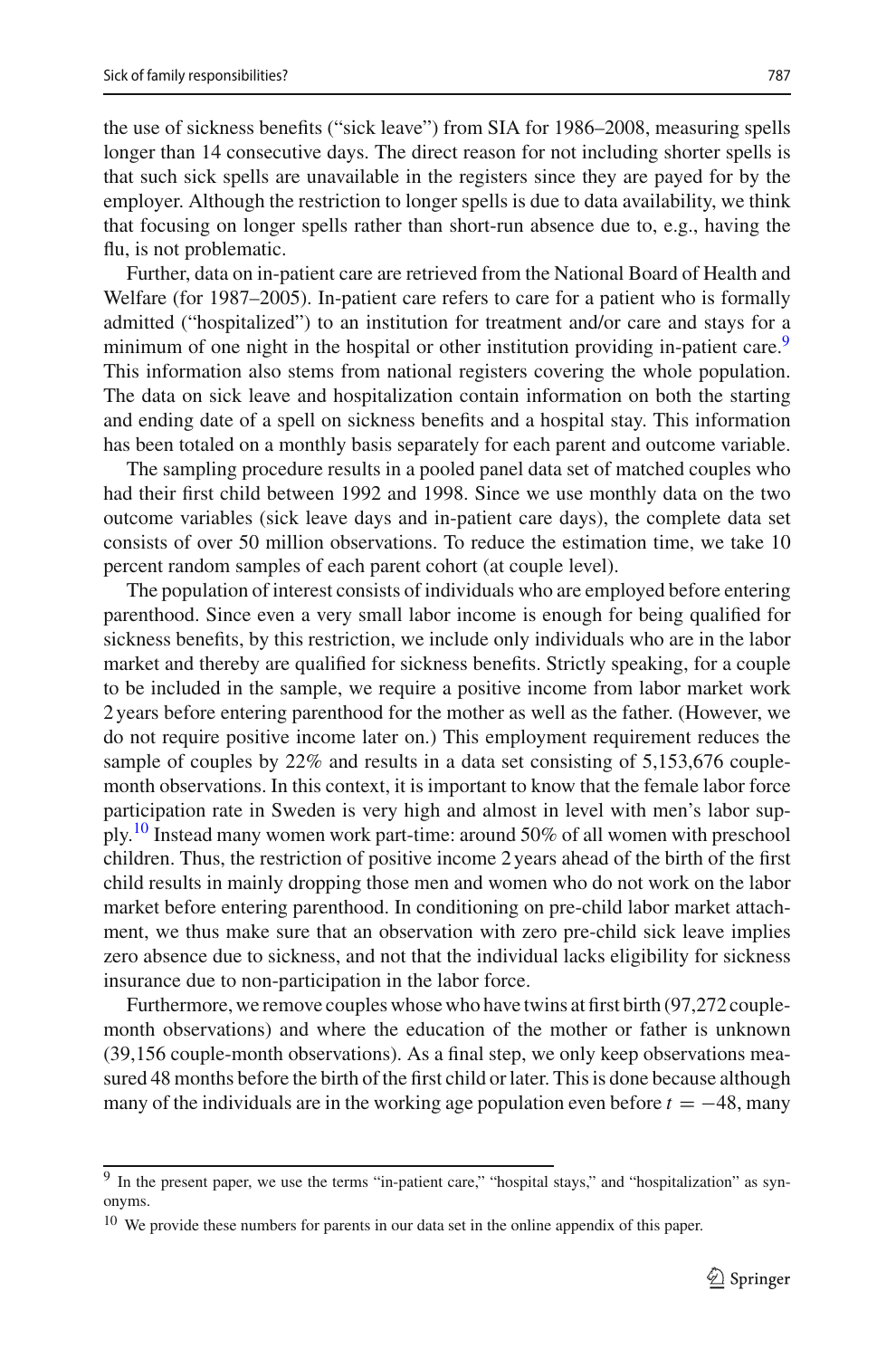|                               | Mothers |           | Fathers |           | Mothers-fathers |           |
|-------------------------------|---------|-----------|---------|-----------|-----------------|-----------|
|                               | Mean    | <b>SD</b> | Mean    | <b>SD</b> | Mean            | <b>SD</b> |
| Age                           | 27.4    | 4.4       | 29.6    | 4.9       | $-2.2$          | 3.77      |
| Income (SEK)                  | 152,023 | 80.386    | 200,066 | 106,074   | $-48,043$       | 108,404   |
| Education (years)             | 12.2    | 2.0       | 12.0    | 2.1       | 0.1             | 2.1       |
| Sick leave (days/months)      | 0.8     | 3.7       | 0.6     | 3.3       | 0.2             | 4.8       |
| Hospitalization (days/months) | 0.03    | 0.52      | 0.02    | 0.52      | 0.01            | 0.74      |

#### <span id="page-11-2"></span>**Table 1** Descriptive statistics

The first child is born in month  $t = 0$ , age is measured in  $t = 0$ , and income, education, sick leave, and hospitalization in *t* = −24. Income is measured in SEK in 2008 prices. The December 2008 exchange rate was approximately 7.9 SEK/USD. Education is measured in theoretical years of education using the official Swedish SUN classification, which roughly follows the international ISCED 97 standard. Sick leave and hospitalization are measured in days per month

are likely not working and thus not entitled to paid sick leave. This is especially true for the mothers, who are on average 2 years younger than the fathers.<sup>[11](#page-11-1)</sup>

Table [1](#page-11-2) presents the data used in the main analysis. This table shows that the mean age when entering parenthood is 27.4 for women and 29.6 for men. The mean annual labor market income is lower for women than men 2 years before entering parenthood: Women's average income is 76% of men's. This is, in a way, expected due to the age gap before entering parenthood. The education gap is in the opposite direction.

Two years prior to childbirth, mothers are on sick leave on average 0.17 days per month (or about 28%) more than fathers. Finally, the average days of hospital stays are 0.1 days per month (or about 50%) higher for mothers.

### <span id="page-11-0"></span>**5.1 Graphical evidence**

In order to get a first look at the data, we present the within-couple gender gap in sick leave before and after the birth of the first child in Fig. [3.](#page-12-1) The data plotted in Fig. [3](#page-12-1) represent raw monthly average days on sick leave for the pooled data set of matched couples starting 48 months prior to parenthood (i.e., having a first child) and ending about 17 years after the birth of the first child. From Fig. [3](#page-12-1) we can see that before the conception, women's sick leave is higher than that of their spouse, but what is more important, there is no apparent difference in trends between mothers and fathers. As was discussed in Sect. [2,](#page-4-0) the pre-parenthood difference in levels could be due to differences in, among other, preferences, occupations and economic incentives.

What is also apparent from Fig. [3](#page-12-1) is that the gender difference in sick leave occurring 2 years after the birth of the first child is large and persistent for as long as we can follow the couples. The spike in female sick leave that starts after conception is most likely due to pregnancy-related health problems. The magnitude of the spike is of about 5 days per month on average during the month of delivery. During the period

<span id="page-11-1"></span><sup>&</sup>lt;sup>11</sup> In a previous working paper version of the paper, we kept all observations as long as the individual was in the working age population. Such an analysis is also performed in connection to a placebo test later in the present paper. Removing observations before  $t = -48$  does not alter the results.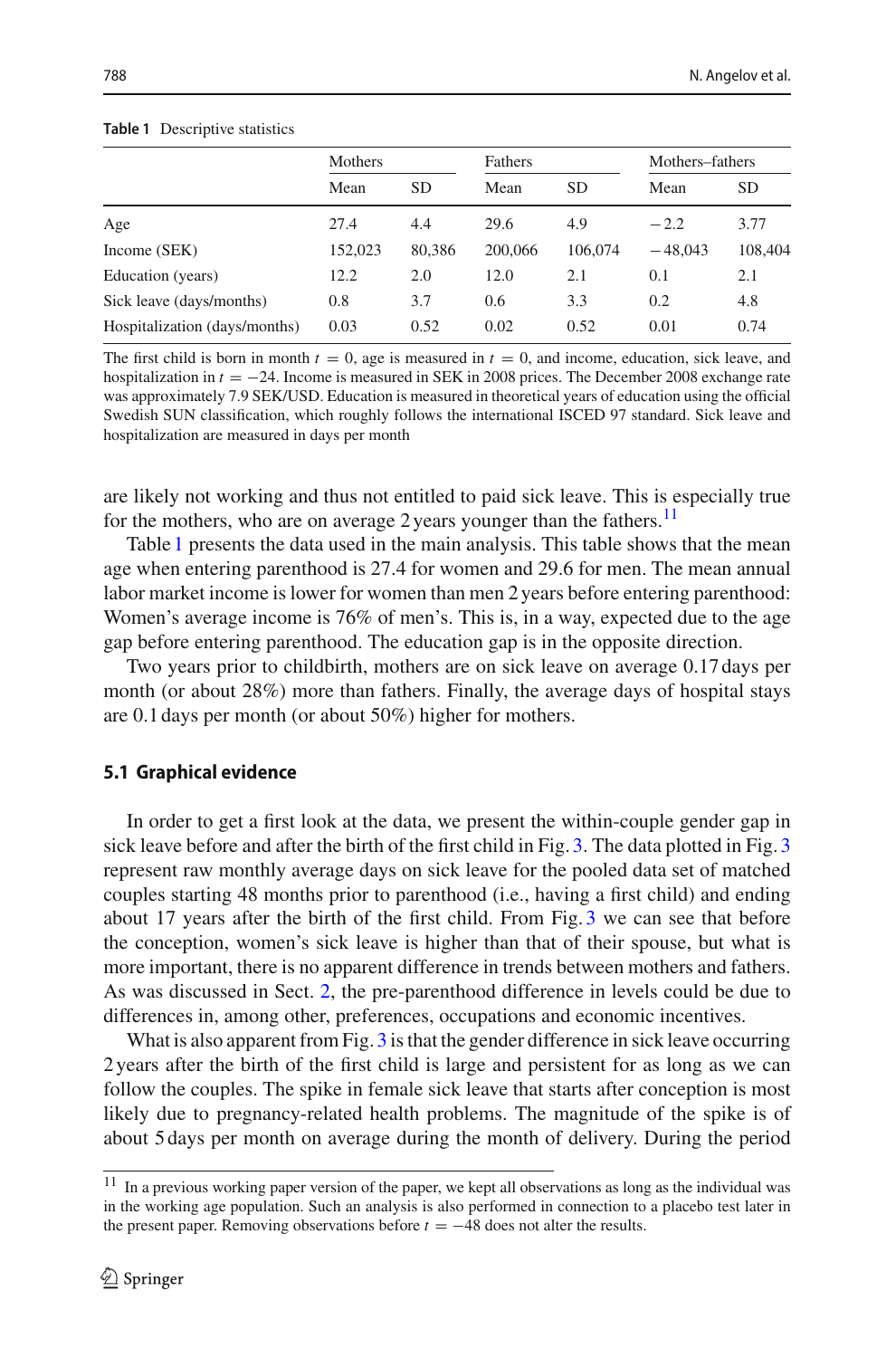

<span id="page-12-1"></span>**Fig. 3** Average days of sick leave per month before and after the birth of the first child for mothers and fathers who had their first child at *t* = 0. *Note* The analysis is based on all Swedish residents who had their first child between 1992 and 1998, and were active on the labor market 2 years prior to childbirth. Data on sick leave cover the period from 1986 and 2008

directly after childbirth, we observe a dramatic decrease in sick leave for women, and during this period mothers have less sick leave than fathers. The reason for this drop is that most mothers use paid maternity leave during the child's first year and have no reason to be on sick leave unless severely ill.<sup>[12](#page-12-2)</sup>

Figure [3](#page-12-1) also shows a decrease in sick leave for both men and women in the end and in the beginning of the time before and after the birth of the first child. The reason for this is the remarkably dramatic cyclical variation in sick leave in Sweden. We control for this variation using regression analysis, as explained later in the paper and in particular in "Appendix A." Being able to control for potential secular trends by adding year-specific trends is a benefit with our data set, consisting of several cohorts of parents. This way, we ensure that our estimates are not confounded with calendar time variation in the sick leave gender gap.

# <span id="page-12-0"></span>**6 Mean effects of parenthood on the sick leave gap**

### **6.1 Regression model**

In the estimation, we use data on couples who are matched by observing in the registers in which year and month a female and a male had their first child. To simplify the notation, we have suppressed the couple index in this section, but it should be noted

<span id="page-12-2"></span><sup>&</sup>lt;sup>12</sup> Sickness benefits could be paid out during the parental leave if, for example, the illness prohibits the mother from taking care of the child.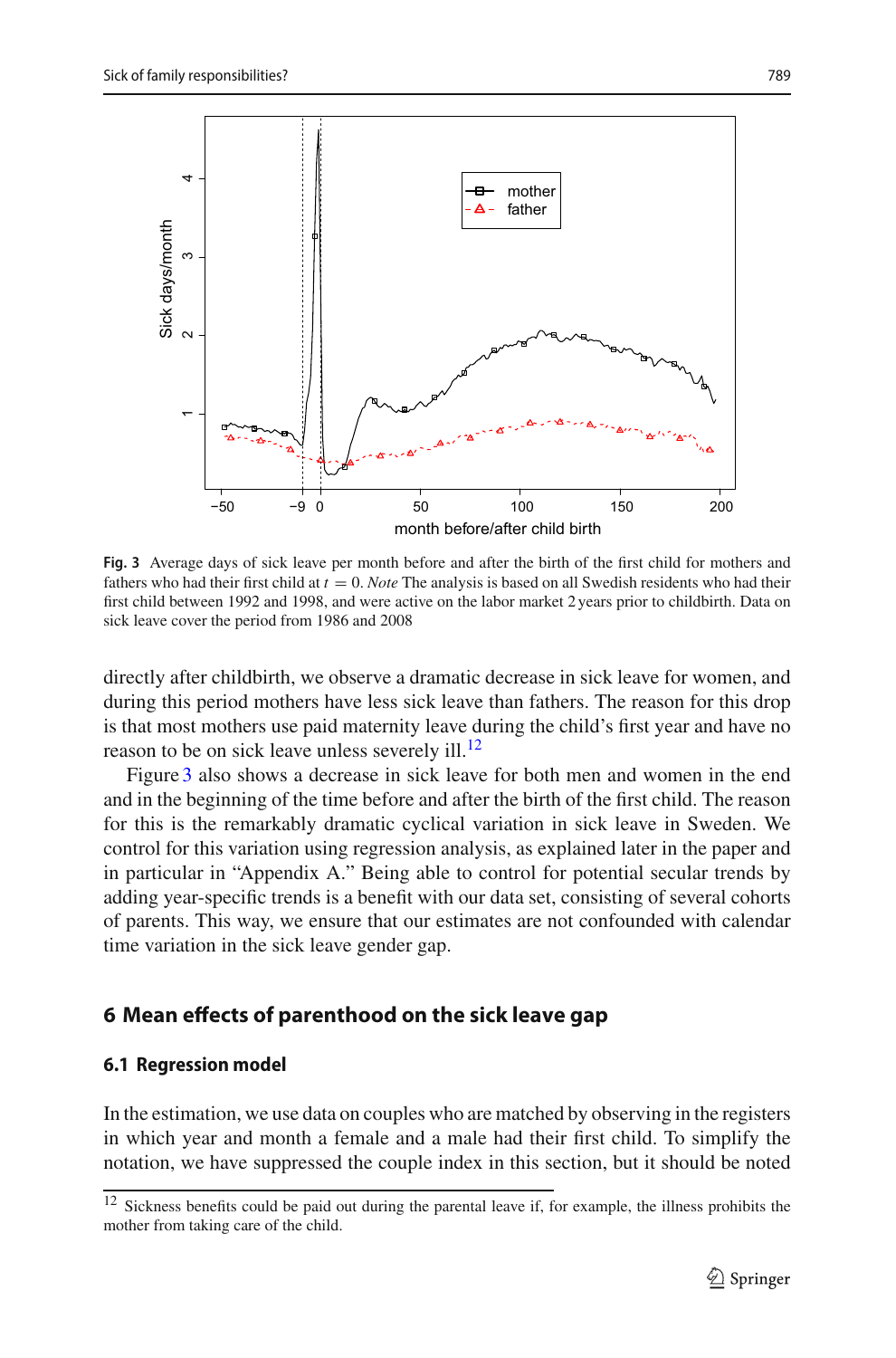that the unit of observation in our empirical specification is a specific couple. We have two time dimensions: time since birth and calendar time. Let  $c = 1986, 1987, \ldots$ , 2008 index the calendar year, and  $t = c - c^*$  where  $c^*$  is the year when the first child is born. Thus,  $t = 1$  during the first child's first year,  $t = 2$  during the first child's second year, etc. Moreover, time since birth can also be measured in months (the frequency we use for sick leave and in-patient hospitalization). Let  $q = m - m^*$  where  $m^*$  is the birth month index of the first child and *m* the calendar month (1 in January 1986). Thus,  $q = 0$  during the child's first month,  $q = 1$  during the second month, etc.<br>- Using these definitions we estimate the following population regression moo

Thus, 
$$
q = 0
$$
 during the child's first month,  $q = 1$  during the second month, etc.  
Using these definitions, we estimate the following population regression model:  

$$
\tilde{s}_{\text{qct}} = \alpha_{\text{pre}} + \alpha_{\text{preg}} \mathbf{1}[-9 \le q \le 0] + \sum_{\tau=1}^{17} \alpha_{\tau} \mathbf{1}[t = \tau] + \tilde{x}'\boldsymbol{\phi} + \theta_c
$$
(1)  

$$
+ \sum_{\tau=1}^{62} \gamma_a^f \mathbf{1}[a = (c - \text{birthyear}_f)] + \sum_{\tau=1}^{73} \gamma_a^m \mathbf{1}[a = (c - \text{birthyear}_m)] + \varepsilon_{\text{qct}}
$$

<span id="page-13-1"></span> $a=16$ 

 $+ \sum_{a=16} \gamma_a^J \mathbf{1}[a = (c - \text{birthyear}_f)] + \sum_{a=16} \gamma_a^m \mathbf{1}[a = (c - \text{birthyear}_m)] + \varepsilon_{\text{qct}}$ <br>where  $\tilde{s}_{\text{qct}} = s_{\text{qct}}^f - s_{\text{qct}}^m$  is the within-couple (*f*)emale–(*m*)ale gap in sick leave measured *q* months (*t* years) from first birth during calendar year *c*, 1[·] is the indicator function which takes the value one when the expression within the parenthesis is true and zero otherwise, *a* is an index for the age of the female/male, birthyear  $f/m$ sured q months (*t* years) from first birth dur<br>function which takes the value one when the true and zero otherwise, a is an index for the site birth year of the female/male, and  $\tilde{x}$ is the birth year of the female/male, and  $\tilde{x}$  is a covariate vector of pre-pregnancy within-couple differences in education and yearly labor income, measured at the lattrue and zero otherwise, *a* is an index for the age of the female/male, birthyear  $f/m$  is the birth year of the female/male, and  $\tilde{x}$  is a covariate vector of pre-pregnancy within-couple differences in education and y  $\widetilde{\mathbf{x}} = (\mathbf{x}_{(c^* - 2)}^f - \mathbf{x}_{(c^* - 2)}^m)$ . Our main parameters of interest are  $\alpha_{\tau}$  for  $\tau = 1, 2, ..., 17$ , which measure the effect of parenthood on the female–male sick leave gap during the child's  $\tau$ th year since birth. We use data for  $q > -48$ , i.e., 4 years of pre-birth data are included in the regression.

The intercept parameter  $\alpha_{pre}$  controls for pre-pregnancy differences in the sick leave gap and  $\theta_c$  controls for calendar year effects. The parameters  $\gamma_a^m$  and  $\gamma_a^f$  flexibly control for gender-specific sick leave age trajectories. The pregnancy parameter  $\alpha_{\text{tree}}$ takes into account the sharp increase in the relative sick leave during pregnancy which can be observed in Fig. [3.](#page-12-1) As we can observe women and men for a maximum of 203 months after parenthood, we are in a position to estimate 203 ex post-birth parameters. However, as we believe is clear from the analysis provided below, we do not lose any information by keeping the analysis at the yearly level.

#### <span id="page-13-0"></span>**6.2 Baseline results**

 $a=16$ 

Columns  $(1)$ – $(3)$  in Table [2](#page-15-0) contain the main estimation results for a varying conditioning set using the specification from Eq. [\(1\)](#page-13-1). We estimate the effect of pregnancy and delivery as well as the yearly effects of parenthood starting from the year of birth. Column (1) presents the estimates without any controls. In column (2), we control only for calendar years, and in column (3) we also include gender-specific age dummies and pre-child differences in income and years of education. All parameter estimates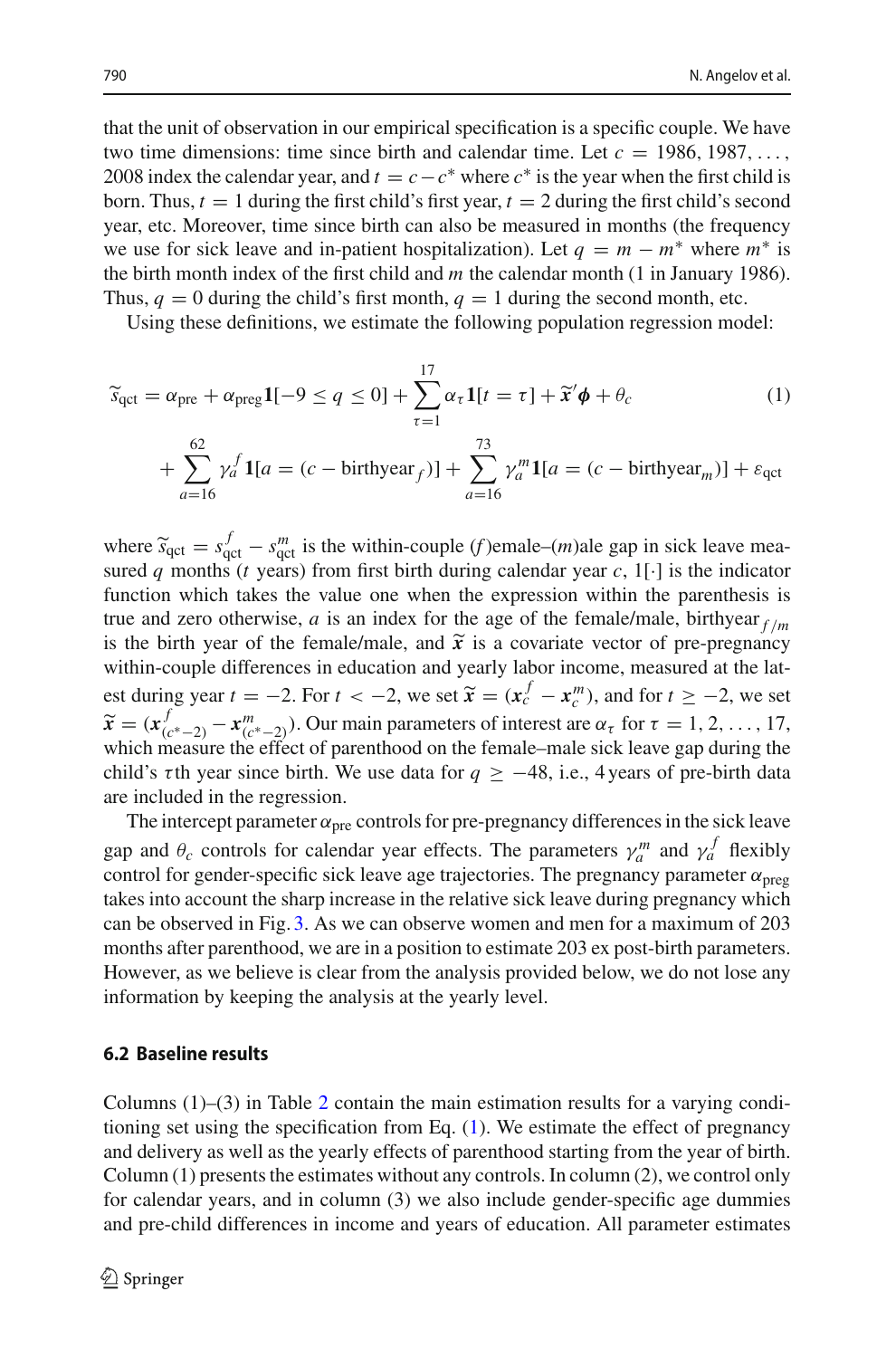that are statistically significant at the  $1\%$  level and columns (1)–(3) tell the same story: In the long run, the female–male gender gap in sick leave increases due to parenthood. Before explaining the interpretation of each regression coefficient, we discuss how the different model specifications affect the long-term estimate of the gender gap in sick leave.

Including calendar year controls reduces the magnitude of the estimated effects for years 3 through 13 since the birth of the first child, while the effects for years 14–17 increase somewhat. Adding age and pre-child controls changes the results somewhat, most so for the longer-term effects, which increase.

In the following, we discuss the estimates in the third column. The results confirm what was already seen from the graphical analysis displayed in Fig. [3.](#page-12-1) Pregnancy drastically increases the gender gap in sick leave: The effect is 1.67 days per month during this period. This increase is most likely due to mothers' pregnancy-related illnesses. But during the first year after birth, the effect is instead negative, i.e., fathers increase their sick leave more than mothers do, leading to an effect of  $-0.20$  days per month. This is due to the fact that the mothers are on parental leave during the first year after giving birth. Parents are eligible for sickness benefit while on parental leave but it is obviously rarely used. During the second year, the gender gap in sick leave increases by 0.28 days per month, which is a substantial increase. This result is to some extent driven by the high frequency of siblings' being born about 2 years after the first childbirth. (We will return to this later.) Finally, our main parameters of interest are the long-term effects from year 3 onwards. The estimates range from 0.24 (year 5) to 1.01 days per month (year 16), which corresponds to the shift in the sick leave gap in Fig. [3,](#page-12-1) now using a regression approach. There seems to be a gradual increase in the effect of pregnancy approximately between year 5 and 14, and no pronounced change further away from birth.

How should one interpret these results in light of the fact that most women have more than one child? Pregnancy itself and the days around childbirth are associated with a sharp increase in the sick leave gap. Thus, the shift in sick leave after the birth of the first child could potentially be explained by subsequent births and short-term pregnancy-related illnesses.

In order to take this potential problem into account, we estimate a second child effect, which is presented in the fourth column in Table [2.](#page-15-0) In this analysis, the dummy for the first child's second year captures sick leave differences only as long as the mother is not pregnant with her second child. As soon as the second pregnancy begins (i.e., 9 months before the birth of the second child), the second-child pregnancy dummy captures the sick leave difference. The first-child second year estimates now capture the dynamics of the gender gap in sick leave for (a) the minority of couples that only have one child during this period and (b) the period after the birth of the first child and before the birth of the second child among the majority of couples who do have a second child. In contrast, the variation used to estimate the second-child parameters stems solely from couples that have at least two children. The long-term effects (for year 3 since the birth of the first child and thereafter) are estimated using a dummy variable that has the value one if (a) more than 2 years have passed since the birth of the first child, and (b) for couples that have a second child, either more than 2 years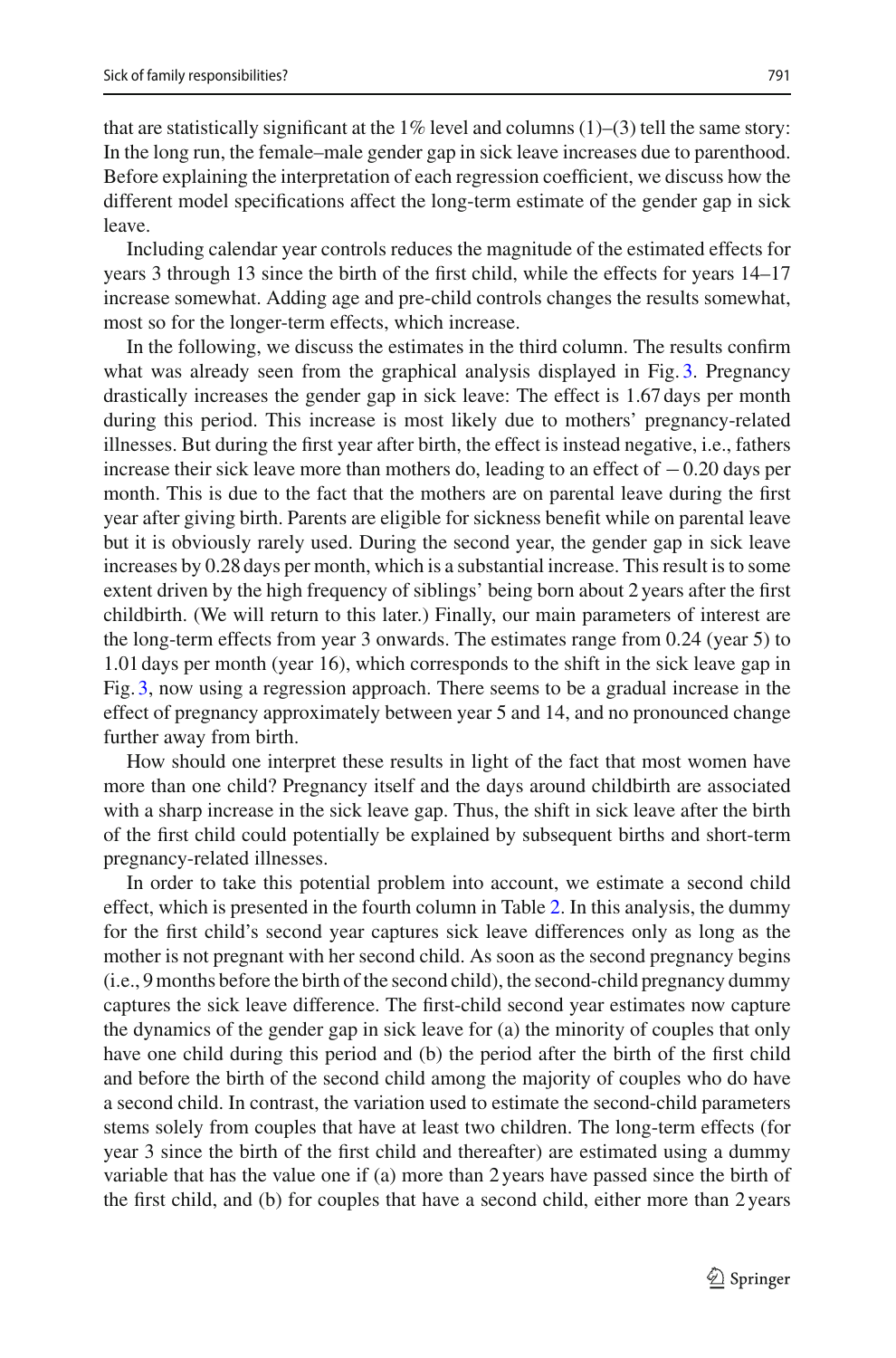<span id="page-15-0"></span>

| Table 2 Baseline specification, robustness checks and placebo regression |                         |                         |                                     |                          |                                                   |                                                       |                                                                           |
|--------------------------------------------------------------------------|-------------------------|-------------------------|-------------------------------------|--------------------------|---------------------------------------------------|-------------------------------------------------------|---------------------------------------------------------------------------|
|                                                                          | $\widehat{\Xi}$         | $\widehat{\omega}$      | $\widehat{c}$                       | $\widehat{\mathcal{F}}$  | $\overline{6}$                                    | $\widehat{\circ}$                                     | $\widehat{C}$                                                             |
| Pregnancy (1st child)                                                    | $1.630***$<br>(0.0335)  | $.689***$<br>(0.0360)   | $.669***$                           | $.666***$<br>(0.0357)    | $.715***$<br>(0.0406)                             | $0.668***$                                            |                                                                           |
| Year 1 (1st child)                                                       | $-0.238***$<br>(0.0245) | $-0.169***$<br>(0.0317) | $(0.0361)$<br>-0.198***<br>(0.0324) | $-0.218***$<br>(0.0299)  | $-0.234***$<br>(0.0342)                           | $(0.0373)$<br>$- 0.203$ ***<br>$(0.0331)$<br>0.277*** | $\begin{array}{r} -0.0134 \\ (0.0259) \\ -0.0128 \\ (0.0302) \end{array}$ |
| Year 2 (1st child)                                                       | $0.277***$              | $0.316***$              | $0.284***$                          | $-0.108**$               | $-0.0941*$                                        |                                                       | 0.0151                                                                    |
| Pregnancy (2nd child)                                                    | (0.0297)                | (0.0394)                | (0.0404)                            | $2.040***$<br>(0.0385)   | $(0.0432)$<br>2.014***<br>$(0.0584)$              | (0.0410)                                              | (0.0352)                                                                  |
| Year 1 (2nd child)                                                       |                         |                         |                                     | $-0.422$ ***<br>(0.0504) | $-0.40$ **                                        |                                                       |                                                                           |
|                                                                          |                         |                         |                                     | (0.0452)                 |                                                   |                                                       |                                                                           |
| Year 2 (2nd child)                                                       |                         |                         |                                     | $-0.135*$<br>(0.0533)    | $(0.0520)$<br>$- 0.174**$<br>$(0.0614)$<br>0.243* |                                                       |                                                                           |
| Year <sub>3</sub>                                                        | $0.495***$              | $0.483***$              | $0.450***$                          | $0.224*$                 |                                                   | $0.444***$                                            | 1.0347                                                                    |
|                                                                          | (0.0346)                | (0.0460)                | (0.0475)                            |                          |                                                   | (0.0480)                                              | 0.0401)                                                                   |
| Year 4                                                                   | 0.4004                  | $0.325***$              | $0.294***$                          | $(0.0964)$<br>0.336***   | $(0.0987)$<br>0.360***<br>(0.0967)<br>0.290***    | $0.287***$                                            | 1.0367                                                                    |
|                                                                          | (0.0351)                | (0.0508)                | $(0.0528)$<br>0.241***              | (0.0889)                 |                                                   | $(0.0533)$<br>0.233****                               | $(0.0453)$<br>-0.0166                                                     |
| Year 5                                                                   | $0.432***$              | $0.266$ ***             |                                     | $0.247***$               |                                                   |                                                       |                                                                           |
|                                                                          | (0.0385)                | (0.0580)                | $(0.0607)$<br>0.295***              | (0.0674)                 | (0.0783)                                          | $(0.0612)$<br>0.285***<br>$(0.0723)$<br>0.419***      | (0.0516)                                                                  |
| Year 6                                                                   | $0.571***$              | $0.311***$              |                                     | $0.271***$               | $0.333***$<br>(0.0811)                            |                                                       | $-0.0382$                                                                 |
|                                                                          | (0.0428)                | (0.0685)                | (0.0718)                            | (0.0704)                 |                                                   |                                                       | $(0.0611)$<br>$0.0236$                                                    |
| Year 7                                                                   | $0.770***$              | $0.435***$              | 1.429***                            | $0.359***$               | $0.415***$                                        |                                                       |                                                                           |
|                                                                          | (0.0481)                | (0.0808)                | (0.0848)                            | (0.0791)                 | (0.0902)                                          | (0.0852)                                              | (0.0733)                                                                  |
| Year 8                                                                   | $0.865***$              | $0.482***$              | $0.490***$                          | $0.409***$               | $0.528***$                                        | $0.480***$                                            | $-0.0303$                                                                 |
|                                                                          | (0.0507)                | (0.0934)                | (0.0979)                            | (0.0891)                 | (0.102)                                           | (0.0983)                                              | (0.0874)                                                                  |
|                                                                          |                         |                         |                                     |                          |                                                   |                                                       |                                                                           |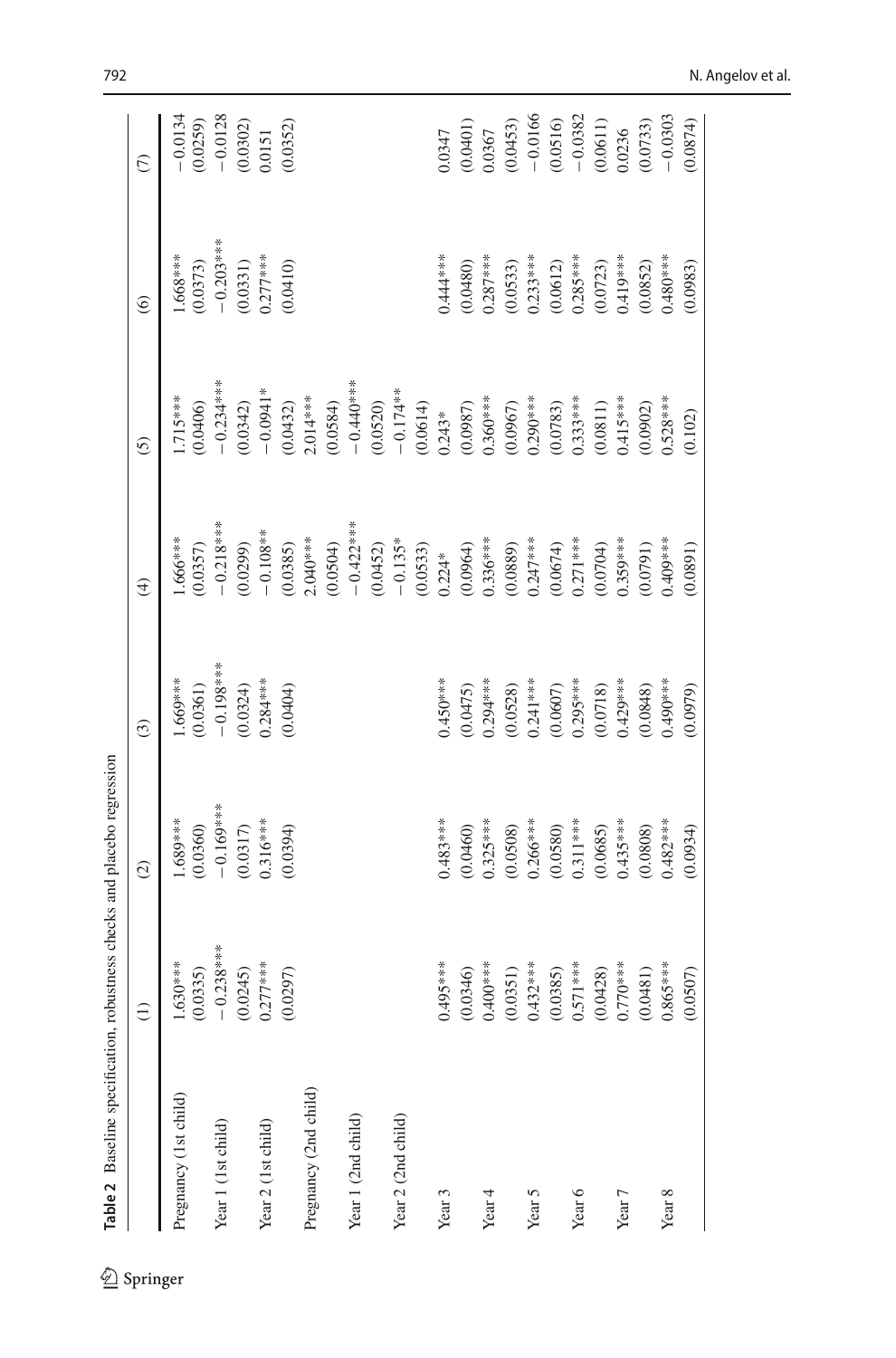| Table 2 continued                                                                                                                                                                                                                                                                                                                                                      |                                                                                                                                                 |               |                         |                    |            |                        |               |
|------------------------------------------------------------------------------------------------------------------------------------------------------------------------------------------------------------------------------------------------------------------------------------------------------------------------------------------------------------------------|-------------------------------------------------------------------------------------------------------------------------------------------------|---------------|-------------------------|--------------------|------------|------------------------|---------------|
|                                                                                                                                                                                                                                                                                                                                                                        | $\widehat{\Xi}$                                                                                                                                 | $\widehat{c}$ | $\widehat{\mathcal{E}}$ | $\widehat{\Theta}$ | <u>රි</u>  | $\widehat{\mathbf{e}}$ | $\widehat{C}$ |
| Year <sub>9</sub>                                                                                                                                                                                                                                                                                                                                                      | $0.916***$                                                                                                                                      | $0.522***$    | 1.549****               | $0.455***$         | $0.579***$ | $0.538***$             | 0.0610        |
|                                                                                                                                                                                                                                                                                                                                                                        | (0.0530)                                                                                                                                        | (0.107)       | (0.112)                 | (0.102)            | (0.116)    | (0.113)                | (0.111)       |
| Year 10                                                                                                                                                                                                                                                                                                                                                                | $0.962***$                                                                                                                                      | $0.617***$    | $0.664***$              | $3.565***$         | $0.692***$ | $0.652***$             | 0.00950       |
|                                                                                                                                                                                                                                                                                                                                                                        | (0.0547)                                                                                                                                        | (0.121)       | (0.126)                 | (0.114)            | (0.131)    | (0.127)                | (0.140)       |
| Year 11                                                                                                                                                                                                                                                                                                                                                                | $0.908***$                                                                                                                                      | $0.630***$    | 0.700                   | $0.605***$         | $0.728***$ | $0.688***$             | $-0.177$      |
|                                                                                                                                                                                                                                                                                                                                                                        | (0.0558)                                                                                                                                        | (0.131)       | (0.137)                 | (0.125)            | (0.142)    | (0.138)                | (0.128)       |
| Year 12                                                                                                                                                                                                                                                                                                                                                                | $0.906***$                                                                                                                                      | $0.699***$    | $0.794***$              | $0.697***$         | $0.853***$ | $0.782***$             | $-0.135$      |
|                                                                                                                                                                                                                                                                                                                                                                        | (0.0592)                                                                                                                                        | (0.142)       | (0.148)                 | (0.136)            | (0.154)    | (0.149)                | (0.180)       |
| Year <sub>13</sub>                                                                                                                                                                                                                                                                                                                                                     | $0.854***$                                                                                                                                      | $0.736***$    | $0.853***$              | $0.748***$         | $0.919***$ | $0.841***$             |               |
|                                                                                                                                                                                                                                                                                                                                                                        | (0.0636)                                                                                                                                        | (0.151)       | (0.159)                 | (0.146)            | (0.167)    | (0.159)                |               |
| Year 14                                                                                                                                                                                                                                                                                                                                                                | $0.814***$                                                                                                                                      | $0.791***$    | $0.923***$              | $0.821***$         | $0.987***$ | $0.912***$             |               |
|                                                                                                                                                                                                                                                                                                                                                                        | (0.0681)                                                                                                                                        | (0.160)       | (0.168)                 | (0.156)            | (0.178)    | (0.169)                |               |
| Year 15                                                                                                                                                                                                                                                                                                                                                                | $0.746***$                                                                                                                                      | $0.825***$    | $0.970***$              | $0.867***$         | $1.062***$ | $0.959***$             |               |
|                                                                                                                                                                                                                                                                                                                                                                        | (0.0755)                                                                                                                                        | (0.171)       | (0.179)                 | (0.168)            | (0.192)    | (0.180)                |               |
| Year 16                                                                                                                                                                                                                                                                                                                                                                | $0.657***$                                                                                                                                      | $0.850***$    | $.012***$               | 1.910***           | 179***     | $1.001***$             |               |
|                                                                                                                                                                                                                                                                                                                                                                        | (0.0877)                                                                                                                                        | (0.184)       | (0.193)                 | (0.182)            | (0.207)    | (0.193)                |               |
| Year 17                                                                                                                                                                                                                                                                                                                                                                | $0.535***$                                                                                                                                      | $0.819***$    | $0.997***$              | $0.895***$         | $.124***$  | $0.985***$             |               |
|                                                                                                                                                                                                                                                                                                                                                                        | (0.120)                                                                                                                                         | (0.206)       | (0.216)                 | (0.206)            | (0.236)    | (0.216)                |               |
| Included controls                                                                                                                                                                                                                                                                                                                                                      |                                                                                                                                                 |               |                         |                    |            |                        |               |
| Calendar year dummies                                                                                                                                                                                                                                                                                                                                                  | $\frac{1}{2}$                                                                                                                                   | Yes           | Yes                     | Yes                | Yes        | Yes                    | Yes           |
| Age dummies for each parent                                                                                                                                                                                                                                                                                                                                            | $\overline{R}$                                                                                                                                  | $\frac{1}{2}$ | Yes                     | Yes                | Yes        | Yes                    | Yes           |
| Pre-child differences                                                                                                                                                                                                                                                                                                                                                  | $\frac{1}{2}$                                                                                                                                   | $\frac{1}{2}$ | Yes                     | Yes                | Yes        | Yes                    | Yes           |
|                                                                                                                                                                                                                                                                                                                                                                        | 4,065,717                                                                                                                                       | 4,065,717     | 4,065,717               | 4,065,717          | 3,207,650  | 5,017,248              | 1,726,833     |
| $R^2$                                                                                                                                                                                                                                                                                                                                                                  | 0.004                                                                                                                                           | 0.005         | 0.007                   | 0.010              | 0.010      | 0.009                  | 0.011         |
| Standard errors within parentheses are clustered at couple level. Significance levels are denoted by $*(p < 0.05)$ , $**(p < 0.01)$ , and $***(p < 0.0001)$ . The full set of controls<br>consists of calendar year dummies, separate age dummies for each parent, and pre-child controls for differences in income and education.<br>Specifications: (1) No controls, | (2) Calendar year, (3) Full set of controls (baseline), (4) Second child effects, (5) Couples with at most two children, (6) Baseline including |               |                         |                    |            |                        |               |
| observations for $t < -48$ , (7) Placebo                                                                                                                                                                                                                                                                                                                               |                                                                                                                                                 |               |                         |                    |            |                        |               |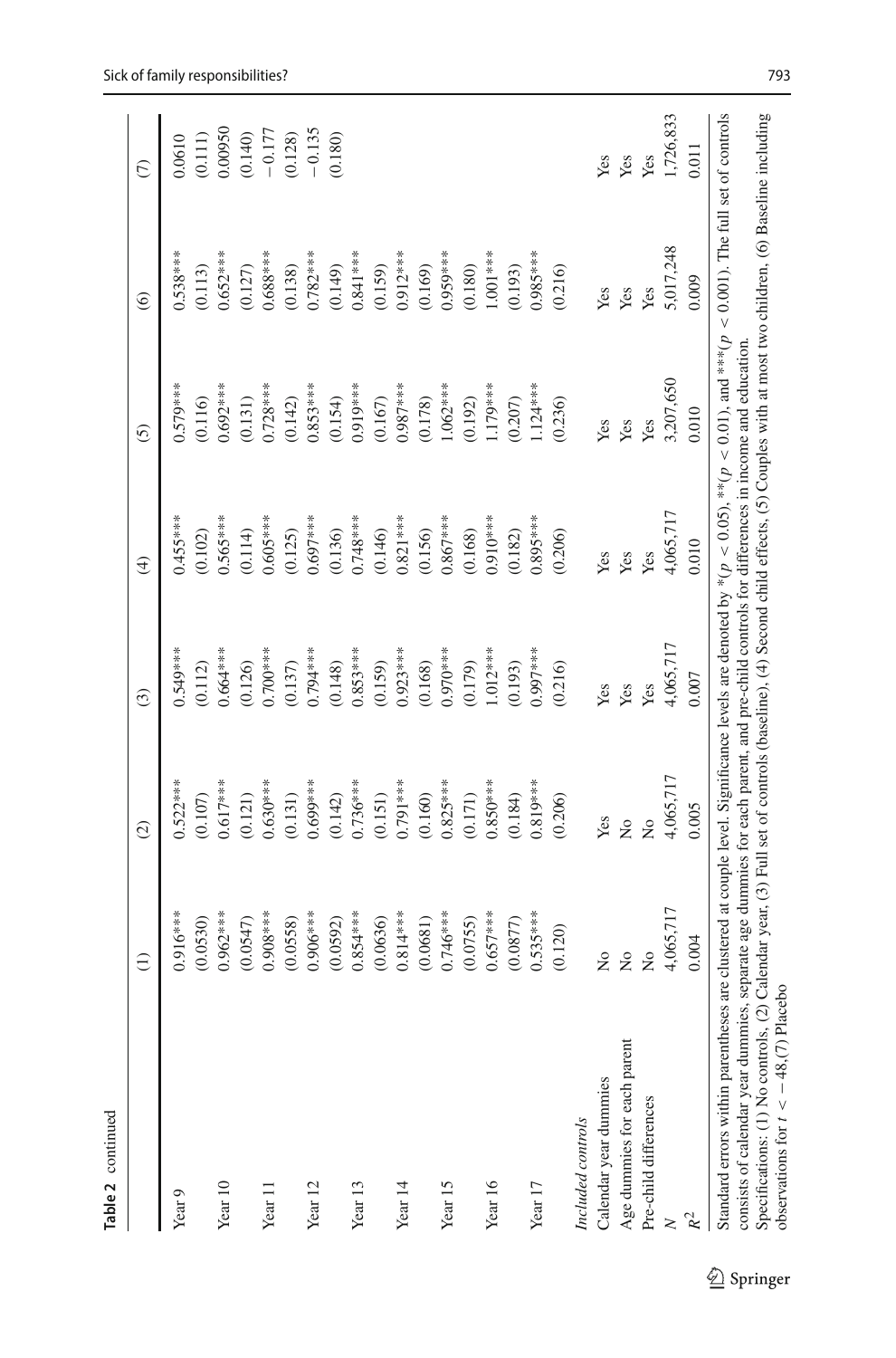have passed since the second birth, or the mother is not yet pregnant with the second child. $13$ 

A comparison of the first- and second-child estimates from the fourth column in Table [2](#page-15-0) suggests that the positive pregnancy effect is somewhat higher for the second than for the first child (2.04 compared to 1.67 sick-days/month). The negative firstyear effect is about twice as large in absolute terms for the second child compared to the first child  $(-0.42 \text{ and } -0.22)$ , respectively), but the second-year effects are both positive and have about the same magnitude.

Importantly, the long-term yearly effects of parenthood are of the same magnitude whether we include second-child effects or not. To further push this point, we have estimated the specification with second-child controls for the sub-sample of couples that have at most two children (see column 5). The results are qualitatively unchanged, but the long-term estimates are even somewhat higher for this group. This is an important result, as it implies that the long-term results of parenthood that we estimate are not driven by later pregnancies.

We condition on being eligible for sickness benefits before entering parenthood. Parenthood could, however, cause mothers to leave the labor force to a larger extent than the fathers. If anything, this would attenuate the estimated effect toward zero. However, in order to investigate whether a potential change in the composition of individuals eligible for sickness benefits after entering parenthood may affect the results, we have re-estimated the model using two other samples. In the first, we require a positive income also after the birth of the first child. In the second, we restrict the incomes to be greater than 50,000 SEK ( $\in$  4600) 2 years before childbirth but also after childbirth. The results from these analyses (available in an online appendix) show (1) that the estimated effects are virtually the same as those given in Table [2,](#page-15-0) and (2) that the long-term effects for the last sample are, as expected, smaller but the effect for year 15 is still as much as 0.62 sick days/month. Thus, qualitatively, the results do not change with the sample restrictions made. The primary reason is that most mothers in Sweden stay in the labor force also after they have entered parenthood. In the online appendix, we also show the share of mothers who leave the labor market after becoming mothers: They are very few.

### **6.3 The validity of the strict exogeneity assumption and a placebo test**

As explained in "Appendix A," we can test the validity of the strict exogeneity assumption by checking whether the error terms have a unit root. We take the results in column 3 in Table [2](#page-15-0) as the base for the test. First, however, we test for a deterministic trend with respect to time to birth (*q*) by using a second-degree polynomial regression of the residuals  $\widehat{\varepsilon}_{iq}$  on time to birth for the period before the assumed conception which is nine months before the birth of the first child. The *F* test with two degrees of freedom

<span id="page-17-0"></span><sup>&</sup>lt;sup>13</sup> An example might be useful. Assume that couple A has their first child in June 1996, and no children thereafter. The long-term effect for year 4 is captured by a dummy variable valued one for monthly sick leave observations that occur from June 1999 to May 2000. Assume further that another couple (B) have their first child in June 1996 and a second child in June 1999. Then, no variation from couple B is used in the estimation of the effect for year 4. Instead, the sick leave observations for couple B from June 1999 to May 2000 are used in the estimation of the effect for year 1 (second child).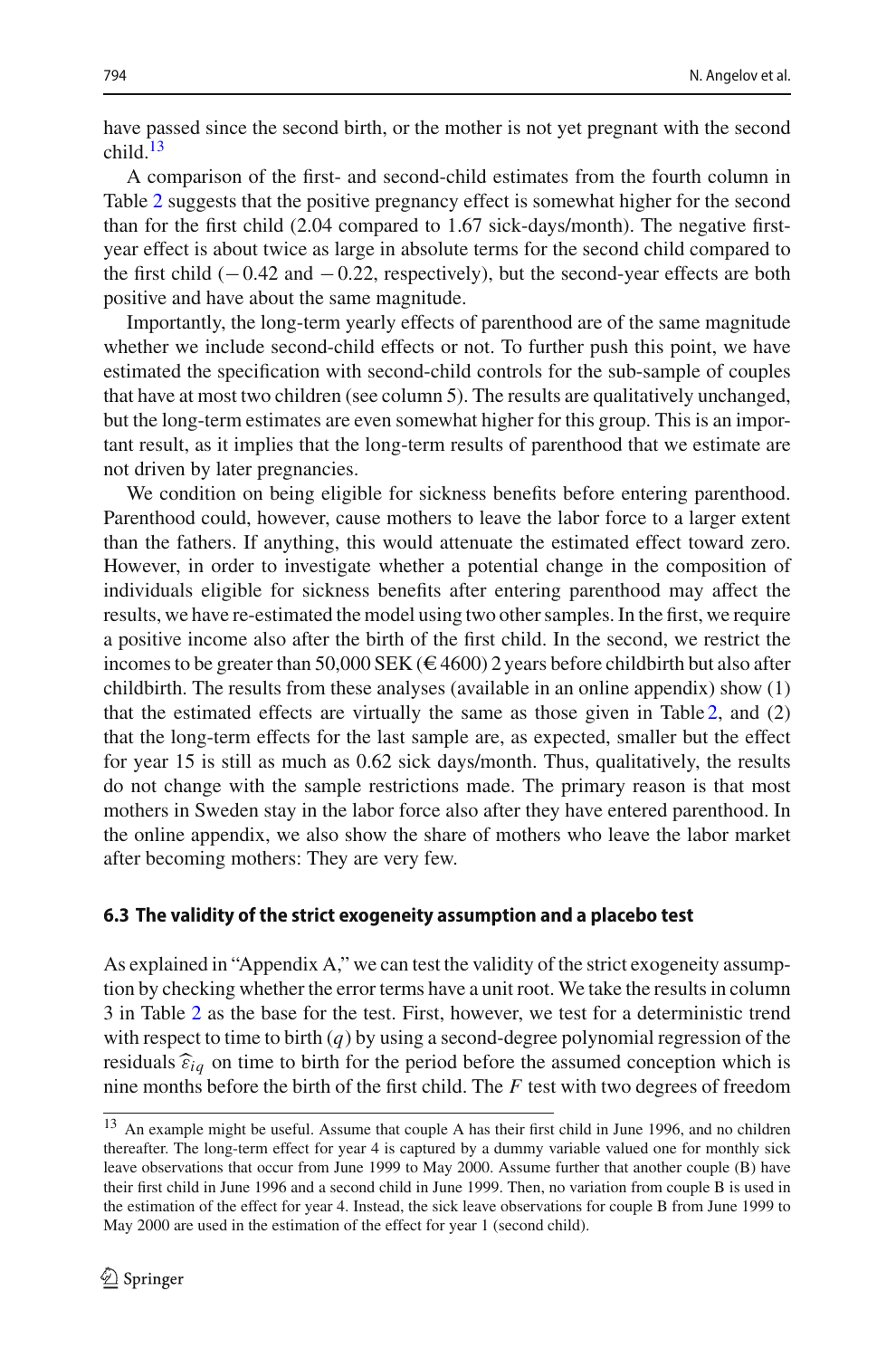has a *p* value of 0.30, and none of the individual parameter estimates is significant. For the formal unit root test, we use the Harris and Tzavali[s](#page-36-25) [\(1999](#page-36-25)) panel unit root test (see "Appendix A" for the motivation). We strongly reject the null hypothesis of a unit root.[14](#page-18-0)

To further investigate our identification strategy, we have also performed a placebo analysis. The general idea is to use our specification [cf. column (3) in Table [2\]](#page-15-0) on a sample where we know that there should be no pregnancy or parenthood effect. To this end, we use our base sample but we remove all observations later than the first pregnancy month, i.e.,  $t > -9$ . To apply our empirical specification to this data, we need to randomly assign a first child to each of these (yet) childless couples. There is, however, one practical challenge: For reasons mentioned in Sect. [5,](#page-9-0) we have removed observations measured earlier than 48 months prior to parenthood in the baseline regressions. If this restriction is kept also in the placebo analysis, we would end up with a sample where each couple is measured over a window of 39 months (from −48 to −10) or slightly above 3 years. This time, window is too short for a meaningful comparison with the estimates based on the base sample, where we measure effects up to 17 years after child birth. To deal with this issue, the data in the placebo analysis contain all available observations, i.e., also prior to  $t = -48$  for couples who are in the administrative registers. Define the first observation month for couple *c* as  $T_c^0$ (e.g.,  $T_c^0 = -64$ ). We randomly assign a placebo birth to each couple, where the birth month is the integer value of a number drawn from a uniform distribution over the interval  $(T_c^0, -10)$ . A final issue has to do with the pre-child controls for income and education within-couple differences. In the placebo analysis, we could in principle measure these controls 2 years prior to the placebo birth date. However, we believe that in many cases, re-measuring the pre-child controls would give misleading values as some of the individuals may be studying at the placebo birth date. Therefore, we keep the original values of the pre-child controls in the placebo analysis. We are now in a position to apply our baseline specification to the placebo data set.

Before showing the placebo results, we demonstrate that the baseline results using our baseline sample are unchanged when we add observations prior to month −48. These results are shown in column (6) in Table [2,](#page-15-0) and there are only minor differences compared with the baseline results from column (3). Moving to the results from the placebo regression presented in column (7) in Table [2,](#page-15-0) we can conclude that all estimated effects of parenthood and pregnancy are statistically insignificant. This shows that all potential gender-differential sick-leave profiles over the life cycle are captured by the gender-specific categorical variables for age included in the regression, and the parenthood effects are not biased by the age effects.<sup>[15](#page-18-1)</sup>

<span id="page-18-0"></span><sup>14</sup> The estimated AR-coefficient is 0.53, and the *p* value is 0.0000. Another available unit root test is for a fixed *T*-setting, proposed by Im et al[.](#page-36-26) [\(2003\)](#page-36-26). Im et al. allow the AR(1)-coefficient  $\rho$  to vary over individuals. We have tested the null of a unit root using also Im et al[.](#page-36-26) [\(2003](#page-36-26)) and get the same results as with the Harris–Tzavalis test (i.e., a *p* value of 0.0000).

<span id="page-18-1"></span><sup>&</sup>lt;sup>15</sup> In the baseline regression, the total number of estimated age effects is 103 (from age 16 to 62 for mothers and 16–73 for fathers). The corresponding number for the placebo analysis is of course smaller since we remove observations after a couple has had their first child. For the placebo regression, the total number of estimated age effects is 70 (age 16–45 for mothers and 16–57 for fathers).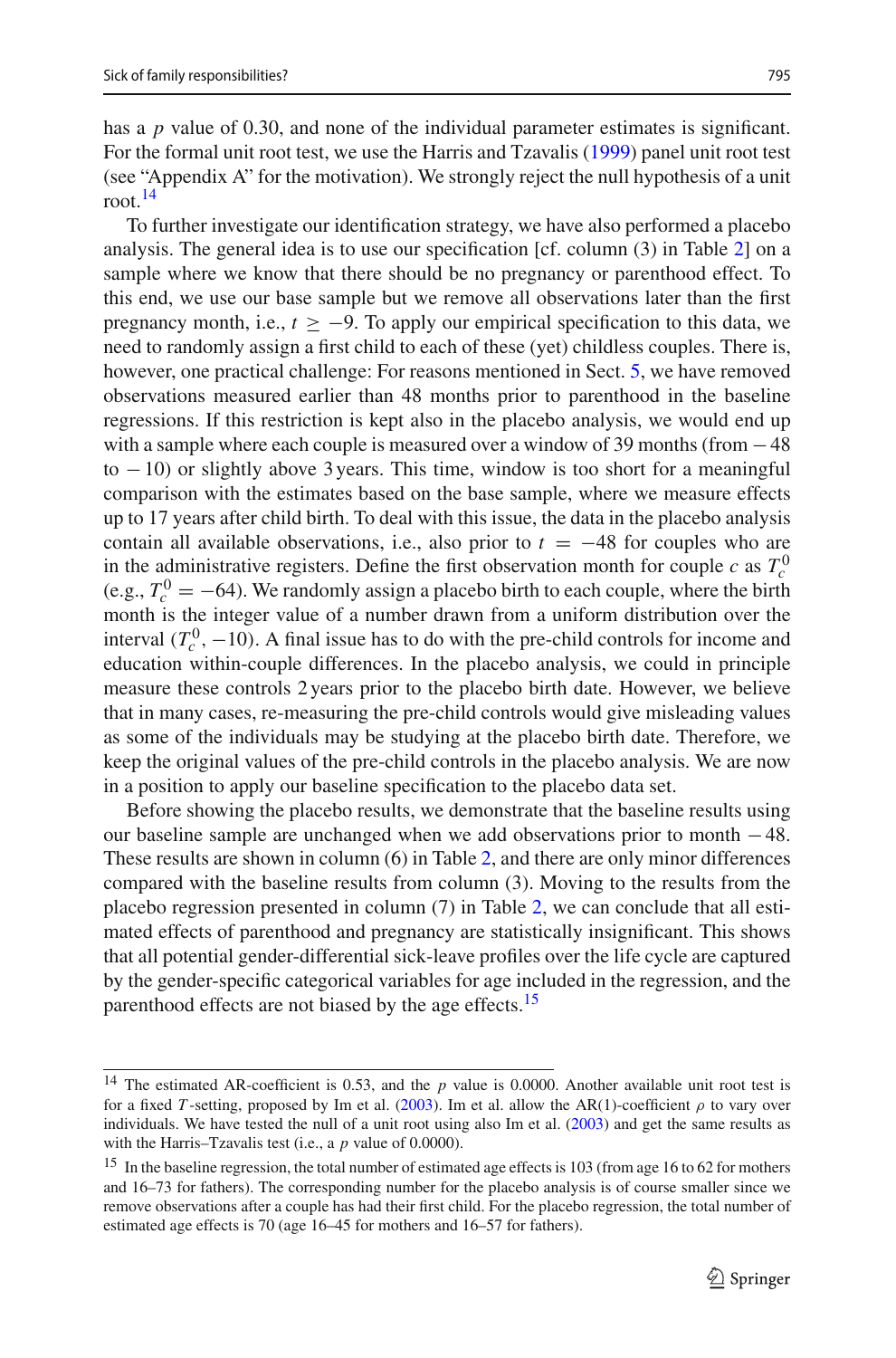### <span id="page-19-0"></span>**7 Family responsibilities and sick leave**

In this section, we discuss and investigate possible explanations for the estimated effect of parenthood on the sick-leave gap. We have two ideas. The first focuses on women's dual responsibility associated with parenthood, which may cause a relative deterioration in female health (cf. Bratberg et al[.](#page-36-11) [\(2002\)](#page-36-11)). The second concerns changes in economic incentives within the household. These two hypothesis provide two very different explanations. In the following, we test the fitness of each of them against data and provide some suggestive evidence of the plausibility of each of them. We first discuss these ideas and then present the empirical results.

#### **7.1 A gender-differential change in health**

Bratberg et al[.](#page-36-11) [\(2002](#page-36-11)) claim that the gender gap in sick leave stems from the psychological pressure of the dual role of women, the so-called double burden. As the average total time spent on working (including labor market work as well as household work at home) is the same for men and women (SC[B](#page-37-15) [2009](#page-37-15)), we believe that this hypothesis should not be interpreted as an effect from a higher work load of the women on average, but rather as a potential effect of the psychological strain of switching between roles. The role strain theory argues that having multiple roles is detrimental for an individual's health and may thus increase the sick leave. Thus, according to this hypothesis, women's health would deteriorate after entering parenthood.

However, the dual role could also lead to improved health among women. There is a large literature theorizing about the benefits of multiple roles (the role enhancement theory), as it might make an individual feel that his or her life is more meaningful. This effect would, hence, work in the opposite direction, namely, by improving the individual's health.<sup>[16](#page-19-1)</sup> Yet anothe[r](#page-37-9) theory is suggested by Paringer [\(1983](#page-37-9)). The idea is that, due to women's dual role, female health is likely to be more important for the household than male health, since female illness does not only imply lost earnings, but also creates an additional cost in terms of lost home production. In this setting, it may be rational for the household to take more precautions in the case of a negative female health shock, by increasing female work absence more than for a similar male health shock, or in other words: to be more risk averse when it comes to the health of the mother. According to the role enhancement theory and Paringer's hypothesis, we would observe an increased female–male gap in sick leave, but a long-term improvement in female health.

To investigate how well these empirical predictions correspond to the empirical outcomes, we apply the same empirical strategy as in the previous analysis, but instead of sick leave as outcome variable, we directly focus on the effect on health by analyzing in-patient care data.

<span id="page-19-1"></span><sup>16</sup> For more discussion about multiple roles and their implications, see the literature review in, e.g., Mastekaas[a](#page-37-6) [\(2000\)](#page-37-6).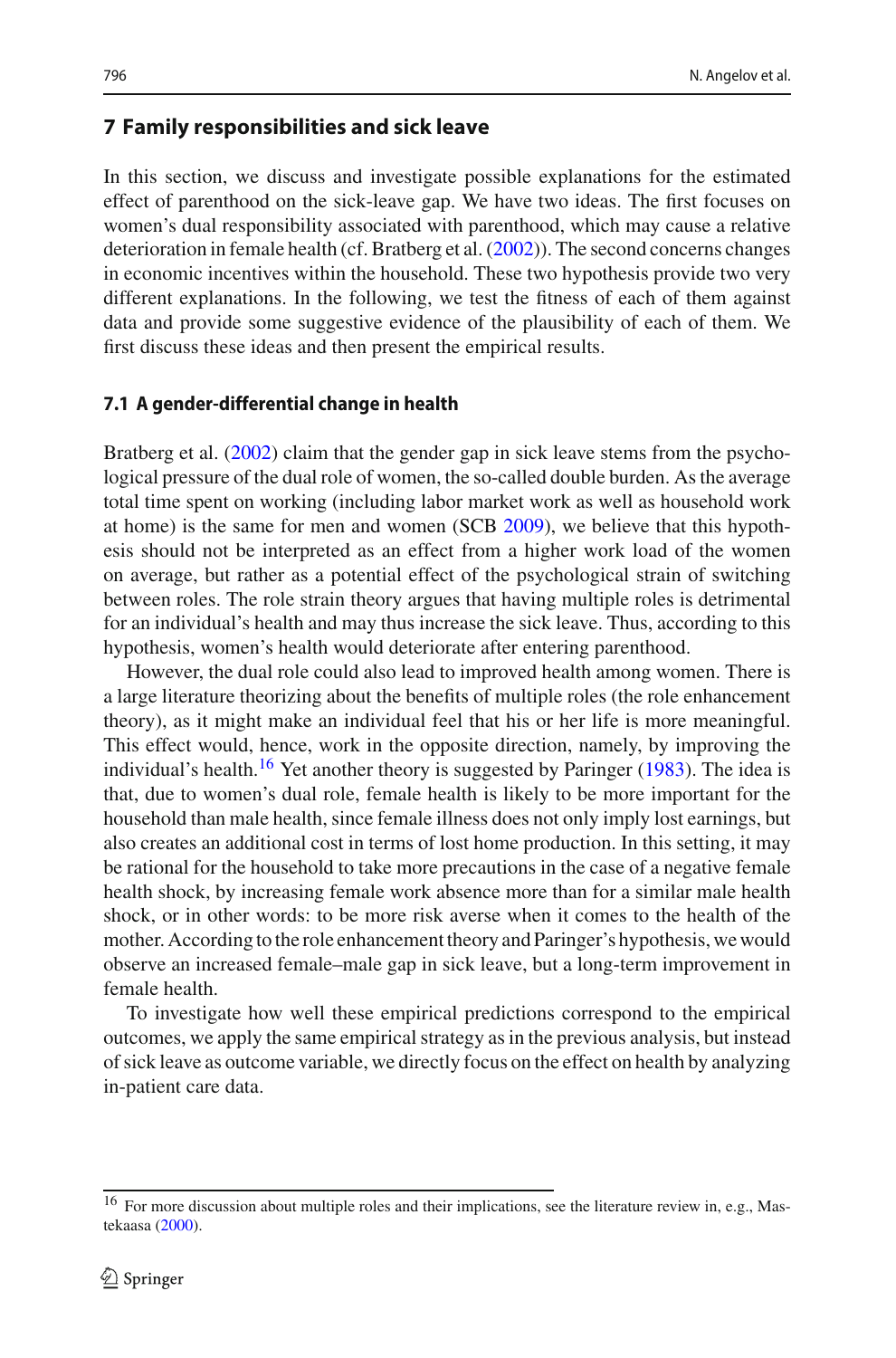### <span id="page-20-1"></span>**7.2 Economic incentives**

It is well known that insurance coverage may change individual behavior. Due to asymmetric information about employee health, the sickness insurance system (with high replacement rates) can be used by employees as a way of adjusting working time (Alle[n](#page-36-27) [1981;](#page-36-27) Johansson and Palm[e](#page-37-22) [1996](#page-37-22)). Individuals can use sick leave as a way of increasing their leisure time so that their real wage equals their marginal value of leisure.<sup>[17](#page-20-0)</sup> A similar argument applies to the case when there is a need for an increase in home production, as happens when parenthood implies a new and inevitably timeconsuming task at home. Thus, a response to this new home commitment could be to reduce the female labor supply, as many women do. However, another way of reducing the labor working time is to increase the time on sickness benefits. We refer to this potential effect as an ex ante moral hazard effect.

In comparison with low-income mothers, high-income mothers have most likely better opportunities to deal with the new commitment at home. They have more opportunities to adjust their contracted labor supply, to buy household goods on the market, to employ flexible working hours, and to telecommute. Thus, it is reasonable to assume that low-income mothers have stronger incentives to increase their time on sickness benefits than high-income mothers. An informal test of this ex ante moral hazard behavior is thus given by studying whether the magnitude of the effect of parenthood varies with mothers' pre-birth income level. A negative relation between pre-birth income and the effect of parenthood on the sick leave gender gap would support the idea that our main effect is partly driven by ex ante moral hazard among mothers.

Economic theory together with empirical evidence tells us that ex post-moral hazard is important in the Swedish sickness insurance system (see, e.g., Johansson and Palm[e](#page-37-10) [2005\)](#page-37-10). That is, sick leave increases when the cost of being absent drops. Now, as women reduce their working time after parenthood, the cost of being absent may be reduced. For high-income women, there may be a direct effect but there is also a potentially more important indirect effect. The direct effect stems from the fact that there is a cap in the sickness insurance system: For women with incomes above the cap, the real replacement rate is lower than the nominal replacement rate in the insurance. Consequently, a reduction in working hours as a result of parenthood for these women implies an increase in real replacement rates. The indirect effect stems from a change in employers' expectations about a worker's performance due to this reduction in working time. A high level of presence at work is arguably taken as a signal of aspiration and productivity by most employers. Thus, work absence as measured by sick leave and/or a reduction of working hours due to household work might negatively affect future advancement in the workplace. Fewer opportunities and possibilities of advancement will then affect work incentives, which in turn lowers the threshold for using the sickness insurance. Seen from this perspective, the fact that many women reduce their labor supply after entering parenthood means that their cost of being absent falls with their lower labor market attachment.

We investigate the hypothesis of ex post-moral hazard behavior due to a change in female labor market attachment after parenthood by studying whether a higher

<span id="page-20-0"></span><sup>&</sup>lt;sup>17</sup> Real wage = (income + benefits)/(contracted working hours—time on sickness benefits).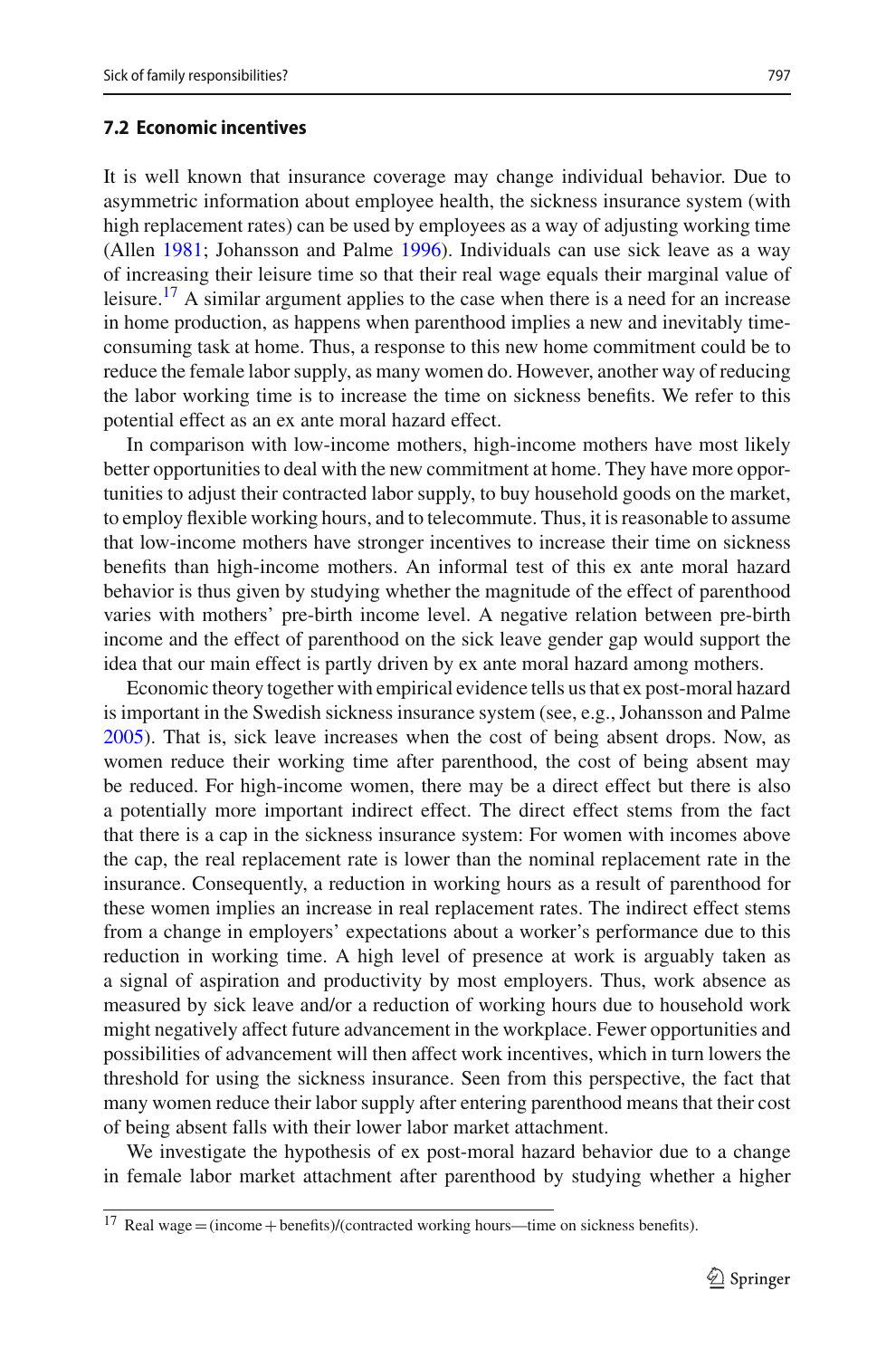income increase between the pre-child level measured in year  $j_i = -2$  and year  $k = \tau - 1$  is related to a lower effect of parenthood on sick leave during year  $\tau$ . As an example, we ask whether the effect of parenthood 10 years after childbirth is lower for women with a high income increase between year  $-2$  and year 9. We use yearly income from labor market work (not social transfers), which is a combined result of hours worked and the hourly wage, as a measure of labor supply, since we lack an appropriate measure of labor supply in terms of hours worked. One potential issue with using income instead of hours work is that sickness benefits for sick spells longer than 14 days are not counted as income from work. This implies that there is a mechanic relationship between income and sick leave during a given year. For this reason we use lagged income. The advantage with this approach is that this is a measure of effective working hours (including sick leave) the previous year and not only a measure of contracted working hours. In "Appendix A," we show that if the timing of parenthood is strictly exogenous with respect to gender differences in sick leave, the average heterogeneous effects for parents are identified.

#### **7.3 Empirical results**

### <span id="page-21-0"></span>**7.3.1 Health**

In order to investigate whether there is an effect of parenthood on the gender gap in health, we use the same empirical specification as previously (see Eq. [1\)](#page-13-1), but now using hospitalization data as outcome. Before presenting our empirical approach, we discuss hospitalization as a measure of health.

The concept of health has no precise definition. As such, health is measured in many ways in the literature, ranging from the overall self-assessments of the patients to a wide range of clinical indicators and mortality. In this paper, we use hospitalization care as a less subjective measure of health than the sick leave. In the context of an economic model, we believe that in-patient care provides a measure that is not affected by moral hazard while sick leave is. Admittedly, in-patient care is not a perfect measure. The advantage with the measure is that we can follow the progress of individuals over time. If there are differences in health not showing up in a hospital stay between two sub-groups in year 1, than these health differences are likely to show up in a follow-up horizon of 14 years.

Where we previously used the within-couple gap in days per month on sick leave, we now use the corresponding gap in days per month of hospital stays. As we have hospitalization data for a shorter period of time (1987–2005 instead of 1986–2008 as is the case for sick leave), we re-estimate, for the sake of the comparison, the effect on sick leave for this shorter period. In order to keep the analysis simple, we use couples with at most two children. This simplifies the analysis because we do not need to control for subsequent child births (which by definition imply a hospital stay) among those with more than two children (a minority of couples).

The separate results on hospitalization and sick leave are presented in Fig. [4](#page-23-1) (see Table [3](#page-28-0) "Appendix B" for the complete results). First, it is clear that the results on sick leave are very similar to the ones presented previously for the longer time period (cf.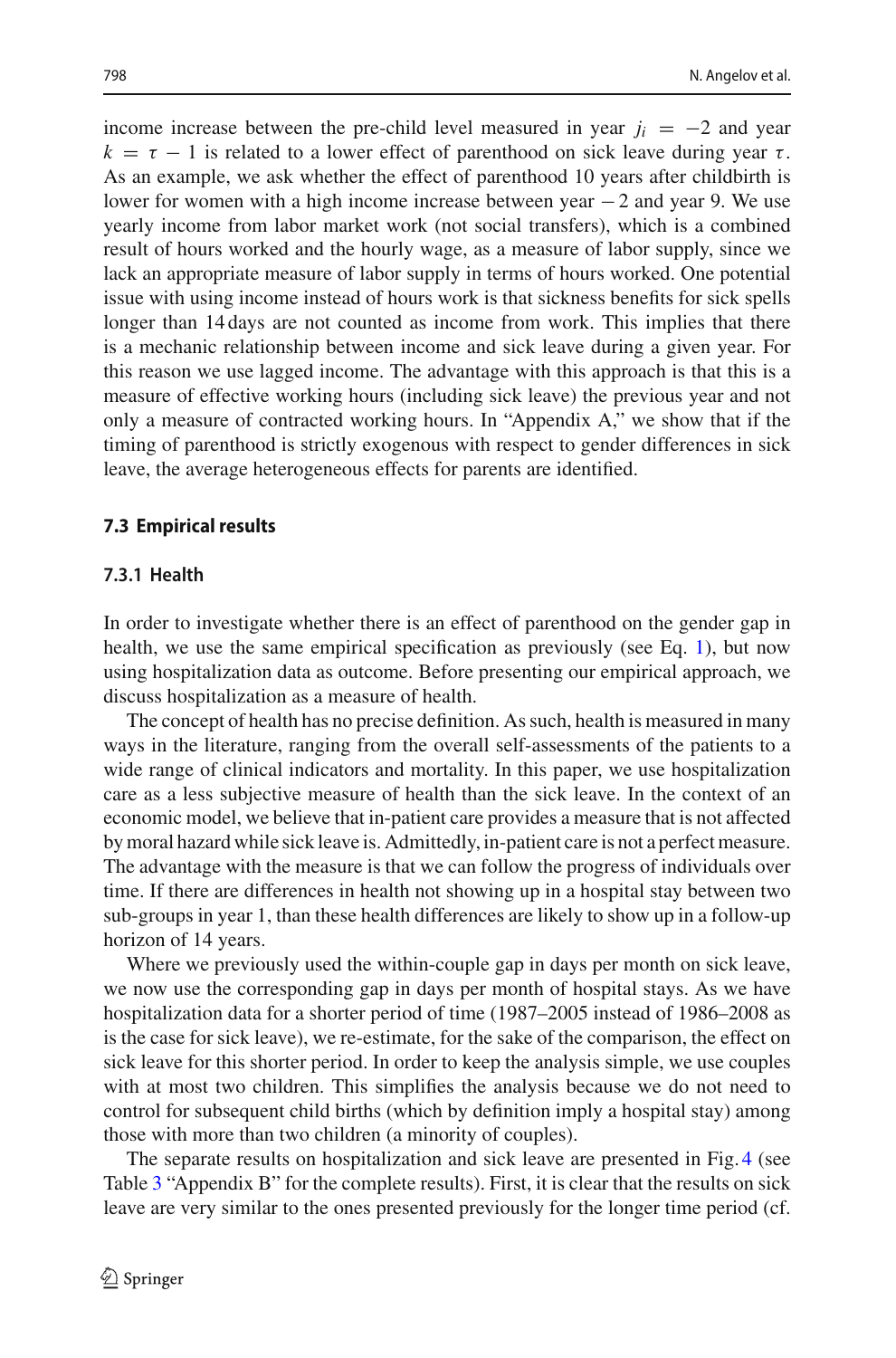column 5 in Table [2](#page-15-0) and Fig. [4\)](#page-23-1). Furthermore, as expected, there is a substantial increase in hospitalization for women both during the first and the second pregnancy (0.61 and 0.42 in hospitalization days/month, respectively). However, there is no evidence of a long-term increase in the female–male gap in hospitalization. In fact, if anything, there is some evidence for the opposite: After the birth of the first child, the average monthly number of hospital stays among mothers seems to decrease somewhat relative to fathers' hospital stays. This result provides some support for the role enhancement theory and/or for the theory proposed by Paringe[r](#page-37-9) [\(1983\)](#page-37-9), namely that women, who are the main household producers, use work absence as a means of investment in their health.

In addition, the result that the gender gap in hospital stays decreases after parenthood provides some support for our identifying assumption for the effect on sick leave. In particular, if the gender gap in hospital decreases after parenthood, it seems unlikely that the timing of parenthood is based in couples' expectations of the opposite (a negative relative health shock for the mothers).

### <span id="page-22-1"></span>**7.3.2 Economic incentives**

In the following, we present heterogeneous effects depending on mothers' pre-birth income and the income trajectory after the birth of the first child.<sup>18</sup> The complete results are presented in detail in Table [4](#page-31-0) in "Appendix C," while here, we present the essence of the results graphically. To keep the discussion simple, we focus on how the effect during the 10th year after the birth of the first child varies with the mother's pre-birth income as well as income trajectory. As explained in "Appendix C," the signs of the parameter estimates are the same also for other years, and thus by focusing on the effect during year 10 we gain simplicity without losing generality.

Panel (a) in Fig. [5](#page-24-0) depicts how the effect of parenthood 10 years after the birth of the first child varies with the mother's pre-child income. Figure [5](#page-24-0) reveals a negative relation between the mother's pre-child income and the effect of parenthood 10 years after the first child is born. We have chosen the range of the horizontal axis to represent the range of the empirical distribution of mothers' pre-child incomes, with almost all the mass between 50,000 and 400,000 SEK measured in 2008 prices (approximately between  $\in$  4600 and  $\in$  36,800). As the figure shows, although the relation is negative as expected, the slope is not particularly steep. In the top of the earnings distribution, there appears to be no effect of parenthood on the gender gap in sick leave.

Next, in panel (b) in Fig. [5,](#page-24-0) we present how the magnitude of the effect during year 10 varies with the mothers' income trajectories. The income trajectories are the changes in income between 2 years before giving birth and each year after giving birth. In order to remove the mechanical link between sick leave and income, we measure the income the year before we measure the sick leave.

The range of the horizontal axis has been chosen so that it covers most of the empirical distribution of women's income changes for the period starting 2 years before

<span id="page-22-0"></span><sup>&</sup>lt;sup>18</sup> As the marriage market is characterized by assortative mating in terms of labor market productivity (see, e.g., Boschini et al[.](#page-36-28) [2011](#page-36-28)) also fathers' income may be important. For this reason, we have also estimated how the effect varies with the pre-birth income level of the household, with fathers' pre-birth income, with fathers' income growth, and the within-couple relative income growth. All these analyses provide the same conclusion on the relative importance of ex post and ex ante moral hazard as the results discussed below.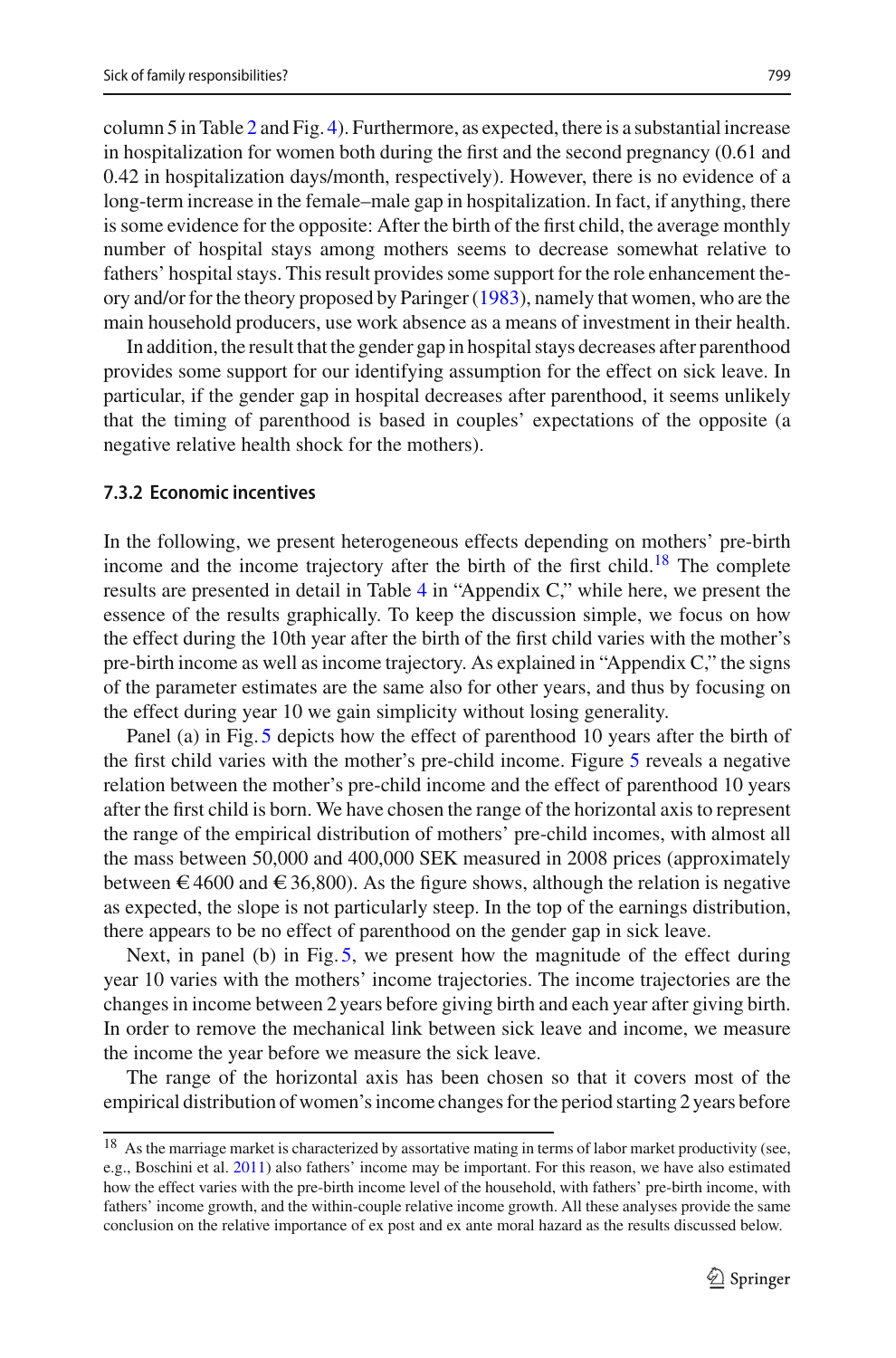

<span id="page-23-1"></span>**Fig. 4** The effect of parenthood on the gender gaps in sick leave and in-patient care, respectively. *Note* Significance at the 5% level for a particular parameter estimate is annotated by asterisk. The effect estimates, along with their standard errors, are presented in Table [3](#page-28-0) in "Appendix B." The analysis is based on a 10% representative sample of Swedish residents who had their first child between 1992 and 1998, and were active on the labor market 2 years prior to childbirth. The specification contains calendar year dummies, separate age dummies for each parents, and pre-child controls for differences in income and education. The data cover the period 1987–2005, since this is the period of coverage for the in-patient care data. Estimated for couples with at most two children

the birth of the first child and ending nine years after. As seen from the figure, the effect of parenthood varies significantly with the mother's income trajectory. For mothers with the highest income trajectories, the effect of parenthood is even negative. In other words, for mothers that have the best labor market attachment, having a child even decreases the female–male gap in sick leave.

To summarize, a mother's labor market attachment seems to be important for explaining the effect of parenthood on the gender gap in sick leave. The effect variation with respect to women' income trajectory is significant, both in statistical and economic terms. We also find statistical evidence for the importance of mothers' pre-child incomes, but not to such a large extent as the income increase.

# <span id="page-23-0"></span>**8 Conclusion**

Entering parenthood increases women's sick leave rate in comparison with the corresponding rate for men. The effect is long lasting and persists for as long as the data allow us to follow the couples: up to 16 years after the birth of the first child. Moreover, we show that the estimated effects are not confounded by later pregnancies. We fur-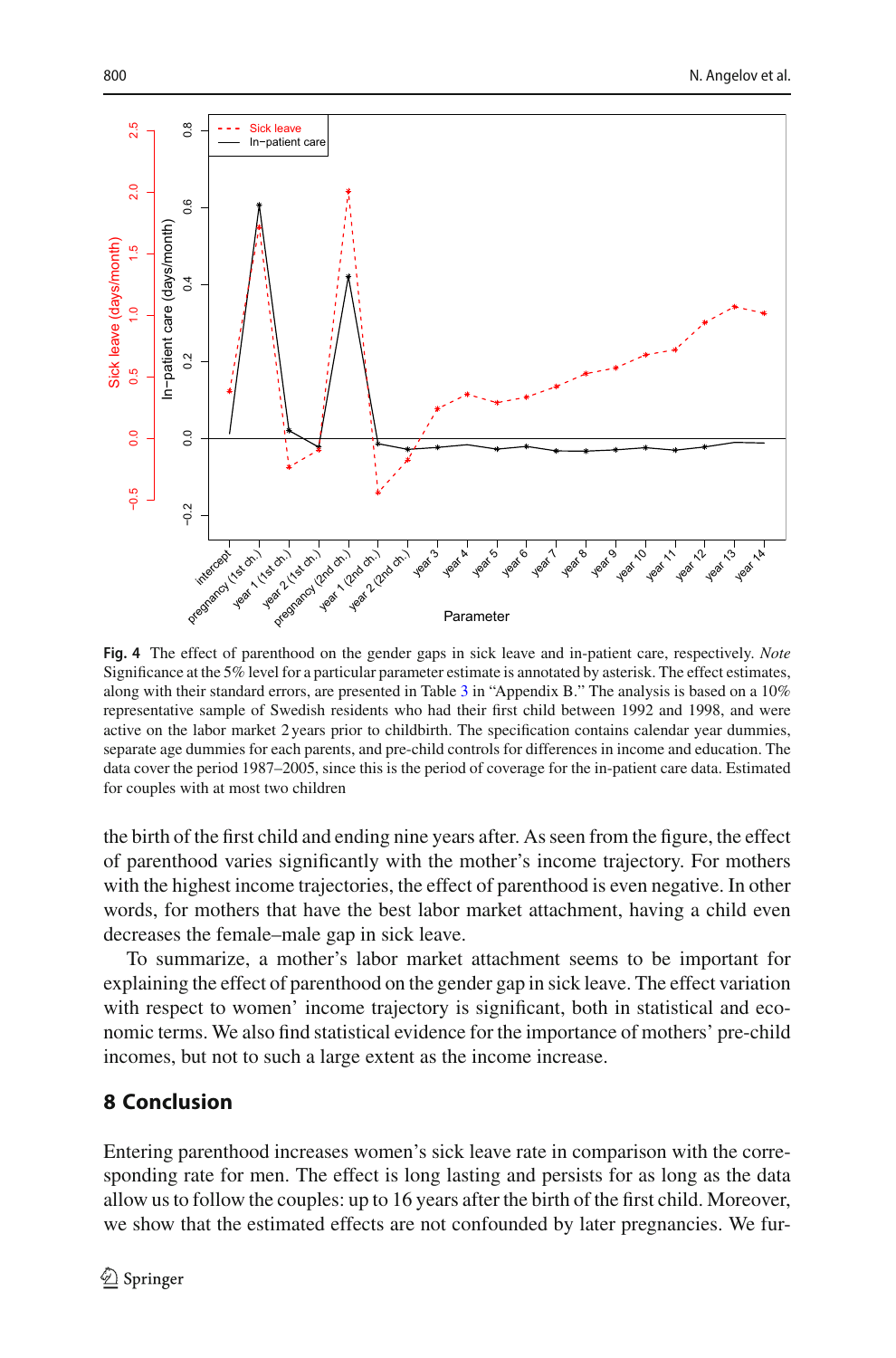

<span id="page-24-0"></span>**Fig. 5** Heterogeneity of the effect 10 years after child birth with regards to mothers' pre-birth income (left panel) and income change (right panel). *Note* The figure illustrates of how the year 10 effect of parenthood varies with the mother's income 2 years prior to child birth,  $y_{-2}^{\text{mother}}$ , and with  $\Delta 9 = (y_9^{\text{mother}}/y_{-2}^{\text{mother}})^{\frac{1}{11}}$ , where  $y_9^{\text{mother}}$  is the mother's yearly income 9 years after birth. In other words, the yearly %-rate of income change between year  $-2$  and 9 is given by  $\Delta$ 9 − 1. See "Appendix C" for estimation details. Estimates for panel a) and b) come from the third and fifth columns in Table [4](#page-31-0) in "Appendix C." The shaded areas represent 95% confidence intervals

ther investigate whether this increase in sickness leave among mothers after the arrival of the first child seems to be driven by a health deterioration or rather by economic incentives, namely by the fact that the time at home has been relatively more valuable for mothers who do most of the household work.

We find no support for a deterioration of health among women after entering parenthood. Furthermore, the estimated effect of parenthood on the gender gap in sick leave does not decline over time suggesting that the increase is not mainly driven by a health deterioration associated with having small children. We also perform a more formal test using in-patient data, and find that mothers' hospitalization rate after parenthood in comparison with before and in comparison with the corresponding rate among fathers, in fact decreases somewhat.

We find some weak evidence that the effect of parenthood on sick leave varies across women with different pre-birth incomes. This result supports the idea that, depending on their income, women face different opportunities to reconcile their commitments to home and to work on the labor market. This in turn affects their incentives for using the sickness insurance.

However, we find a much more significant factor for the magnitude of the effect, namely mothers' income trajectories since childbirth. Many mothers change their intensive margin labor supply due to parenthood. This is particularly so in Sweden, where a lower labor supply from parents is indirectly encouraged by the flexible and generous parental leave system. We find that a mother's income trajectory since giving birth is strongly related to the magnitude of the effect: the less favorable the income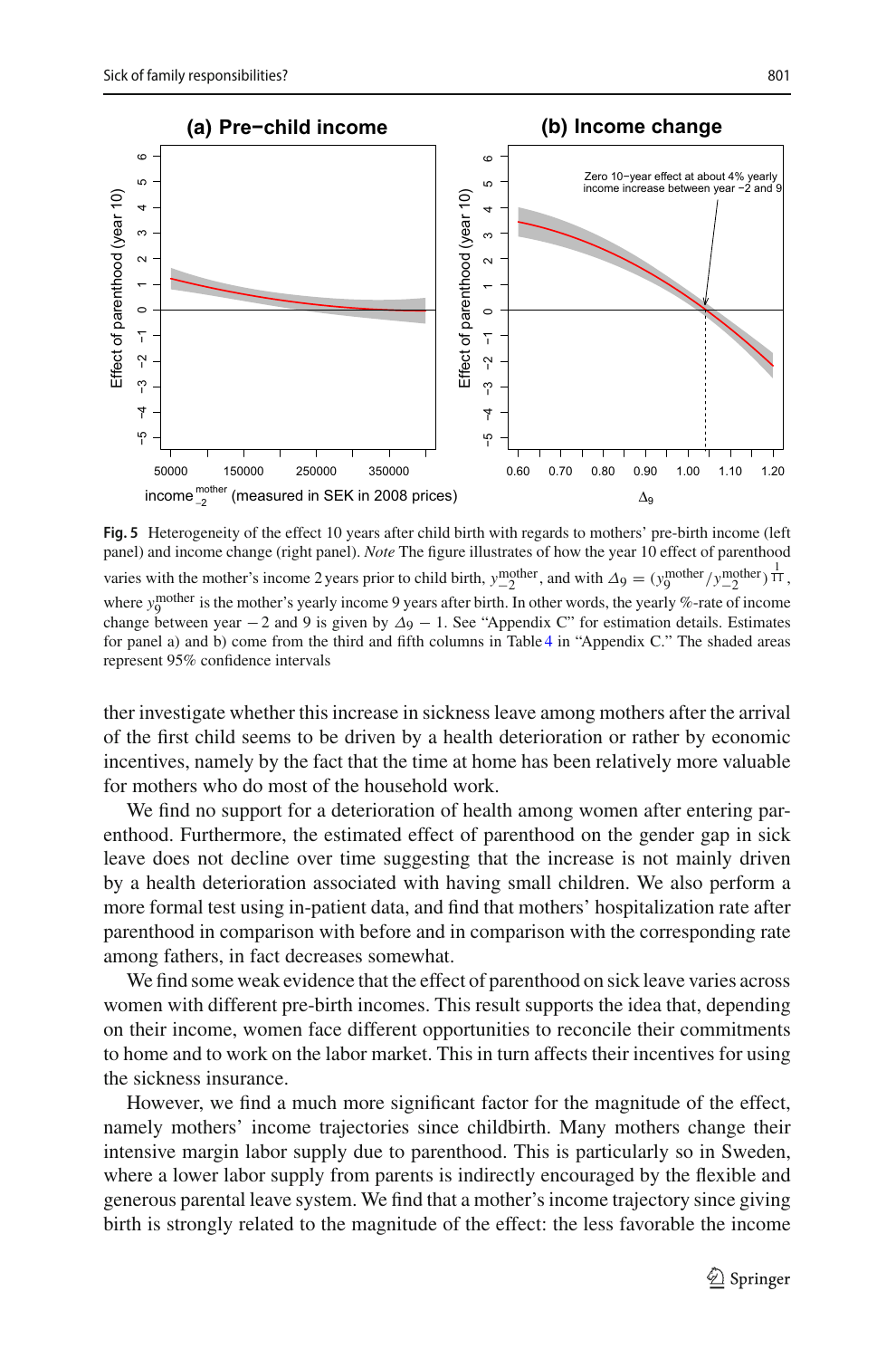trajectory, the higher the effect of parenthood on the sick leave gap. Mothers' labor supply is measured 1 year prior to sick leave, and thus, this result suggests that the lower labor supply induces an increase in sick leave rather than the other way around. Most women reduce their labor supply after parenthood and also increase their sick leave, but among those who do not, the effect of parenthood on sick leave is modest or even negative. While mothers may change occupation after parenthood as a response to the new demanding commitment at home, we believe that the most reasonable explanation for a negative income trajectory is a reduction in labor supply within the same occupation. Further investigating the potential role of changes in occupation is an interesting research question but beyond the scope of this paper.

Our interpretation of the variation of effect size with respect to the income trajectory is that the lower labor supply induces a lower threshold for using the sickness insurance, i.e., ex post-moral hazard behavior. However, a less favorable income trajectory might also be associated with occupations with low flexibility when it comes to the challenge of combining duties at home with labor market work. Thus, we cannot exclude that women with a bad income trajectory (e.g., cashiers) in comparison with women with a better income trajectory (e.g., university lecturers) to a higher extent have to report sick when they experience health problems. However, since the magnitude of the effect varies more with the income trajectory than with the pre-birth level of income, we think that the most important explanation for the majority of women is the moral hazard story.

To summarize, we have shown that parenthood increases mothers' sick leave relative to fathers' and that the effect is particularly large among mothers who reduce their labor supply. This is an important result since the absence from work arguably implies a lower wage in the long run. The gender gap in pay among parents due to a genderdifferential effect of parenthood is shown in Angelov et al[.](#page-36-1) [\(2016\)](#page-36-1). In this paper, we thus provide an additional source for explaining the gender gap in pay: mothers' higher sick leave rates compared to fathers'.

**Open Access** This article is distributed under the terms of the Creative Commons Attribution 4.0 International License [\(http://creativecommons.org/licenses/by/4.0/\)](http://creativecommons.org/licenses/by/4.0/), which permits unrestricted use, distribution, and reproduction in any medium, provided you give appropriate credit to the original author(s) and the source, provide a link to the Creative Commons license, and indicate if changes were made.

# **Appendix A: Identification strategy**

Let  $S_j(p)$ ,  $j = f, m$ , be the potential sick leave for an individual if being a parent  $(p = 1)$  and if not being a parent  $(p = 0)$ , where *f* denotes the father and *m* the **Appendix A: Identification strategy**<br>
Let  $S_j(p)$ ,  $j = f$ ,  $m$ , be the potential sick leave for an indivi<br>  $(p = 1)$  and if not being a parent  $(p = 0)$ , where  $f$  denotes<br>
mother. Let  $\widetilde{S}(p) = (S_f(p) - S_m(p))$  and define the est the potential sick<br>
a parent  $(p = 0)$ <br>  $(0) - S_m(p)$  and d<br>  $\alpha = E \{ \tilde{S}(1) - \tilde{S} \}$ 

$$
\alpha = E\left\{ \widetilde{S}(1) - \widetilde{S}(0) | p = 1 \right\}.
$$

Furthermore, let  $\widetilde{S}_i(0) = \theta + \omega_i$  where *i* denotes couple *i*. In the analysis we use data on parents only, and we rely on *changes over time*. We observe couples' sick leave before  $(D = 0)$  and after  $(D = 1)$  becoming parents. Under the assumption that the gender difference in sick leave in the absence of a child is independent of *D*, α can be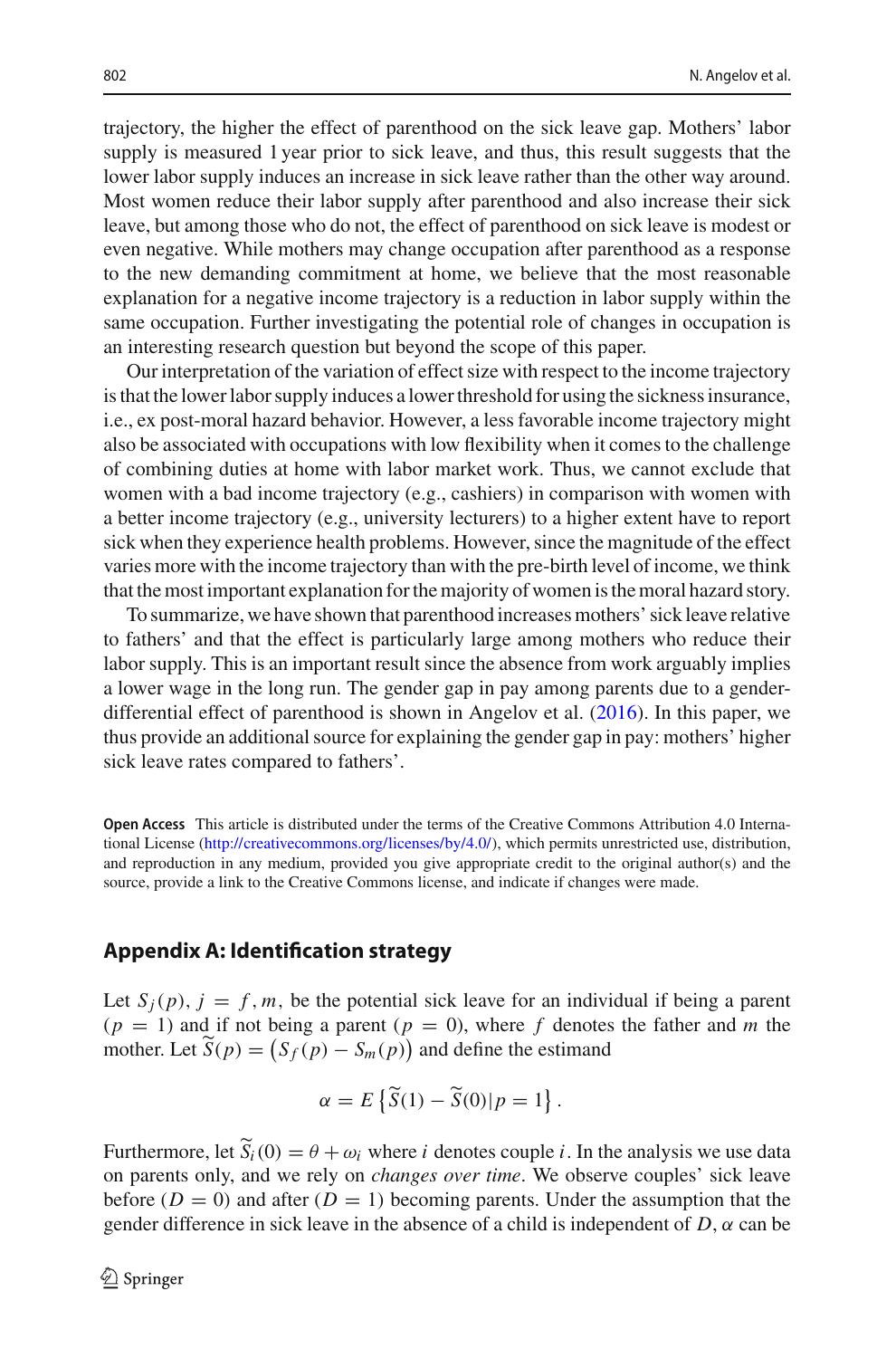-

estimated using ordinary least squares (OLS) on

$$
\widetilde{s}_{iD} = \theta + D\alpha + \omega_{iD}, \quad i = 1, \dots, n, \ D = 0, 1.
$$

The identifying assumption is that  $E(\omega_i p) = 0$  for  $D = 1, 0$ . That is, there cannot be a trend in the sick leave gender difference in the absence of parenthood. This assumption is a direct analog to the parallel trend assumption in difference in difference (DD) frameworks.

As we observe sick leave at many different time periods we have the possibility to identify, not only the average effect up to a given time  $\alpha$ , but also effects at different sub intervals,  $t = 1, \ldots T$ , where  $t = 0$  is the time of child birth. Thus, we can also identify *t* average effect up to<br>  $\ldots$  *T*, where  $t = 0$ <br>  $\alpha_t = E\left\{\widetilde{S}_{it}(1) - \widetilde{S}_t\right\}$ 

$$
\alpha_t = E\left\{\widetilde{S}_{it}(1) - \widetilde{S}_{it}(0)|p=1\right\}, \quad t > 0.
$$

Under the assumption of constant gender differences in the absence of a child, stated as

<span id="page-26-1"></span>
$$
\tilde{S}_{it}(0) = \theta + \omega_{it}, \quad t > 0,
$$
\n<sup>(2)</sup>

estimation of  $\alpha_t$  can be performed using OLS on

<span id="page-26-0"></span>
$$
\widetilde{s}_{it} = \theta + 1(t = \tau)\alpha_{\tau} + \omega_{it}, \quad \tau = 1, \dots T. \tag{3}
$$

One potential reason why  $\theta$  could vary with *t* is gender differences in health deterioration, changes in preferences or the threshold for using the sickness insurance, etc., over the age. However, as we observe the age of the parents we can control for these changes working through age by adding age to Eq. [\(3\)](#page-26-0).

In a traditional DD framework, a potential problem is that there are might be other shocks than the specific treatment during the given year or month of treatment that affects treated and controls differently. In our case, both groups (women and men) are treated, but the analogy to the DD case is still clear. However, as we observe couples becoming parents at different calendar times  $c = 1992, \ldots, 1998$  we can control for affects treated and controls differently. In our case, both groups (women and men) are treated, but the analogy to the DD case is still clear. However, as we observe couples becoming parents at different calendar times  $c$ leave *t* periods before or after child birth and let *c* denote calendar time. We then estimate leave *t* period:<br>
estimate<br>  $\widetilde{s}_{itc} = \theta + \sum_{i}^{T}$ 

$$
\tilde{s}_{itc} = \theta + \sum_{\tau=1}^{T} \alpha_{\tau} 1[t = \tau] + \theta_c + \tilde{x}' \phi + \omega_{itc}, \quad c = 1988, \dots, 2008, t = t^*, \dots, T
$$
\nwhere  $\tilde{x}$  is a covariate vector of pre-pregnancy within-couple differences in education,

yearly labor income, and age. The estimation is performed for  $t^* = -4$  and  $T = 17$ .

A further advantage with our sampling is that we have no sample selection problem which could be a problem in a tradition DD framework using repeated cross-sectional data. If the change in population is a consequence or correlated with the reform or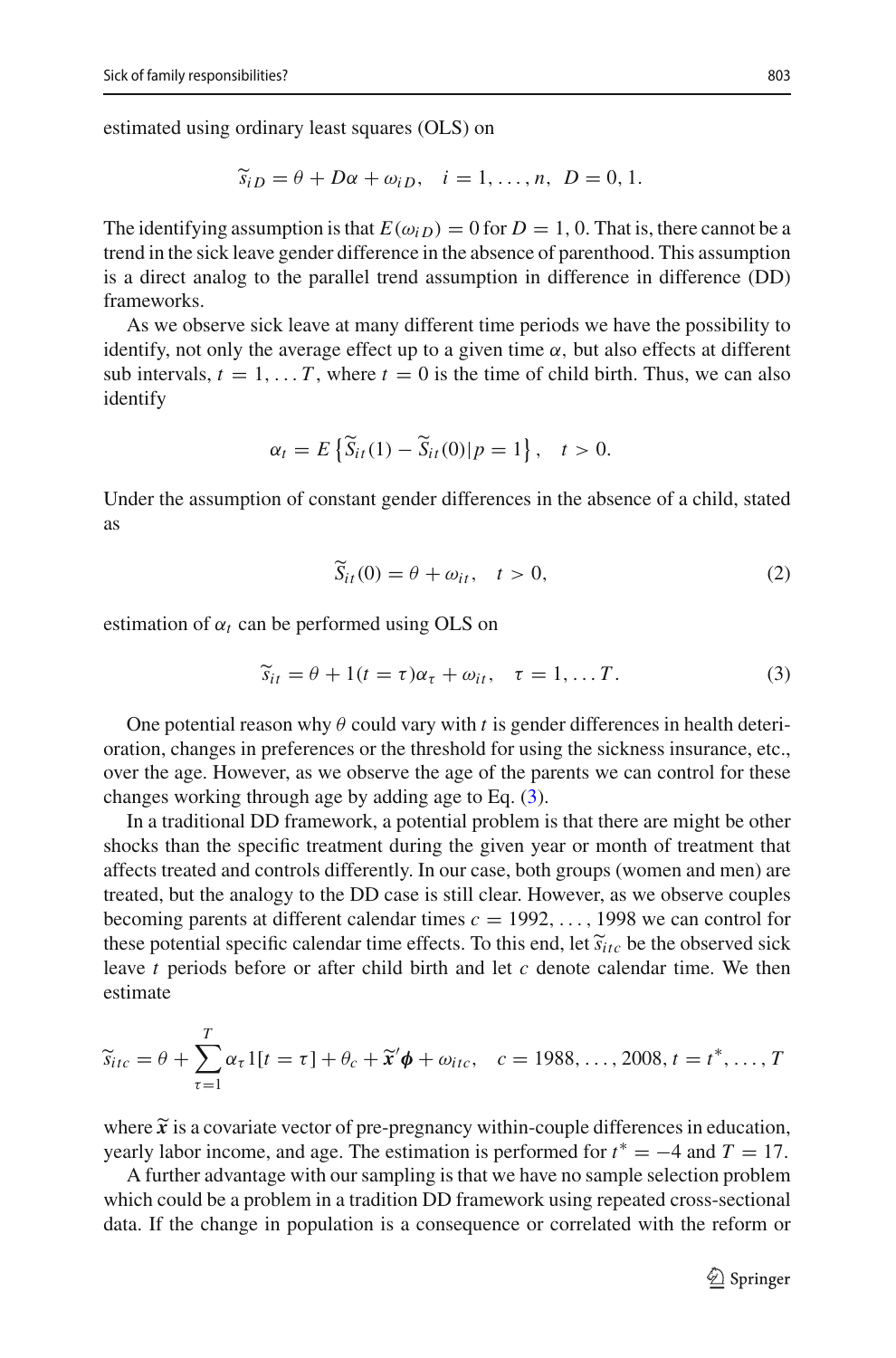policy under investigation the DD estimator using repeated cross sections will be flawed. This problem would most likely increase with time since the given reform or policy change and hence increase the problem of estimating long run effects.

The threat to the identification of the effect  $\alpha_t$  is that  $\omega_{itc}$  could be a function of *t*, or in other words, that assumption [\(2\)](#page-26-1) does not hold despite adding control variables. This would happen if there was a trend in  $\omega_{itc}$ , if using the DD language, that the trends in sick leave of women and men in the absence of parenthood diverge after parenthood. From Fig. [3,](#page-12-1) and from the test for a deterministic time trend provided in the main text, we find no support for differences in trends for males and females before conception. This hence provides suggestive evidence that the identifying assumption holds. However, as we observe the same individuals before and after child birth, we can also set up a formal test by testing for a unit root in the error terms.

To thi[s](#page-36-25) end, we use the Harris and Tzavalis [\(1999\)](#page-36-25) (H–T) panel unit root test with following specification:<br>  $\widehat{\omega}_{iq} = \mu_i + \phi_i q + \rho \widehat{\omega}_{iq-1} + \psi_{iq}$  for  $q = -48, -47, \dots, -10$ the following specification:

$$
\widehat{\omega}_{iq} = \mu_i + \phi_i q + \rho \widehat{\omega}_{iq-1} + \psi_{iq} \text{ for } q = -48, -47, \dots, -10
$$

where *q* is month before birth,  $\hat{\omega}_{iq}$  for  $q = -48, -47, \ldots, -10$  are fitted residuals during a period of four years before child birth to 10 months before (i.e., the period ends just before conception). This specification is a novel way of testing for a unit root since the test is performed with respect to time to birth (*q*) instead of calendar time. The index for calendar time is instead suppressed in the notation above, because the fitted residuals come from a model with calendar time dummies. This particular panel unit root test uses cross-sectional asymptotics for a fixed *T* , which makes it suitable for our application. Under the null hypothesis of a unit root,  $\rho = 1$  and the series are non-stationary. If we reject the null hypothesis of a unit root, and also do not find a deterministic trend in time to birth, we find support for our identification assumption.

#### **Effect heterogeneity**

In the following, we discuss the identification of the effect heterogeneity with respect to the income trajectory. Define the yearly income growth rate ("the income growth trajectory") between the pre-conception income 2 years before birth (*y*−2) and *t* − 1 (*yt*−1) as

$$
\Delta_{t-1} = (y_{t-1}^{\text{mother}}/y_{-2}^{\text{mother}})^{\frac{1}{t-1+2}}.
$$

for a mother. We estimate the following model using OLS

nother. We estimate the following model using OLS  
\n
$$
\widetilde{s}_{itc} = \theta + \sum_{\tau=1}^{17} \alpha_{\tau} \mathbf{1}[t = \tau] + \sum_{\tau=3}^{17} \delta_{\tau} \Delta_{\tau-1} \mathbf{1}[t = \tau] + \widetilde{\mathbf{x}}' \boldsymbol{\phi} + \theta_c + \omega_{itc}.
$$

Note that we have excluded the interactions with  $\Delta_{t-1}$  during the first 2 years after delivery (i.e., for  $t = 1, 2$ ). The reason for this is that  $\Delta_{t-1}$  for  $t = 1$  and 2 does not have a clear interpretation since most Swedish mothers are at home during the child's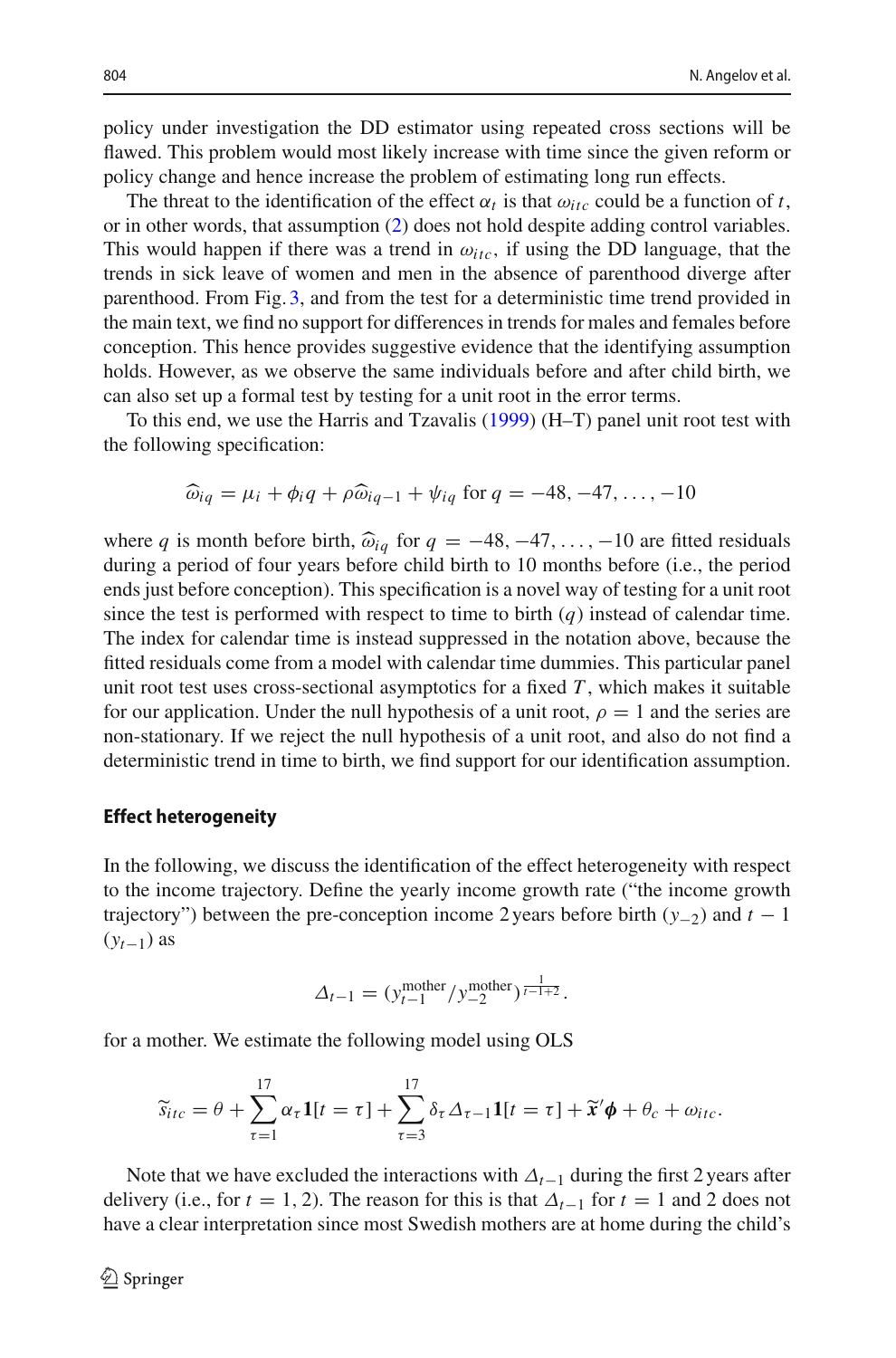first years with low or zero income, but with income replacement from the parental benefits system.

If  $\omega_{itc}$  is uncorrelated with  $\Delta_{t-1}$ , then the OLS estimator of  $\alpha_t + \delta_t \Delta_{t-1}$  is a consistent estimator of the average relative effect *t* years from birth for a mother with income growth  $\Delta_{t-1}$ . Since sick leave benefits are only received when the person cannot work (and thus has no income),  $\omega_{itc}$  has a direct impact on mothers' income If  $\omega_{itc}$  is uncorrelated with  $\Delta_{t-1}$ , then the OLS estimator of  $\alpha_t + \delta_t \Delta_{t-1}$  is a consistent estimator of the average relative effect *t* years from birth for a mother with income growth  $\Delta_{t-1}$ . Since sick le be uncorrelated with  $\Delta_{t-1}$ .

### **Appendix B: Estimation results for in-patient care**

See Table [3.](#page-28-0)

|                       | In-patient care | Sick leave  |
|-----------------------|-----------------|-------------|
| Pregnancy (1st child) | $0.606***$      | $1.715***$  |
|                       | (0.00438)       | (0.0406)    |
| Year 1 (1st child)    | $0.0204***$     | $-0.233***$ |
|                       | (0.00397)       | (0.0343)    |
| Year 2 (1st child)    | $-0.0228***$    | $-0.0938*$  |
|                       | (0.00325)       | (0.0432)    |
| Pregnancy (2nd child) | $0.421***$      | $2.009***$  |
|                       | (0.00450)       | (0.0584)    |
| Year 1 (1st child)    | $-0.0139**$     | $-0.441***$ |
|                       | (0.00474)       | (0.0518)    |
| Year 2 (2nd child)    | $-0.0286***$    | $-0.175**$  |
|                       | (0.00382)       | (0.0615)    |
| Year 3                | $-0.0236*$      | $0.240*$    |
|                       | (0.00964)       | (0.0987)    |
| Year 4                | $-0.0165$       | $0.358***$  |
|                       | (0.00934)       | (0.0967)    |
| Year 5                | $-0.0280***$    | $0.289***$  |
|                       | (0.00596)       | (0.0783)    |
| Year 6                | $-0.0209***$    | $0.335***$  |
|                       | (0.00609)       | (0.0812)    |
| Year 7                | $-0.0326***$    | $0.421***$  |
|                       | (0.00682)       | (0.0906)    |
| Year 8                | $-0.0332***$    | $0.525***$  |
|                       | (0.00671)       | (0.103)     |
| Year 9                | $-0.0299***$    | $0.572***$  |
|                       | (0.00723)       | (0.118)     |

<span id="page-28-0"></span>**Table 3** In-patient care and sick leave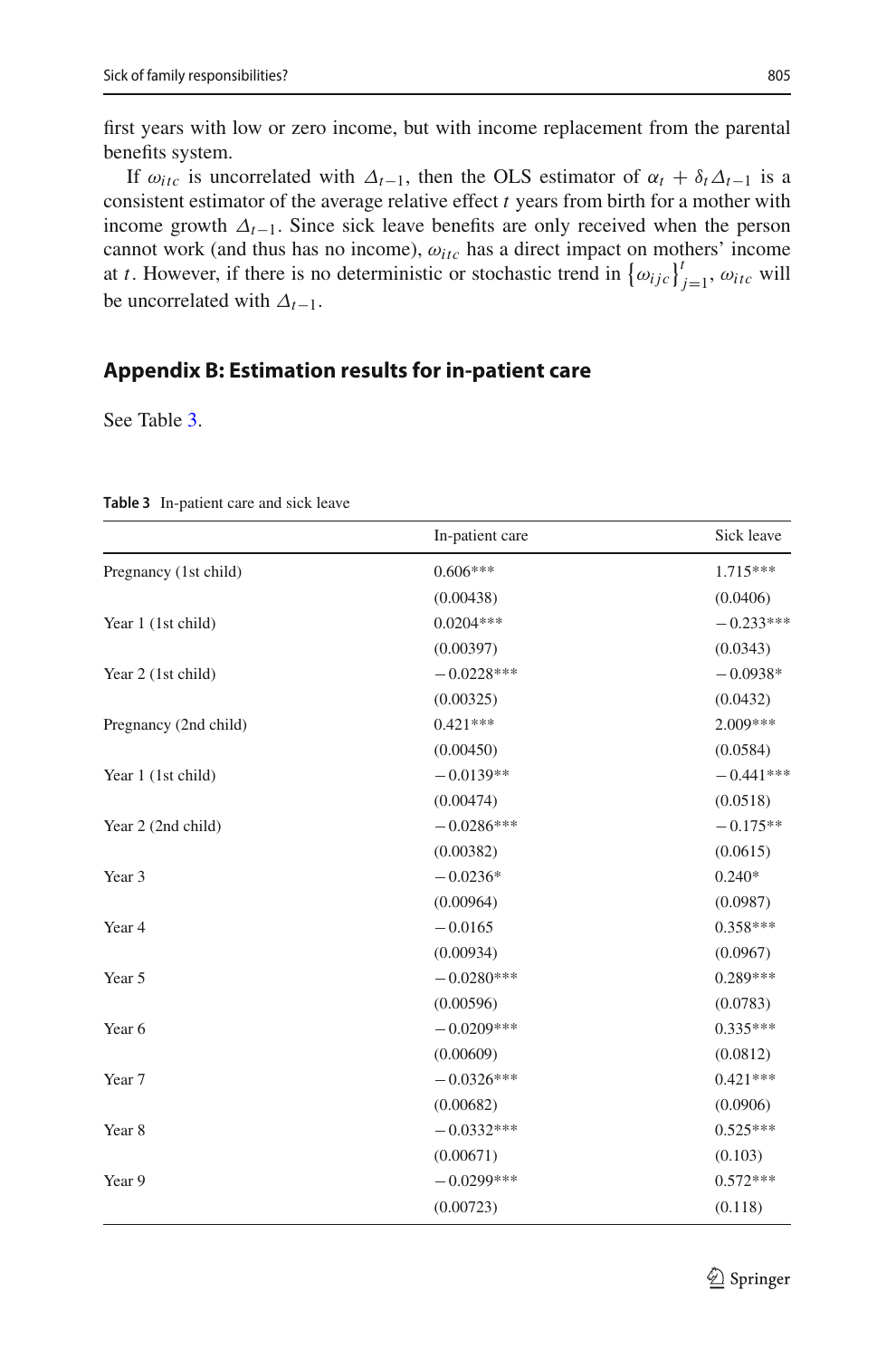|                  | In-patient care | Sick leave |
|------------------|-----------------|------------|
| Year 10          | $-0.0243**$     | $0.678***$ |
|                  | (0.00813)       | (0.136)    |
| Year 11          | $-0.0308**$     | $0.719***$ |
|                  | (0.00940)       | (0.151)    |
| Year 12          | $-0.0224**$     | $0.940***$ |
|                  | (0.00837)       | (0.170)    |
| Year 13          | $-0.0106$       | $1.069***$ |
|                  | (0.00955)       | (0.198)    |
| Year 14          | $-0.0120$       | $1.016***$ |
|                  | (0.0103)        | (0.244)    |
| $\boldsymbol{N}$ | 2,674,802       | 2,674,802  |
| $R^2$            | 0.029           | 0.011      |

**Table 3** continued

Standard errors within parentheses are clustered at couple level. Significance levels are denoted by \*  $(p < 0.05)$ , \*\*  $(p < 0.01)$ , and \*\*\*  $(p < 0.001)$ . Both specifications contain calendar year dummies, age difference, and pre-child controls for differences in income and education. The data cover the period 1987–2005, since this is the period of coverage for the in-patient care data. Estimated for couples with at most two children

# **Appendix C: Results on the role of economic incentives**

In the following, we present the heterogeneous effects depending on a mother's prebirth income and her income trajectory after the birth of the first child, based on the discussion in Sect. [7.2.](#page-20-1) The results are presented in Table [4.](#page-31-0) In order to have a reasonable measure of a mother's income trajectory, the estimates in Table [4](#page-31-0) are based on a sample where the mother's pre-birth income at  $t = -2$  is higher than 50,000 SEK (approximately  $\epsilon$ 4600), measured in 2008 prices. The first column presents estimates from the baseline specification for this sample with the full set of controls. The estimates are close to the case with the full sample: for instance, the year 10 effect of parenthood is estimated to be 0.654 sick days/month and the corresponding number for the full sample is 0.664 (see Table [2\)](#page-15-0).

The rest of Table [4](#page-31-0) presents a heterogeneity analyses with respect to mothers' prechild incomes (column 2), mothers' pre-child incomes in level and squared (column 3), mothers' income trajectories since before giving birth in levels (column 4), and in levels and, in order to take the functional form assumption into account, squared (column 5). Below, we discuss the results in columns 3 and 5, which both contain levels as well as squares of the interaction variables.

First, consider column 3 in Table [4,](#page-31-0) where we empirically investigate whether the magnitude of the effect varies with a second-degree polynomial in the mother's prebirth income level. Generally, the point estimates for the interaction term between the effect of parenthood and the mother's pre-child income have the expected negative sign, and some are statistically significant. For a particular year *t* after childbirth, these are the effects denoted by year  $t \times y_{-2}^{\text{mother}}$ , where  $y_{-2}^{\text{mother}}$  is the income of the mother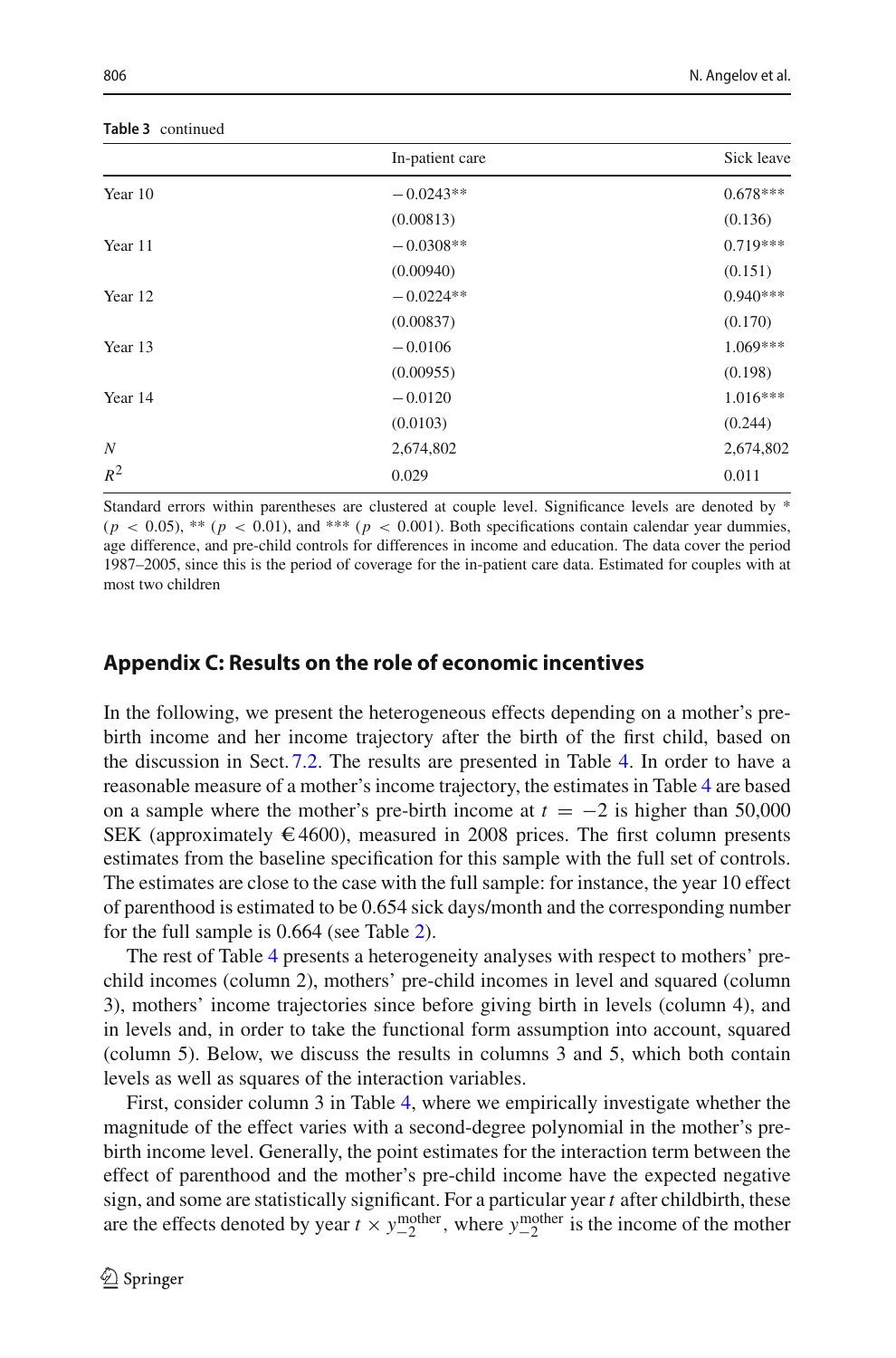2 years before childbirth, in Table [4.](#page-31-0) The estimates are very small (see also the graphical representation in Sect. [7.3.2\)](#page-22-1). The point estimates for the interaction between the effect of parenthood and the mother's pre-child income squared are statistically insignificant. These parameters are denoted by year  $t \times (y_{-2}^{\text{mother}})^2$  in Table [4.](#page-31-0) Panel a) in Fig. [5](#page-24-0) in the main text is based on column 3 in Table [4:](#page-31-0) the baseline year 10 effect estimate of 1.605, the estimate of the interaction between pre-child income level and the year 10

squared and the year 10 effect of 9.99e−12. Looking at our second hypothesis, namely, whether the effect of parenthood is larger for mothers with a low income trajectory, we check whether the magnitude of the effect of parenthood *t* years after childbirth varies with a mother's income trajectory between year  $-2$  (i.e., 2 years before giving birth) and year  $t - 1$  (i.e., the year before we measure the sick leave). The results from this analysis are presented in column 5, where we have included the level as well as the square of the interaction variable defined in terms of an income ratio. The interaction terms with the level year  $t \times (\Delta_{t-1})$ , where  $\Delta_{t-1} = y_{t-1}^{\text{mother}}/y_{-2}^{\text{mother}}$ , and square year  $t \times (\Delta_{t-1})^2$  of the interaction variable are both statistically and economically significant, for all years. Panel b) in Fig. [5](#page-24-0) in the main text is based on column 5 in Table [4:](#page-31-0) The main effect estimate for year 10 is 1.799, the estimate of the interaction between  $\Delta$ 9 and the year 10 effect of 8.776, and the estimate of the interaction between pre-child income squared and the year 10 effect of  $-10.07$ . Note that the empirical distribution of  $\Delta_9$ also contains a mass at 0, i.e., women that have withdrawn from the labor force in year 9. Those observations are used in the estimation but not shown in the figure in the main text. For instance, for  $\Delta \rho = 0$ , the value of the effect in year 10 is estimated to be 1.799 (i.e., the main effect estimate).

effect of −0.00000808, and the estimate of the interaction between pre-child income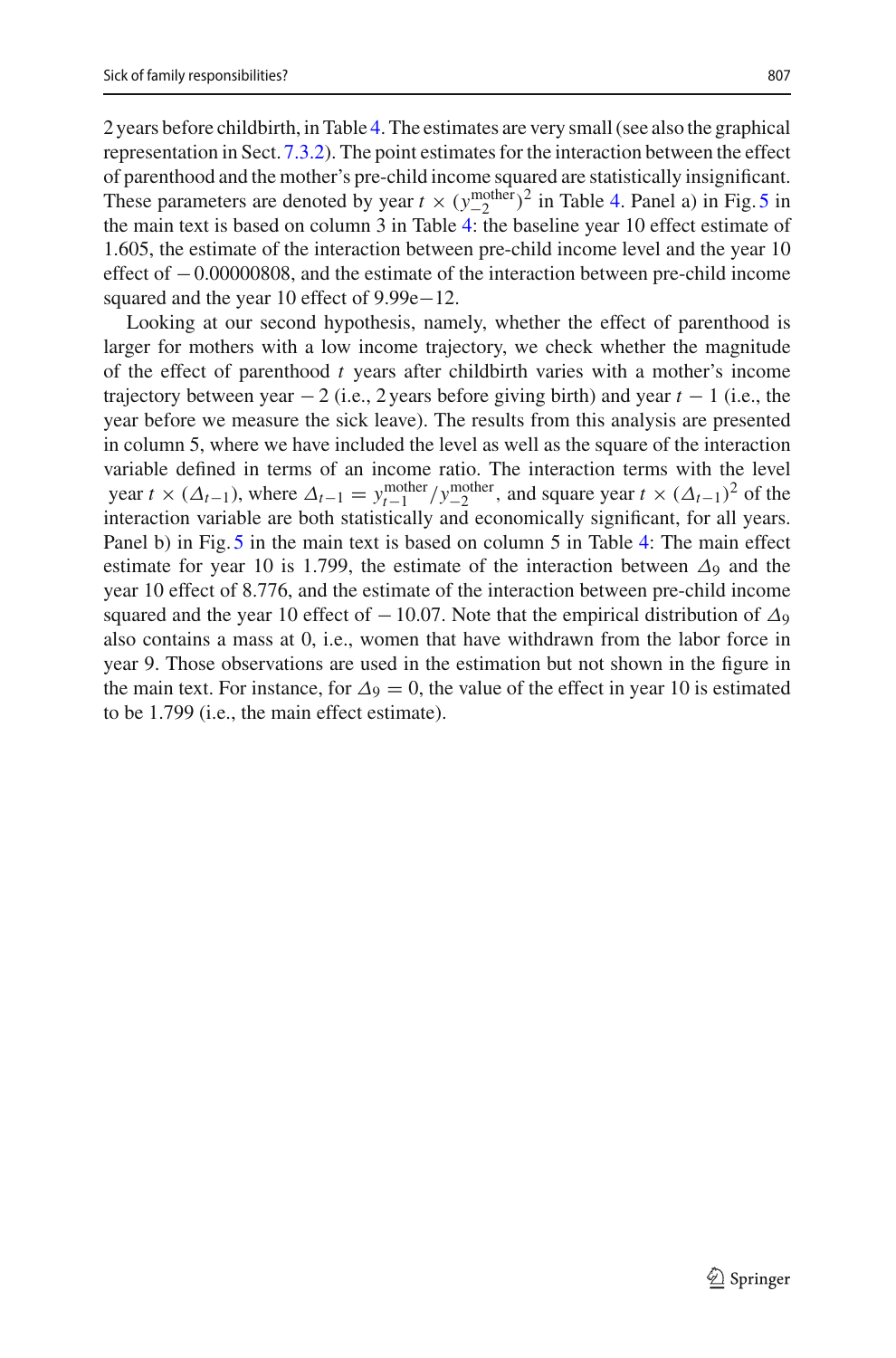| ١<br>I<br>í<br>$\ddot{ }$<br>١<br>Į.                                                                                                                                                                                                                       |                                                                                                                                                                           |
|------------------------------------------------------------------------------------------------------------------------------------------------------------------------------------------------------------------------------------------------------------|---------------------------------------------------------------------------------------------------------------------------------------------------------------------------|
| ٤<br>$\mathbf{I}$<br>l<br>I<br>l<br>١<br>ı<br>I<br>l<br>۲<br>i<br>I<br>î<br>ś<br>í                                                                                                                                                                         |                                                                                                                                                                           |
| <b>Second</b><br>;<br>;<br>١<br>$\mathbf{r}$<br>i<br>I<br>ś<br>j<br>ï<br>١<br>i<br>I<br>j<br>ĵ<br>֕<br>$\overline{\phantom{a}}$<br>۱<br>ţ<br>ì<br>i<br><b>VS1S</b><br>l<br>I<br>I<br>$\overline{\phantom{a}}$<br>ׇ֚֚֘֝֝<br>Ì<br>Ï<br>١<br>)<br>)<br>į<br>ı | ì<br>i<br>j<br>Ĭ<br>ŗ<br>ׇׇ֚֘֕֡<br>ļ<br>j<br>j<br>$\ddot{\phantom{a}}$<br>ł<br>į<br>-<br>-<br>-<br>-<br>-<br>-<br>-<br>-<br>-<br><br>-<br><br>-<br><br><br><br><br>ļ<br>j |
| ì                                                                                                                                                                                                                                                          | 1<br>j                                                                                                                                                                    |

<span id="page-31-0"></span> $\underline{\textcircled{\tiny 2}}$  Springer

| with t being time in years since | <b>Table 4</b> Heterogeneity analysis with yearly effects for the sample of couples where $y_{-2}^{\text{molyher}} > 50,000$ SEK in order for $\Delta_{I-1}$ to be meaningful $(\Delta_{I-1} = (y_{i-1}^{\text{modyher}})/y_{-2}^{\text{molyher}})$ $\frac{1}{t+1}$<br>birth) |                          |                           |                |             |
|----------------------------------|-------------------------------------------------------------------------------------------------------------------------------------------------------------------------------------------------------------------------------------------------------------------------------|--------------------------|---------------------------|----------------|-------------|
|                                  |                                                                                                                                                                                                                                                                               | With interaction terms   |                           |                |             |
|                                  | Baseline                                                                                                                                                                                                                                                                      | $y_{-2}^{\text{mother}}$ | $(y_{-2}^{\rm mother})^2$ | $\Delta_{t-1}$ | $A_{t-1}^2$ |
| Pregnancy                        | 1.754 ***                                                                                                                                                                                                                                                                     | $2.383***$               | $2.426***$                | 1.755 ***      | 1.752***    |
| Year 1                           | $-0.136***$                                                                                                                                                                                                                                                                   | $-0.205*$                | $-0.187$                  | $-0.135***$    | $-0.137***$ |
| Year <sub>2</sub>                | $0.333***$                                                                                                                                                                                                                                                                    | $0.336***$               | $0.540**$                 | $0.335***$     | $0.334***$  |
| Year <sub>3</sub>                | $0.514***$                                                                                                                                                                                                                                                                    | $0.655***$               | $0.756***$                | $0.316***$     | $0.332**$   |
| Year 4                           | $0.334***$                                                                                                                                                                                                                                                                    | $0.556***$               | $0.833***$                | $0.279***$     | $0.328**$   |
| Year 5                           | $0.286***$                                                                                                                                                                                                                                                                    | $0.608***$               | $1.064***$                | $0.515***$     | $0.517***$  |
| Year 6                           | $0.305***$                                                                                                                                                                                                                                                                    | $0.650***$               | 129***                    | $1.046***$     | $0.899***$  |
| Year 7                           | $0.411***$                                                                                                                                                                                                                                                                    | $0.757***$               | $1.063***$                | $413***$       | 1.097***    |
| Year 8                           | $0.463***$                                                                                                                                                                                                                                                                    | $0.926***$               | $1.068***$                | $1.541***$     | $0.995***$  |
| Year 9                           | $0.530***$                                                                                                                                                                                                                                                                    | 1.145***                 | 1.430***                  | 1.993 ***      | $1.290***$  |
| Year 10                          | $0.654***$                                                                                                                                                                                                                                                                    | $1.241***$               | $1.605***$                | $2.577***$     | 1.799***    |
| Year 11                          | $0.721***$                                                                                                                                                                                                                                                                    | $1.437***$               | $1.600***$                | $2.922***$     | $2.035***$  |
| Year $12$                        | $0.801***$                                                                                                                                                                                                                                                                    | 1.697***                 | $1.674***$                | 3.110***       | $2.213***$  |
| Year 13                          | $0.822***$                                                                                                                                                                                                                                                                    | $1.427***$               | 1.546***                  | $2.925***$     | 2.140***    |
| Year $14$                        | $0.886***$                                                                                                                                                                                                                                                                    | $1.521***$               | $1.677***$                | $2.544***$     | 1.796***    |
| Year 15                          | $0.969***$                                                                                                                                                                                                                                                                    | $1.517***$               | $1.646**$                 | $2.676***$     | $.887***$   |
| Year 16                          | $0.999***$                                                                                                                                                                                                                                                                    | $1.112**$                | $1.220*$                  | $2.525***$     | 1.925 ***   |
| Year 17                          | 1.019***                                                                                                                                                                                                                                                                      | $0.939*$                 | 1.404                     | 2.299***       | 1.805**     |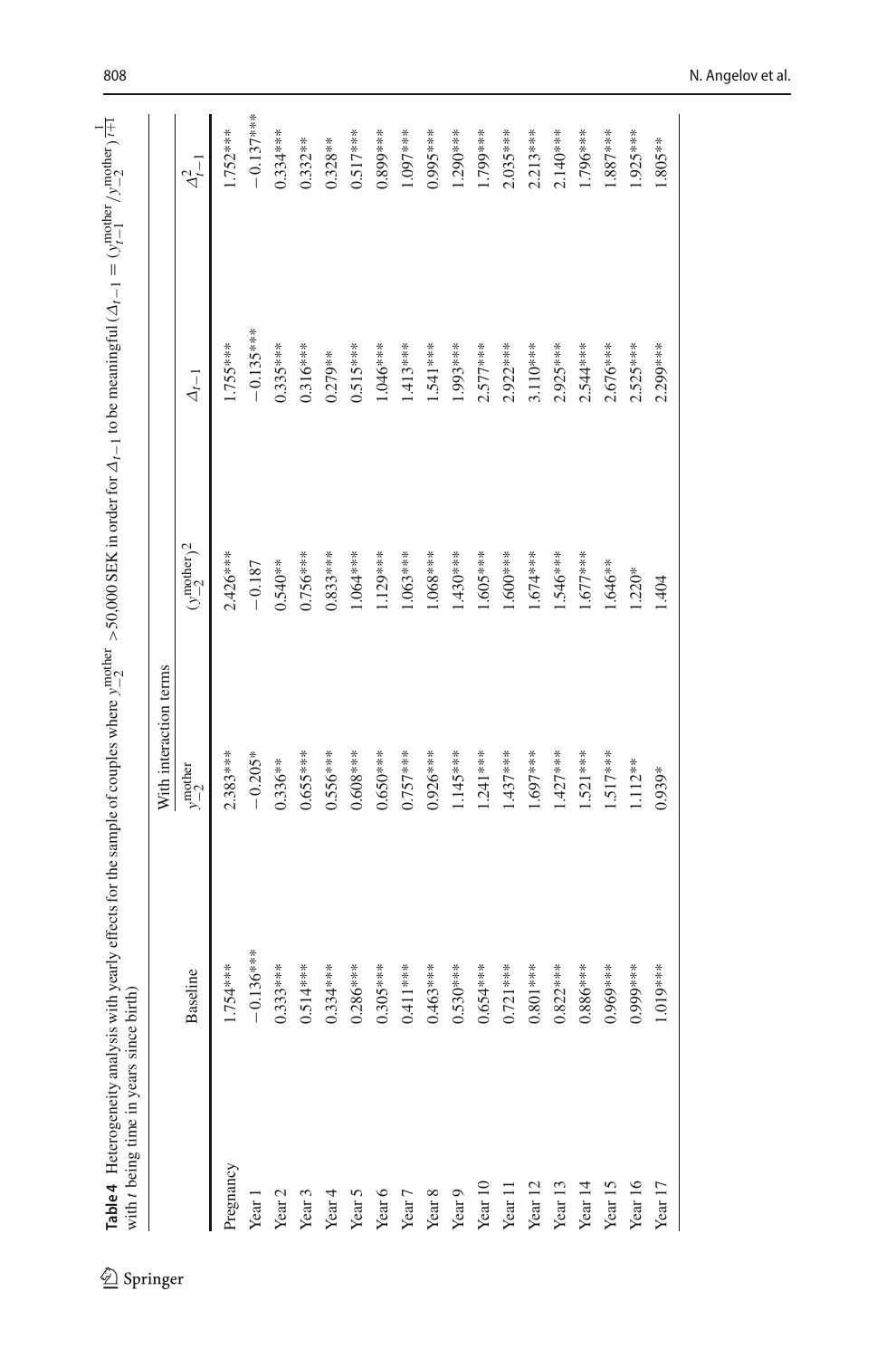| Table 4 continued                                                                                                                                                                                                                                                                                                                                                                                                 |          | With interaction terms |                           |                   |                  |
|-------------------------------------------------------------------------------------------------------------------------------------------------------------------------------------------------------------------------------------------------------------------------------------------------------------------------------------------------------------------------------------------------------------------|----------|------------------------|---------------------------|-------------------|------------------|
|                                                                                                                                                                                                                                                                                                                                                                                                                   | Baseline | $y_{-2}^{\rm mother}$  | $(y_{-2}^{\rm mother})^2$ | $\varDelta_{t-1}$ | $\Delta_{t-1}^2$ |
| Pregnancy $\times y_{-2}^{\text{mother}}$                                                                                                                                                                                                                                                                                                                                                                         |          | $-0.00000361***$       | $-0.00000405*$            |                   |                  |
|                                                                                                                                                                                                                                                                                                                                                                                                                   |          | 0.000000358            | 0.000000194               |                   |                  |
|                                                                                                                                                                                                                                                                                                                                                                                                                   |          | $-9.10e - 08$          | $-0.00000235$             |                   |                  |
| $\begin{array}{l} \begin{subarray}{l} \text{Year 1}\times\text{y}_{1}^\text{mother}\\ \text{Year 2}\times\text{y}_{2}^\text{mother}\\ \text{Year 3}\times\text{y}_{3}^\text{mother}\\ \text{Year 4}\times\text{y}_{3}^\text{mother}\\ \text{Year 5}\times\text{y}_{3}^\text{mother}\\ \text{Year 6}\times\text{y}_{2}^\text{mother}\\ \text{Year 6}\times\text{y}_{3}^\text{mother}\\ \end{subarray} \end{array}$ |          | $-0.000000922$         | $-0.00000204$             |                   |                  |
|                                                                                                                                                                                                                                                                                                                                                                                                                   |          | $-0.00000144*$         | $-0.00000453*$            |                   |                  |
|                                                                                                                                                                                                                                                                                                                                                                                                                   |          | $-0.00000007$ **       | $-0.00000720***$          |                   |                  |
|                                                                                                                                                                                                                                                                                                                                                                                                                   |          | $-0.00000227***$       | $-0.00000764***$          |                   |                  |
|                                                                                                                                                                                                                                                                                                                                                                                                                   |          | $-0.00000236***$       | $-0.00000577*$            |                   |                  |
|                                                                                                                                                                                                                                                                                                                                                                                                                   |          | $-0.00000312***$       | $-0.00000469*$            |                   |                  |
| Year 8 $\times$ y <sup>mother</sup><br>Year 9 $\times$ y <sup>mother</sup><br>Year 10 $\times$ y <sup>mother</sup>                                                                                                                                                                                                                                                                                                |          | $-0.00000410***$       | $-0.000000725***$         |                   |                  |
|                                                                                                                                                                                                                                                                                                                                                                                                                   |          | $-0.00000005***$       | $-0.000000808***$         |                   |                  |
| Year 11 $\times y^{\rm mother}_{-2}$                                                                                                                                                                                                                                                                                                                                                                              |          | $-0.000000492***$      | $-0.00000669**$           |                   |                  |
| Year 12 $\times$ y <sup>mother</sup>                                                                                                                                                                                                                                                                                                                                                                              |          | $-0.00000610***$       | $-0.00000576$             |                   |                  |
|                                                                                                                                                                                                                                                                                                                                                                                                                   |          | $-0.0000000$           | $-0.000000581*$           |                   |                  |
| Year 13 $\times$ y <sup>mother</sup><br>Year 14 $\times$ y <sup>mother</sup><br>Year 15 $\times$ y <sup>mother</sup>                                                                                                                                                                                                                                                                                              |          | $-0.000000483***$      | $-0.00000653$             |                   |                  |
|                                                                                                                                                                                                                                                                                                                                                                                                                   |          | $-0.00000444**$        | $-0.00000582$             |                   |                  |
| Year 16 $\times y_{-2}^{\text{mother}}$                                                                                                                                                                                                                                                                                                                                                                           |          | $-0.00000200$          | $-0.00000314$             |                   |                  |
| Year 17 $\times$ y <sup>mother</sup>                                                                                                                                                                                                                                                                                                                                                                              |          | $-0.000000951$         | $-0.00000622$             |                   |                  |
|                                                                                                                                                                                                                                                                                                                                                                                                                   |          |                        |                           |                   |                  |

Table 4 continued

 $\mathcal{D}$  Springer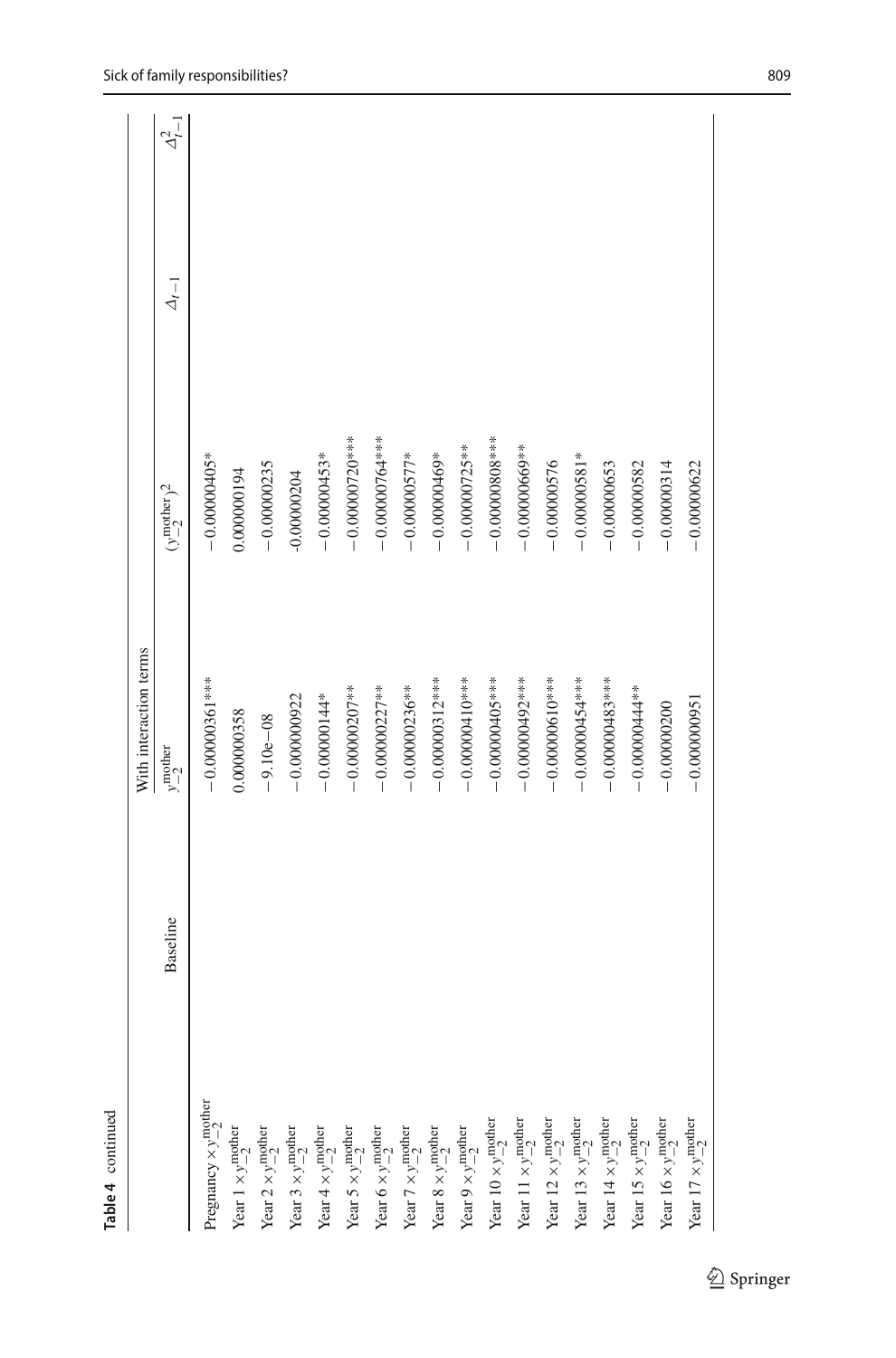| Table 4 continued                                    |          |                        |                           |                   |                  |
|------------------------------------------------------|----------|------------------------|---------------------------|-------------------|------------------|
|                                                      |          | With interaction terms |                           |                   |                  |
|                                                      | Baseline | $y_{-2}^{\rm mother}$  | $(y_{-2}^{\rm mother})^2$ | $\varDelta_{t-1}$ | $\Delta_{t-1}^2$ |
| Pregnancy $\times (y_{-2}^{\rm mother})^2$           |          |                        | $9.59e - 13$              |                   |                  |
| Year $1 \times (y_{-2}^{\rm mother})^2$              |          |                        | $2.74e - 13$              |                   |                  |
| Year $2 \times (y_{-2}^{\text{mother}})^2$           |          |                        | $5.44e - 12$              |                   |                  |
| Year $3 \times (y_{-2}^{\text{mother}})^2$           |          |                        | $2.62e - 12$              |                   |                  |
| Year $4 \times (y_{-2}^{\text{mother}})^2$           |          |                        | $7.55e - 12$              |                   |                  |
| Year $5 \times (y_{-2}^{\text{mother}})^2$           |          |                        | $1.26e - 11*$             |                   |                  |
| Year $6 \times (y_{-2}^{\text{mother}})^2$           |          |                        | $1.33e - 11*$             |                   |                  |
| Year $7 \times (y_{-2}^{\text{mother}})^2$           |          |                        | $8.40e - 12$              |                   |                  |
| Year $8 \times (y_{-2}^{\rm mother})^2$              |          |                        | $3.85e - 12$              |                   |                  |
| Year $9 \times (y_{-2}^{\rm mother})^2$              |          |                        | $7.80e - 12$              |                   |                  |
| Year 10 $\times$ (y <sup>mother</sup> ) <sup>2</sup> |          |                        | $9.99e - 12*$             |                   |                  |
| Year 11 $\times$ (y <sup>mother</sup> ) <sup>2</sup> |          |                        | $4.41e - 12$              |                   |                  |
| Year 12 $\times$ (ymother $)^2$                      |          |                        | $-7.96e-13$               |                   |                  |
| Year 13 $\times$ (ymother $)^2$                      |          |                        | $3.30e - 12$              |                   |                  |
| Year 14 $\times$ (y-mother) <sup>2</sup>             |          |                        | $4.46e - 12$              |                   |                  |
| Year 15 $\times$ (y <sup>mother</sup> ) <sup>2</sup> |          |                        | $3.67e - 12$              |                   |                  |
| Year 16 $\times$ (y <sup>mother</sup> ) <sup>2</sup> |          |                        | $3.03e - 12$              |                   |                  |
| Year 17 $\times$ (ymother $)^2$                      |          |                        | $1.38e - 11$              |                   |                  |
|                                                      |          |                        |                           |                   |                  |

Table 4 continued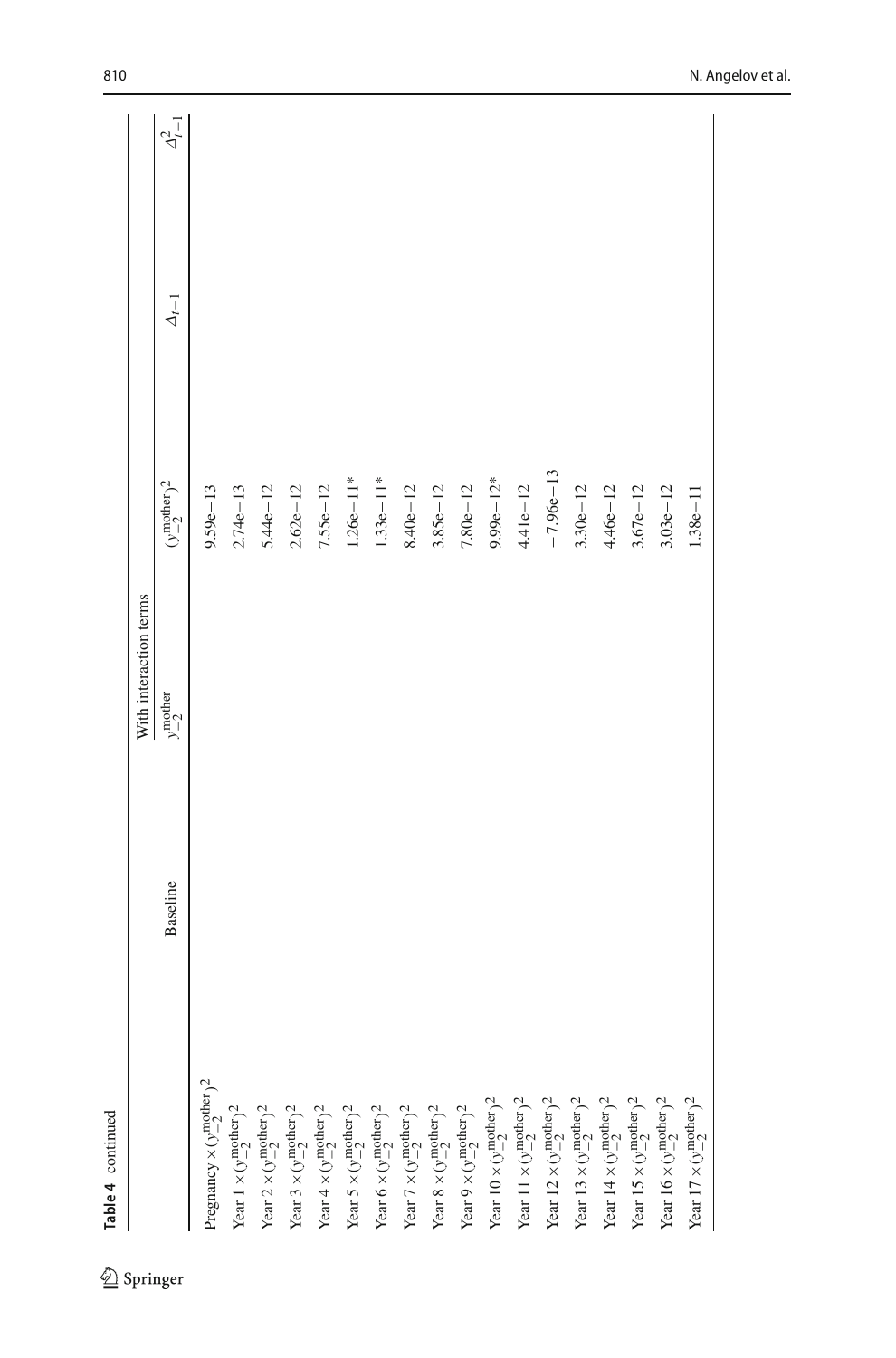| ⋷ |
|---|
|   |
|   |
|   |

| Table 4 continued                                        |          |                        |                           |                |             |
|----------------------------------------------------------|----------|------------------------|---------------------------|----------------|-------------|
|                                                          |          | With interaction terms |                           |                |             |
|                                                          | Baseline | $y_{-2}^{\rm mother}$  | $(y_{-2}^{\rm mother})^2$ | $\Delta_{t-1}$ | $A_{t-1}^2$ |
| Year $3\times\varDelta_2$                                |          |                        |                           | $0.270*$       | 0.152       |
| Year $4\times\varDelta_2$                                |          |                        |                           | 0.0681         | $-0.292$    |
| Year $5\times\varDelta_2$                                |          |                        |                           | $-0.287*$      | $-0.293$    |
| Year $6\times\varDelta_2$                                |          |                        |                           | $-0.865***$    | 0.471       |
| Year $7\times\varDelta_2$                                |          |                        |                           | $-1.136***$    | $2.240**$   |
| Year $8\times\varDelta_2$                                |          |                        |                           | $-1.209***$    | $5.067***$  |
| Year $9\times\varDelta_2$                                |          |                        |                           | $-1.621***$    | 7.158****   |
| Year 10 $\times\varDelta_2$                              |          |                        |                           | $-2.115***$    | $8.776***$  |
| Year 11 $\times\varDelta_2$                              |          |                        |                           | $-2.415***$    | $11.78***$  |
| Year 12 $\times\varDelta_2$                              |          |                        |                           | $-2.532***$    | 13.66***    |
| Year 13 $\times\varDelta_2$                              |          |                        |                           | $-2.319***$    | $13.72***$  |
| Year $14\times\!\Delta_2$                                |          |                        |                           | $-1.857***$    | $16.12***$  |
| Year 15 $\times\varDelta_2$                              |          |                        |                           | $-1.920$ **    | 19.25***    |
| Year 16 $\times \varDelta_2$                             |          |                        |                           | $-1.744**$     | $14.03***$  |
| Year 17 $\times\varDelta_2$                              |          |                        |                           | $-1.488*$      | 9.839*      |
|                                                          |          |                        |                           |                | $0.111$     |
| Year $3 \times \Delta_2^2$<br>Year $4 \times \Delta_2^2$ |          |                        |                           |                | 0.326       |
| Year $5 \times \Delta_2^2$<br>Year $6 \times \Delta_2^2$ |          |                        |                           |                | 0.00372     |
|                                                          |          |                        |                           |                | $-1.216**$  |
| Year $7 \times \Delta_2^2$                               |          |                        |                           |                | $-3.083***$ |
| Year $8 \times \Delta_2^2$                               |          |                        |                           |                | $-5.738***$ |
| Year $9\times\varDelta_2^2$                              |          |                        |                           |                | $-8.061$ ** |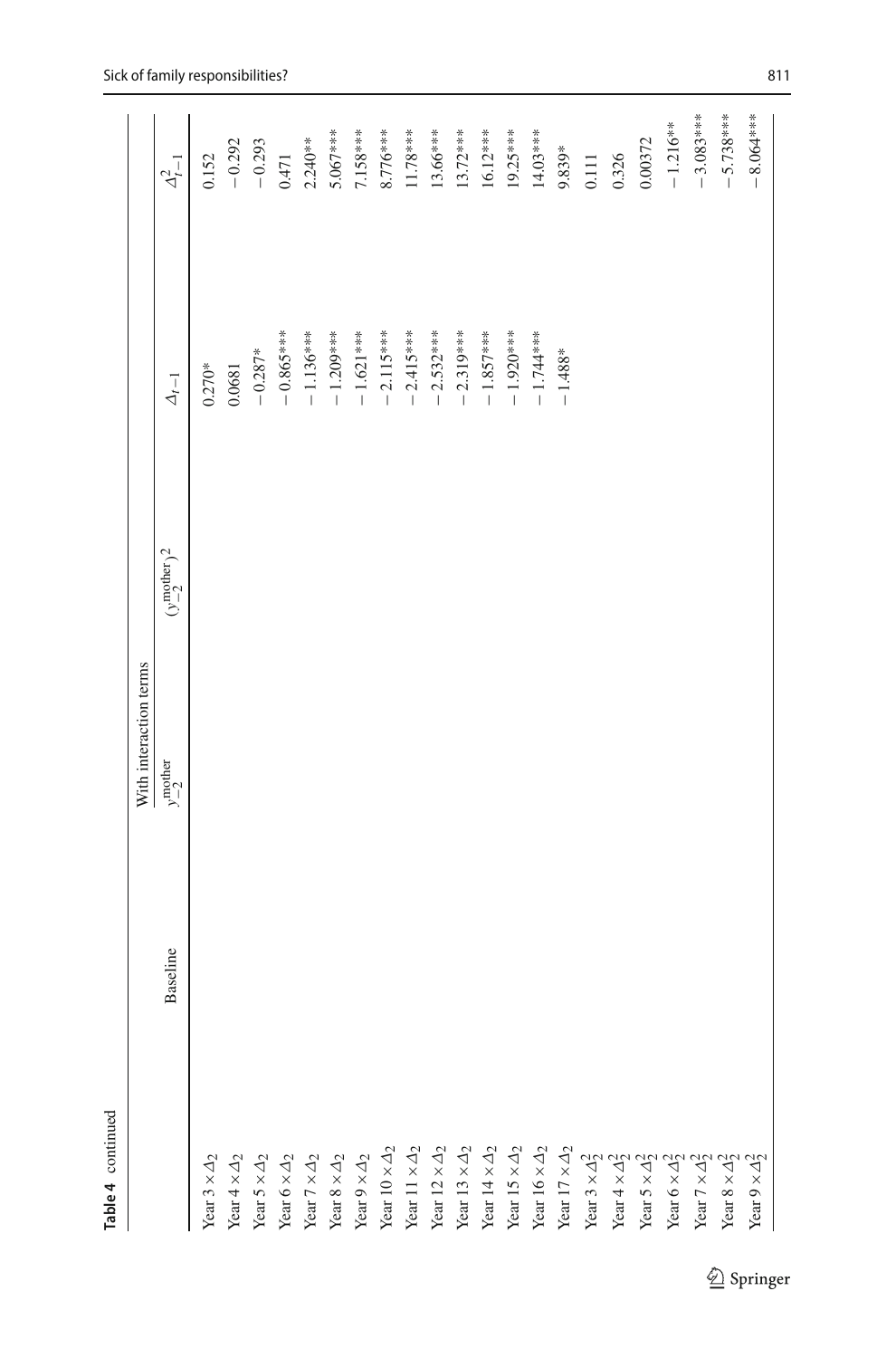| $\vdots$ |  |
|----------|--|
| ₹        |  |
|          |  |
|          |  |

 $\underline{\textcircled{\tiny 2}}$  Springer

|                               |           | With interaction terms   |                              |                |                  |
|-------------------------------|-----------|--------------------------|------------------------------|----------------|------------------|
|                               | Baseline  | $y_{-2}^{\text{modher}}$ | $(y_{-2}^{\text{mother}})^2$ | $\overline{c}$ | $\Delta_{t-1}^2$ |
| Year 10 $\times\Delta_7^2$    |           |                          |                              |                | $-10.07***$      |
| Year 11 $\times\varDelta_2^2$ |           |                          |                              |                | $-13.22***$      |
| Year 12 $\times \Delta_2^2$   |           |                          |                              |                | $-15.17***$      |
| Year 13 $\times \Delta_2^2$   |           |                          |                              |                | $-15.13***$      |
| Year 14 $\times \Delta_2^2$   |           |                          |                              |                | $-17.07***$      |
| Year 15 $\times \Delta_2^2$   |           |                          |                              |                | $-20.17***$      |
| Year 16 $\times \Delta_2^2$   |           |                          |                              |                | $-15.07***$      |
| Year 17 $\times\Delta_2^2$    |           |                          |                              |                | $-10.84**$       |
|                               | 3,474,942 | 3,474,942                | 3,474,942                    | 3,474,942      | 3,474,942        |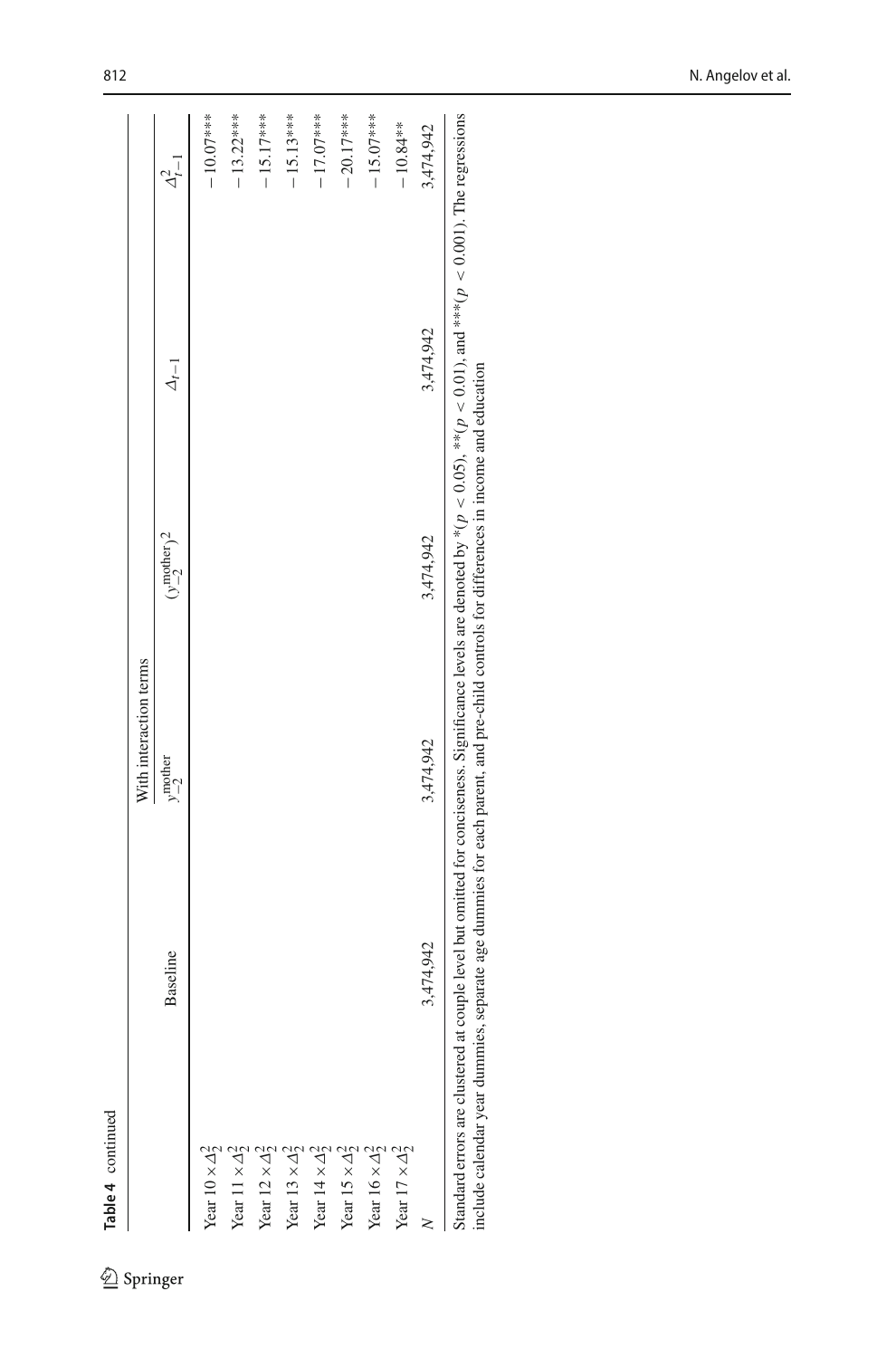# **References**

- <span id="page-36-27"></span>Allen SG (1981) An empirical model of work attendance. Rev Econ Stat 63(1):77–87
- <span id="page-36-10"></span>Åkerlind I, Alexandersson K, Hensing G, Leijon M, Bjurulf B (1996) Sex differences in sickness absence in relation to parental status. Scand J Public Health 24(1):27–35
- <span id="page-36-12"></span>Angelov N, Johansson P, Lindahl E, Lindtröm E-A (2011) Kvinnors och mäns sjukfrånvaro. IFAU report 2011:2
- <span id="page-36-1"></span>Angelov N, Johansson P, Lindahl E (2016) Parenthood and the gender gap in pay. J Labor Econ 34(3):545– 579
- <span id="page-36-20"></span>Angrist JD, Evans WN (1998) Children and their parents' labor supply: evidence from exogenous variation in family size. Am Econ Rev 88(3):450–477
- <span id="page-36-21"></span>Arrelöv B, Edlund C, Goine H (2006) Grindvakterna och sjukförsäkringen – samspel och motspel. In: Sjukförsäkring, kulturer och attityder E. Palmer (ed), Försäkringskassan analyserar 2006:16 **(in Swedish)**
- <span id="page-36-4"></span>Avdic D, Johansson P (2016) Absenteeism, gender and the morbidity–mortality paradox. J Appl Econ 32(2):440–462
- <span id="page-36-9"></span>Bertrand M (2010) New perspectives on gender. In: Ashenfelter O, Card D (eds) Handbook of labor economics, vol 4b, chapter 17. Elsevier, Amsterdam, pp 1545–1592
- <span id="page-36-19"></span>Baxter J, Hewitt B, Haynes M (2008) Life course transitions and housework: marriage, parenthood, and time on housework. J Marriage Fam 70:259–272
- <span id="page-36-14"></span>Booth AL, Van Ours JC (2009) Hours of work and gender identity: does part-time work make the family happier? Economica 76:176–196
- <span id="page-36-3"></span>Bertrand M, Goldin C, Katz LF (2010) Dynamics of the gender gap for young professionals in the financial and corporate sectors. Am Econ J: Appl Econ 2(3):228–255
- <span id="page-36-28"></span>Boschini A, Håkansson C, Rosén Å, Sjögren A (2011) Trading off or having it all? Completed fertility and mid-career earnings of Swedish men and women. IFAU working paper 2011:15
- <span id="page-36-13"></span>Boye, K (2008) Happy hour? Studies on well-being and time spent on paid and unpaid work. Swedish Institute for social research dissertation series no. 74
- <span id="page-36-11"></span>Bratberg E, Dahl SÅ, Risa AE (2002) The double burden—do combinations of career and family obligations increase sickness absence among women? Eur Soc Rev 18:233–249
- <span id="page-36-16"></span>Burda M, Hamermesh D, Weil P (2008) The distribution of total work in the EU and US. In: Boeri T, Burda M, Kramarz F (eds) Working hours and job sharing in the EU and USA: are Europeans lazy? Or Americans Crazy?. Oxford University Press, Oxford
- <span id="page-36-8"></span>Croson R, Gneezy U (2009) Gender differences in preferences. J Econ Lit 47(2):1–27
- <span id="page-36-7"></span>Eckel C, Grossman PJ (2008) Men, women and risk aversion: experimental evidence. In: Plott C, Smith V (eds) Handbook of experimental economics results, vol 1113. Elsevier, Amsterdam, pp 1061–1073
- <span id="page-36-22"></span>Englund L (2001) Förändringar i distriktsläkarnas sjukskrivningspraxis mellan åren 1996 och 2001 i ett svenskt landsting. Centrum för Klinisk Forskning Dalarna, Falun (in Swedish)
- <span id="page-36-23"></span>Engström P, Hesselius P, Persson M (2007) Excess use of temporary parental benefit. IFAU working paper 2007:18
- <span id="page-36-15"></span>Evertsson M, Nermo M (2007) Changing resources and the division of housework: a longitudinal study of Swedish couples. Eur Soc Rev 23:455–470
- <span id="page-36-0"></span>EurWORK (2010) European foundation for the improvement of living and working conditions. European observatory of working life
- <span id="page-36-24"></span>Fredriksson P, Johansson P (2008) Dynamic treatment assignment—the consequences for evaluating using observational data. J Bus Econ Stat 26(4):435–445
- <span id="page-36-17"></span>Gauthier A, Furstenberg FF Jr (2002) The transition to adulthood: a time use perspective. Ann Am Acad Pol Soc Sci 580:153–171
- <span id="page-36-18"></span>Gjerdingen DK, Center BA (2005) First-time parents' postpartum changes in employment, childcare, and housework responsibilities. Soc Sci Res 34:103–116
- <span id="page-36-2"></span>Goldin C (2014) A grand gender convergence: its last chapter. Am Econ Rev 104(4):1091–1119
- <span id="page-36-25"></span>Harris RDF, Tzavalis E (1999) Inference for unit roots in dynamic panels where the time dimension is fixed. J Econom 91:201–226
- <span id="page-36-6"></span>Herrman MA, Rockoff JE (2012) Does menstruation explain gender gaps in work absenteeism? J Hum Resour 47(2):493–508
- <span id="page-36-5"></span>Ichino A, Moretti E (2009) Biological gender differences, absenteeism and the earnings gap. Am Econ Rev: Appl Econ 1(1):183–218
- <span id="page-36-26"></span>Im KS, Pesaran MH, Shin Y (2003) Testing for unit roots in heterogeneous panels. J Econom 115:53–74